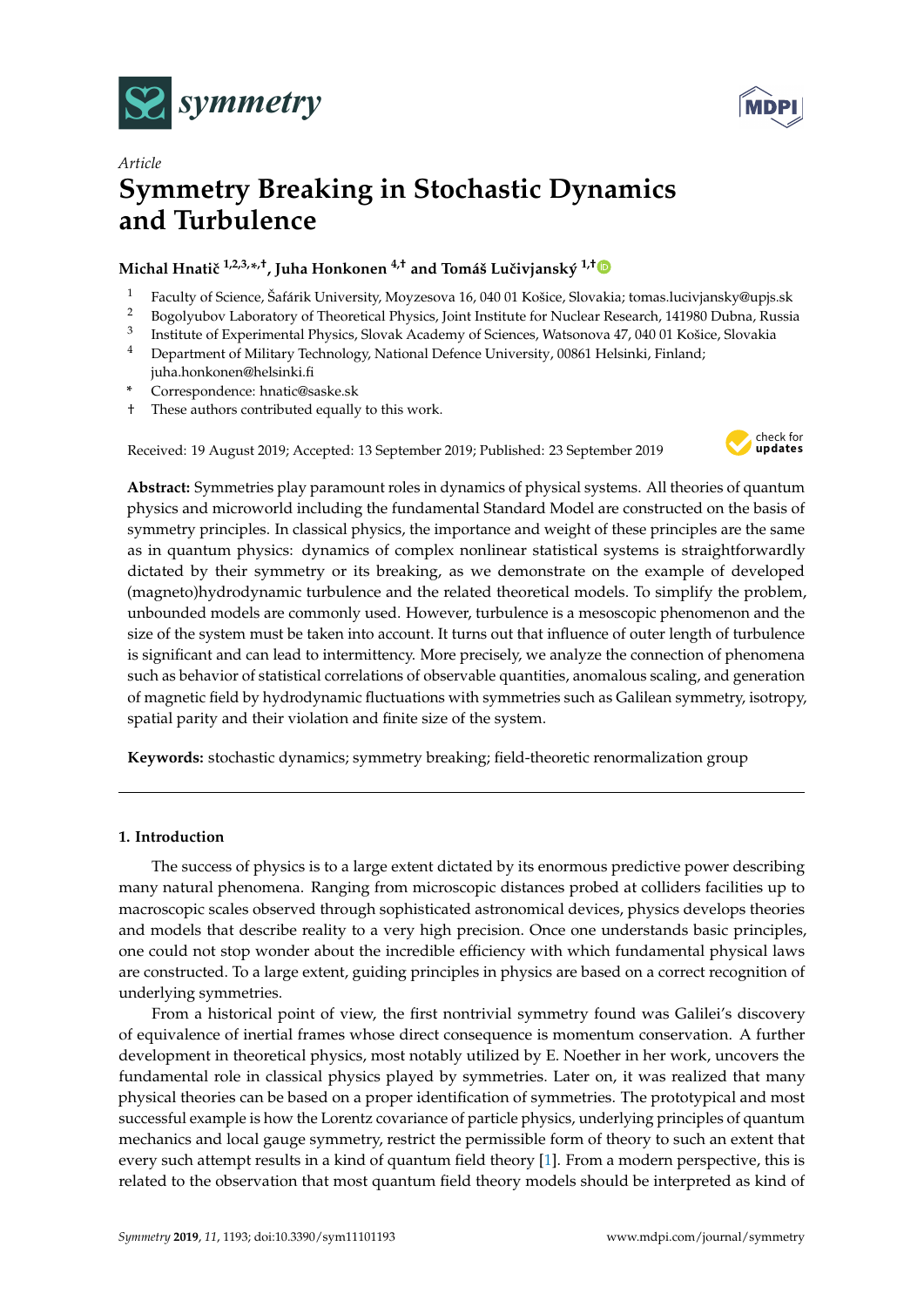effective field models that describe physics sufficiently up to a certain energy scale. An input from experiments is still needed to impose restrictions on theory, for example, in mirror symmetry, time reversal and charge conjugation play a fundamental role in the formulation of the standard model [\[2\]](#page-47-1). Indications of whether a given interaction is accompanied by some symmetry are inferred by the experiment and not from theoretical reasoning alone.

Symmetry considerations are not restricted to particle physics only. They are important in other research areas as well. In particular, our aim in this article is to describe them in the context of classical physics related mainly to applications in fluid mechanics. To set the context and provide the basic framework for theoretical considerations and relations with other branches of physics, we discuss the underlying ideas more broadly.

The problems considered in this paper belong to statistical physics, which forms a cornerstone of the modern science. Since its foundation as a scientific discipline in the works of Gibbs and Boltzmann, it has evolved to a great depth both in scope and rigorousness. At present, methods primarily devoted to the study of physical systems are applied in such diverse scientific fields as chemistry, biology, economics, sociology and computer science. Such a success might be explained by the generality of the fundamental laws of statistical physics and genuine appearance of systems with great resemblance to the models studied in physics. In general, they could be characterized by a large number of entities (atoms, spins and so on) that interact with each other. It is important to realize how large this number is. For instance, merely one mole of ordinary matter under normal circumstances contains as many as  $10^{23}$  atoms or molecules. This is an incredibly large value beyond human ability to imagine. The rigorous treatment of such a system in terms of particle dynamics (via classical Euler–Lagrange equations or Schrödinger equation in the quantum case) is apparently meaningless. Nonetheless, it is an experimental fact that under stationary boundary conditions all closed macroscopic systems tend to evolve to the equilibrium state that is characterized by a constant value of its macroscopic (coarse-grained) characteristics, e.g., temperature, volume, magnetization, etc. At mesoscopic scales of space and time, this tendency remains true, but the thermodynamic parameters are slowly varying functions of position and time. In a more precise sense, this property of nature is formulated in the second law of thermodynamics. In an isolated system, it also identifies an equilibrium with the most disordered (equivalent to the most probable) state under given external conditions.

In many instances encountered in equilibrium physics, it is possible to use an approximation in which interactions or fluctuations between microscopic constituents of the model can be neglected or treated as a small perturbation to the ideal situation of noninteracting particles. The ideal gas and van der Waals model are famous examples. Note that in the latter case attractive interaction between gas molecules are effectively taken into account by the corresponding virial term [\[3\]](#page-47-2).

When matter is more dense, interactions between neighboring particles cannot be neglected. The fundamental property of additivity of energy and entropy [\[3\]](#page-47-2) in the equilibrium is maintained by the assumption that the system may be considered comprising of noninteracting subsystems ("mesoscopic" elements of matter). It should be noted that, for the very possibility of considering noninteracting particles or subsystems as the ideal situation, particles are assumed to have short-range interactions. At the microscopic level, this corresponds to electrically neutral molecules or clusters of molecules. Problems related to formation and structure of these quantities [\[4\]](#page-47-3) are beyond the scope of this article.

However, there also exist situations, in which neglecting fluctuations is not appropriate at all. The theory of critical phenomena [\[5,](#page-47-4)[6\]](#page-47-5), which deals with the second-order phase transitions in macroscopic systems, is a well-known representative. It is observed, e.g., in liquid–vapor transition, *λ*−transition in superfluid helium or various magnetic transitions between paramagnetic and ferromagnetic phases. A characteristic feature of these transitions is the appearance of strong fluctuations and correlations between underlying constituents (atoms or spins, subsystems comprising thereof). A parameter used for a quantitative description of correlations is the correlation length. Broadly speaking, it represents the average distance to which atoms or clusters "feel" each other or behave cooperatively. In equilibrium situations, it is of atomic order, which explains why a dilute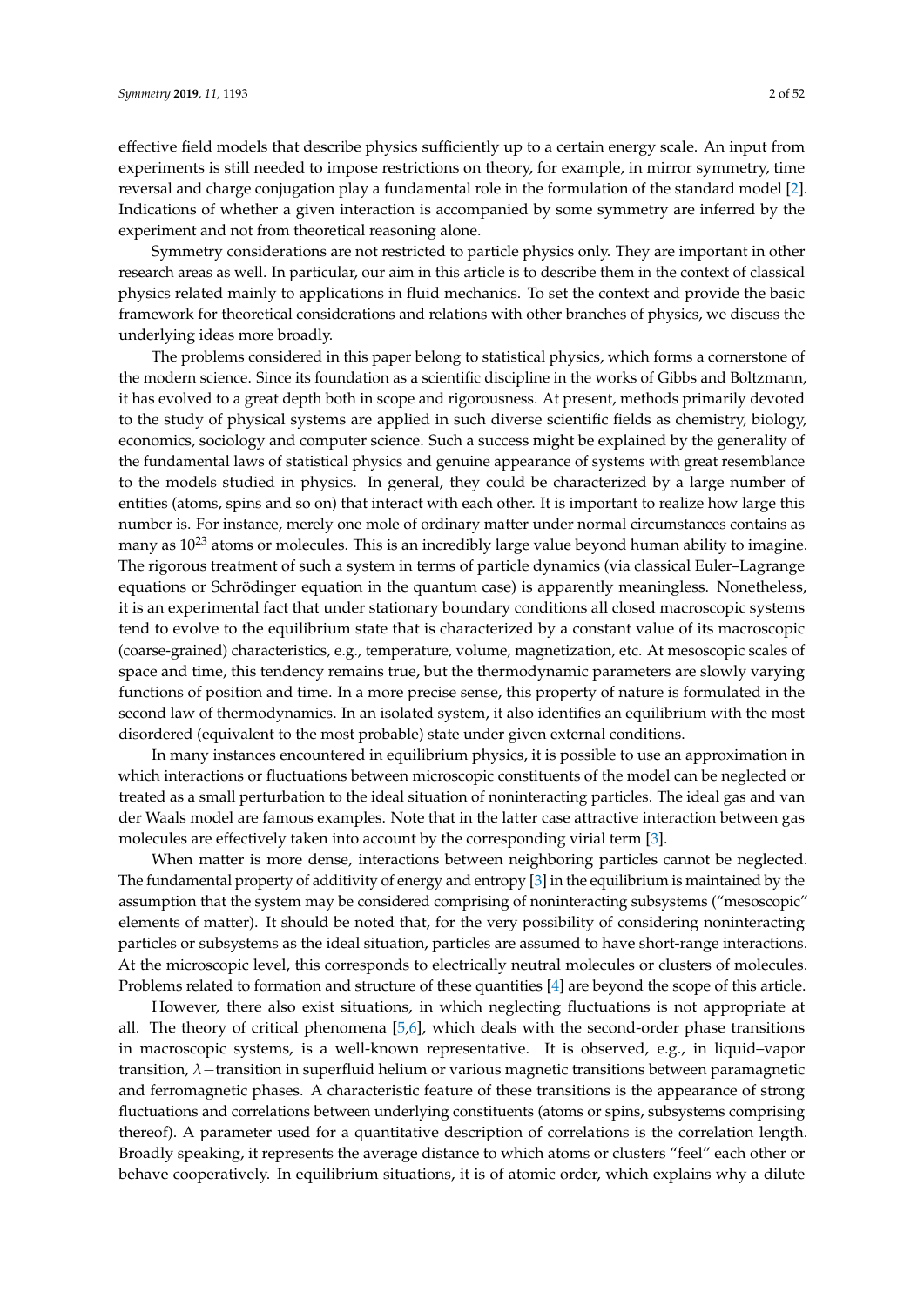atomic system usually can be considered consisting of effectively non-interacting atoms. In dense matter, this is rephrased to clusters of atoms.

The first attempt to tackle the problem of phase transitions was based on the use of mean field theory. Loosely speaking, it presumes that correlations between mesoscopic stochastic variables can be treated perturbatively. Thus, in the sense of the central limit theorem, deviations from the ideal Gaussian behavior of fluctuations can be constructed (in quantum field theory, this procedure is also known as the Wick theorem). In most cases, some equation of state for macroscopic quantities can be directly obtained. In situations when the system is far from the critical region, the correlation length is very small and can be effectively neglected. There is no obvious discrepancy with the experimental data. However, it turns out that this approach exhibits large quantitative differences between the theory and the experiment in the vicinity of a critical point. The problem is that here the correlations are very large. In fact, directly at the transition point, the correlation length is divergent. Therefore, perturbation theory is no longer applicable (the coupling constant is very large and by no means can be treated as a small quantity). However, the divergent correlation length reveals another important effect in the physical picture: scale invariance. In contrast to the aforementioned symmetries, this is a case of a dynamically generated (emergent) symmetry. Mathematically, it is an invariance with respect to the special class of transformations that account for a change in the scale at which a physical system is studied. A divergent correlation length means that there is no special scale and the system looks and behaves at every scale in the same way.

A well-known observation in physics is that symmetry might have enormous influence on the properties of the physical system. In terms of scale invariance, the experimentally observed power laws for the functional dependence of various thermodynamic functions can be explained and also the various relations between critical exponents can be quantitatively estimated. Another important property of the second order phase transition is *universality*. In a simple formulation, it says that the behavior of the system near its critical point is fully determined by universal quantities—dimension of space, and number of components of order parameter, symmetry constraints—that are not characteristic of one system only, but a whole class of systems and also states that universal quantities do not depend on the model-dependent parameters—coupling constants, etc. Thus, in microscopic details very different physical systems such as strongly anisotropic magnetic material (the Ising model) and liquid might have the same critical properties. One only has to know a few very general pieces of information to classify a given physical system according to its critical behavior into some universality class, wherein all the systems behave in the same way.

It is interesting to realize that there is a great intrinsic similarity between quantum models in particle physics and statistical models. A profound relation between quantum field theory and statistical mechanics is revealed through the language of path integrals [\[5,](#page-47-4)[6\]](#page-47-5). A classical random field in this framework is completely analogous to a fluctuating quantum field. Field models are often amenable to perturbation methods. Using Feynman diagrammatic technique, terms in perturbative expansion are expressed via Feynman diagrams that are a graphical representation of certain integrals. As a rule, they contain divergences in the range of large and small scales (wavevectors). In particle physics, there are no natural restrictions on scales, therefore it is necessary to find an effective procedure to eliminate these divergences step by step in each order of a concrete perturbation scheme. In perturbation expansions of classical field theories, natural scales usually exist: at small scales, the continuum description breaks down at atomic scales (nanophysics) and there is no reason to go below this lower limit. On the other hand, real quantities of matter are of finite size. In the theoretical description, however, it is convenient and customary to extrapolate results obtained for a finite quantity of homogeneous matter to the whole space when modeling real systems. Below, we demonstrate renormalization methods in the framework of the stochastic model of developed turbulence and related applications.

The method of renormalization group (RG) was proposed in the framework of the quantum field theory in the 1950s [\[1](#page-47-0)[,7–](#page-47-6)[11\]](#page-47-7). From the practical point of view, the RG method represents an effective way to determine non-trivial asymptotic behavior of Green functions (correlation functions) in the range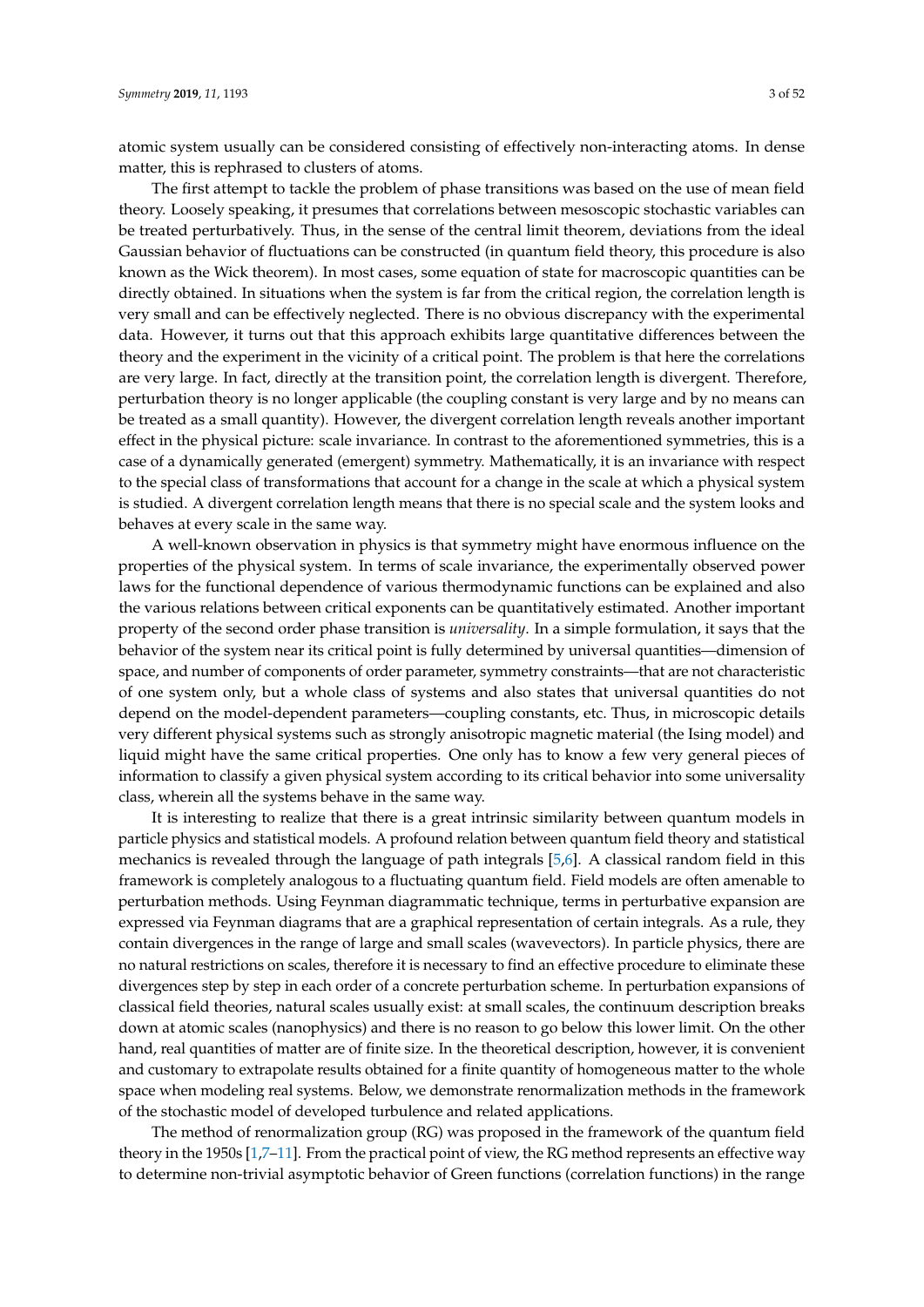of large (ultraviolet) or small (infrared) wavevectors (scales). The asymptotic behavior is non-trivial if, in a given order of a perturbative calculation, the divergences in a certain range of wavevectors appear (e.g., so-called large logarithms), which compensate for the smallness of the coupling constant *g*. In such case, summation of all terms of a perturbation series is needed. This summation can be carried out by means of the RG approach. Technically, one obtains linear partial differential RG equations for the Green functions. The coefficient functions (RG-functions) in the differential operator (see below) are calculated at a given order of the perturbation scheme. However, the solution of the RG equation represents the sum of an infinite series. For example, if the RG-functions are calculated at the lowest non-trivial order of the perturbation theory and the corresponding RG-equation is solved, the obtained result is a sum of leading logarithms of the whole perturbation series. Moreover, if the RG-functions are calculated with an improved precision, the solution of the RG equation includes corrections to the leading logarithms.

Notwithstanding the similarity of theoretical description of quantum field theory and classical statistical models, it has to be borne in mind that there is an essential difference in the interpretation and use of the RG in statistical physics on the one hand and in particle physics on the other hand. In particle physics, we are interested in an analysis of scaling in ultraviolet (UV) regime corresponding to large momenta. On the other hand, in statistical physics, asymptotic behavior in the opposite infrared (IR) limit of small momenta is usually studied. In both statistical mechanics and hydrodynamic transport problems, the interest in the IR behavior of statistical models is determined by the property of the basic field-theoretic tool—perturbation theory—to reproduce the observed singular behavior of certain physical quantities only in the limit of an infinite (flat) space. However, this infrared limit is usually rather sensitive to the large-scale structure of the model and care has to exercised when passing to the limit. In the case of equilibrium systems, the analysis is based on the Gibbs distribution, but, in the case of steady-state stochastic systems, there is no generic tool to this end which emphasizes the role of symmetry arguments.

The final aim of the theory (either in stochastic dynamics or developed turbulence) is to find the time-space dependence of statistical correlations—mainly those that can be experimentally measured. It turns out that use of quantum field theory methods (RG included) allows deriving a linear differential equation, which contains stable solutions in the asymptotic region of large macroscopic scales.

Solutions take a form of a product of a power-like term with a nontrivial exponent and scaling function of dimensionless variables (the scaling function is not determined by the RG method). To compute critical exponents in the form of asymptotic series, one has to resort to a certain scheme (we often employ variants of dimensional renormalization). Asymptotic properties of the scaling functions are analyzed by the operator product expansion, which is another theoretical tool developed mainly by Wilson, Wegner and Kadanoff [\[12](#page-47-8)[–14\]](#page-47-9). In the stochastic theory of fully developed turbulence, scaling functions may be singular functions of dimensionless arguments and this can drastically change the critical exponents. The results demonstrate intermittent (multifractal) behavior of statistical correlations of the random fields of concentration of advected particles. Intermittency is a typical mesoscopic phenomenon, which is quantitatively revealed in singular behavior of correlation functions of velocity fluctuations with respect to an external turbulent spatial scale *L*.

The RG method not only leads to a quantitative description of the behavior near critical points, it also provides a new framework in which the aforementioned scale invariance and universality are naturally explained. At present, the use of the RG method in equilibrium statistical physics is well established and represents an important theoretical tool.

Contrary to the equilibrium physics, there are only few rigorous results in the case of non-equilibrium systems. Some of their properties are reminiscent of the equilibrium systems and thus it seems natural to apply the RG method to them. However, there exist also fundamental differences between them. Non-equilibrium systems might be divided [\[15\]](#page-47-10) into two broad classes

• Systems with a Hermitian Hamiltonian, whose stationary states are described by Gibbs–Boltzmann distribution. Note that at the beginning they happen to be in a state far from the stationary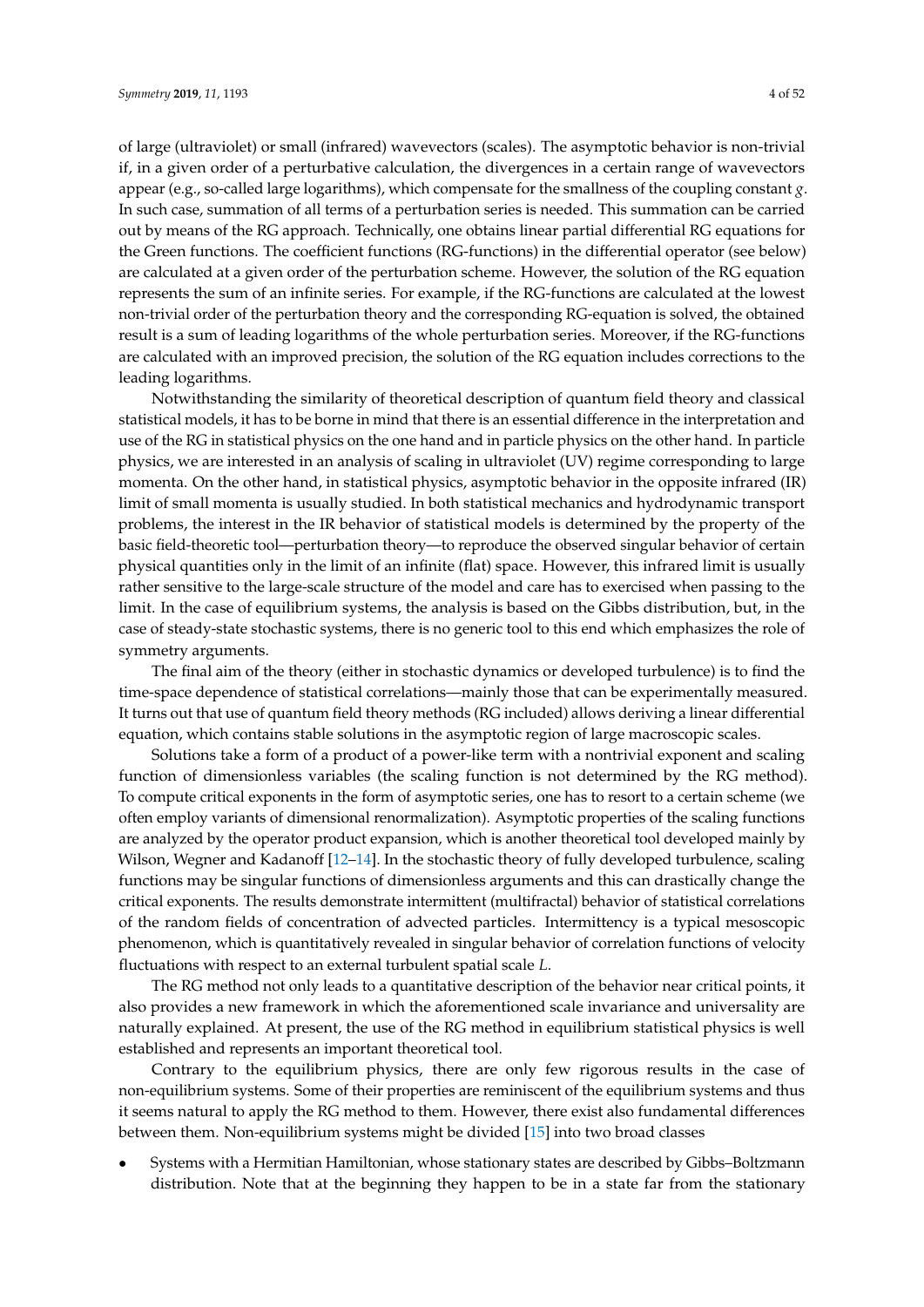(equilibrium) state. The dynamic description of such systems is obtained directly from static formulations. Examples include the Landau–Ginzburg equation for time evolution of local magnetization, kinetic Ising model, and models A-H for various models of critical dynamics [\[16\]](#page-47-11). All these equations are specific realizations of a rather general Langevin equation [\[5\]](#page-47-4).

• Systems without Hermitian Hamiltonian or without Hamiltonian description at all, which in general do not need to have a stationary state. The detailed balance condition is not satisfied for them, which implies that Einstein relation between thermal fluctuations and friction forces cannot be stated. Typical examples of such systems cover: fluid in turbulent state, irreversible chemical processes, surface growing models, etc. Other approaches to such systems have to be used via quite general stochastic differential equation, which can be considered as an extension of a Langevin equation or using a master equation [\[17\]](#page-47-12). The former equation is suggested for some macroscopic quantity. Neglect of microscopic degrees of freedom is replaced by an introduction of random force. Then, according to underlying physical observations, properties of random force have to be specified. The latter approach is probably more fundamental, but also more difficult to handle.

In what follows, our main interest concerns specific problems of the second type related to hydrodynamics. In hydrodynamics, dissipation of mechanical energy to heat is an essential part of the physics. Since a Hamiltonian description is not possible in this case, we are dealing with steady states of the latter class.

As we know from everyday experience, fluids can exhibit very different behaviors from very simple, e.g., laminar flow, which is very predictable, to very chaotic, as is realized in turbulent motions. Turbulence is important in the analysis of phenomena in a wide range of scales from particle collisions in accelerators [\[18\]](#page-47-13) and circulation of human blood [\[19\]](#page-47-14) to the flow of air and water in the atmosphere and oceans, solar wind [\[20\]](#page-48-0) and clusters of galaxies [\[21\]](#page-48-1). Let us stress that all studied systems belong to open systems that need a continuous input of energy in order to maintain steady state.

Theoretical analysis of turbulence is based on the statistical analysis of solutions of the Navier– Stokes problem. Symmetry and similarity arguments have allowed infering important conclusions about the scaling behavior of velocity correlation functions in the case of very large Reynolds numbers (the famous Kolmogorov theory in the first place) [\[22,](#page-48-2)[23\]](#page-48-3). However, a more detailed statistical description of this fully developed turbulence as well as the onset of turbulence in a laminar flow are still lacking. Notwithstanding the rapid development of experimental methods [\[24\]](#page-48-4), one of the major problems in the study of turbulence is the deficit of high-resolution experimental data. Therefore, numerical methods have become important tools in the investigation of turbulence [\[24\]](#page-48-4) and provide solid benchmarks for testing of analytic results.

It is well-known that weather forecasting can be done for no more than a few days. This is caused by the intrinsic instability of Navier–Stokes (NS) equations, which are believed to describe motion of viscous (non-relativistic) fluids [\[22\]](#page-48-2). The formidable task of finding its solution remains one of the last unsolved classical problems [\[23\]](#page-48-3). For classification of various fluid states, the Reynolds number Re has been introduced. It is defined as Re = *VL*/*ν*, where *V* is typical average flow velocity, *L* is an external scale (e.g., a dimension of an obstacle, which causes perturbation to the regular flow) and *ν* is kinematic viscosity of the medium. It thus expresses the ratio between inertial and friction (dissipation) forces in a given fluid. In the case of low values,  $Re \ll 1$ , regular (laminar) flow is observed. With an increasing value of Re, very different phenomena occur ranging from the periodical ones as Kármán vortices to very chaotic irregular motion for the limit of very high values of Re  $\gg 1$  (in practice value Re  $\geq 10^6$  is large enough) [\[23,](#page-48-3)[25\]](#page-48-5). This state of fluid is known as fully developed turbulence.

At first sight, a very complicated problem turns out to be theoretically tractable because of appearance of new symmetries (again kind of emergent symmetry)—statistical symmetries. Kolmogorov postulated hypotheses [\[23](#page-48-3)[,26\]](#page-48-6) that could explain turbulence and also predict statistical and scaling properties of various correlation and structure functions. The Kolmogorov theory can be considered a kind of theory for "ideal" turbulence in the sense that it assumes the infinite value for the Reynolds number. These hypotheses are still not proved from the first principles—in this case from the Navier–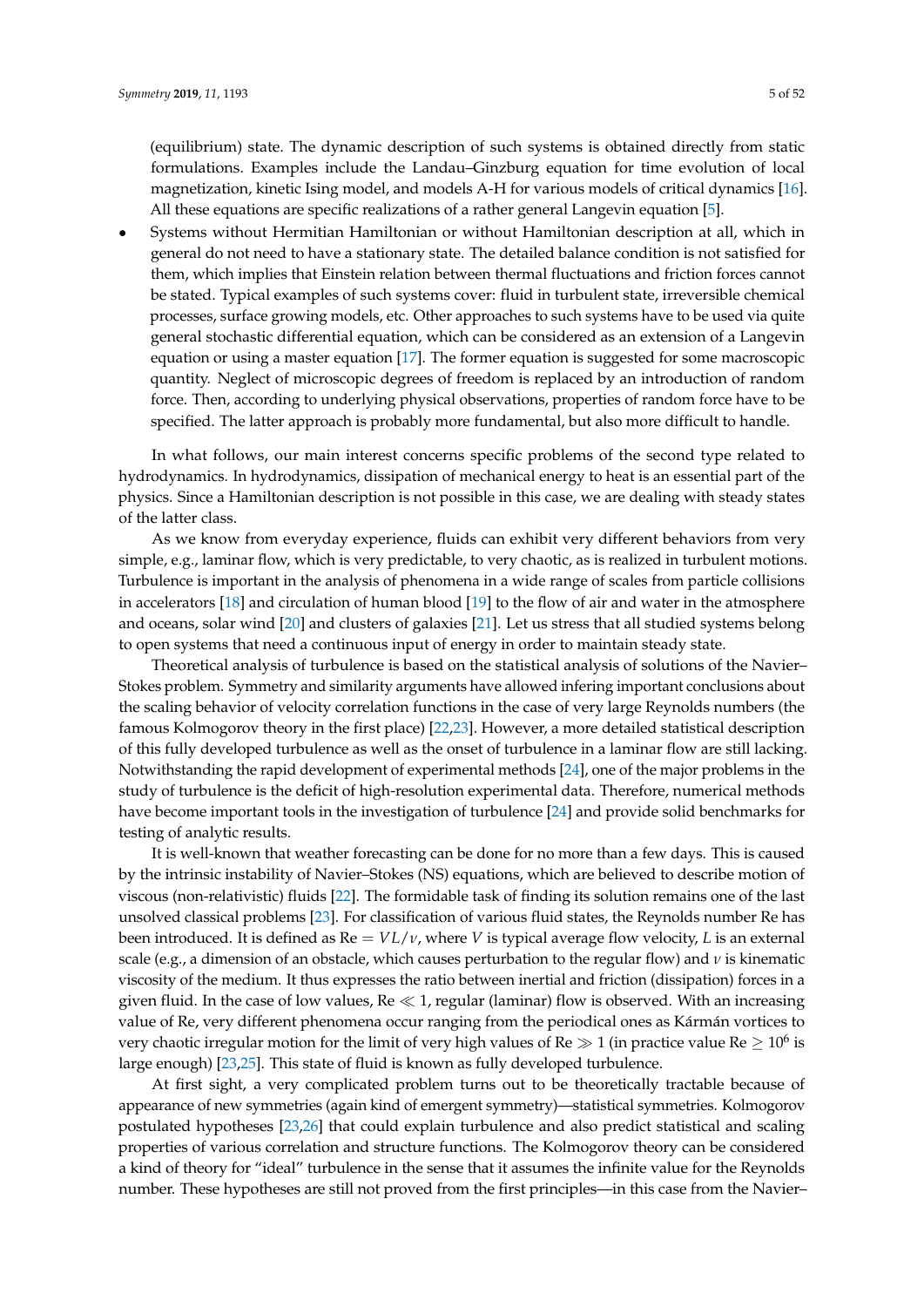Stokes equations. It should also be borne in mind that Kolmogorov's hypotheses are stated for the case of homogeneous isotropic flat space but without any specific indication how this limit is approached when the Reynolds number grows without limit.

In contrast to mathematics, the physicist's approach to turbulence follows a different path. Instead of considering a difficult mathematical problem related to boundary and initial conditions, their effect is replaced by properly chosen random force. The Navier–Stokes equation is amended by an additive random variable, which also mimics continuous input of mechanical energy into the system. The choice of the structure and statistics of the random force is the most essential point in modeling of the large-scale effects on the scale-invariant behavior predicted by the Kolmogorov theory. To this end, random forces concentrated at large spatial scales are used. In the basic setup of the stochastic problem, rotational symmetry of force correlations is assumed, but variation of the symmetry properties of force correlations (e.g., anisotropy and reflection asymmetry) may be used to probe the effect of large-scale properties on the scaling behavior of velocity correlations. The modeled large-scale induced effects include the appearance of a set of anomalous scaling dimensions in corrections to Kolmogorov scaling (multifractality) and magnetohydrodynamic dynamo. On the other hand, the Galilei invariance and small-scale anisotropy have been shown to be stable against large-scale perturbations.

In 1977, D. Forster, D. R. Nelson and M. J. Stephen applied the RG method to calculate the correlations of velocity field [\[27\]](#page-48-7) governed by the stochastic Navier–Stokes equation with external random forcing. This work was motivated by Wilson's momentum shell approach to RG, in which tracing out of fast degrees of freedom is supplemented with scale transformation [\[12](#page-47-8)[,15\]](#page-47-10). Later, it was shown by C. De Dominicis and P. C. Martin [\[28\]](#page-48-8) that in the range of small wave numbers the correlations of the velocity field manifest a scaling behavior with the celebrated Kolmogorov exponents. The stochastic NS equation was proposed to justify the Kolmogorov theory and has to be distinguished from the usual NS equations.

The essential idea of applying RG in the theory of developed turbulence consists in elimination of the direct influence of the modes with high wave numbers on observed quantities. Their influence is included in some effective variables, e.g., to the turbulent viscosity. Such an approach based on momentum shell approach was later developed further [\[29](#page-48-9)[,30\]](#page-48-10). Let us note that in this paper we consider a different field-theoretic renormalization group technique [\[23,](#page-48-3)[26,](#page-48-6)[31,](#page-48-11)[32\]](#page-48-12), whose main advantage is more transparent and easier calculations.

Another interesting problem related to turbulence is the advection of some quantity [\[33](#page-48-13)[,34\]](#page-48-14) (temperature field, concentration field or tracer) by the turbulent field. In addition to the practical importance of such a problem, it is also very interesting from the theoretical point of view. It is still not clear to what extent turbulence is intermittent [\[23\]](#page-48-3), i.e., what its fractal nature is. On the other hand, advection of a passive scalar quantity by simpler models (e.g., Kraichnan model that is described in detail below) than turbulence exhibits very strong intermittent behavior.

Naively, basic assumptions of Kraichnan-like models can be considered too crude. A typical approach to stochastic dynamics starts from an analysis of ideal systems—homogeneous in space and time, isotropic, incompressible (in the case of fluids), possessing mirror symmetry, etc. In the present review, the corresponding results for fully developed turbulence are summarized. However, real systems almost always exhibit some form of anisotropy, compressibility or violated mirror symmetry. The effect of such deviations from the ideal system on fluctuating random fields has been an object of intensive research activity, whose arguments and conclusions are described. The results have led to the general conclusion that such effects play a very important role. They can drastically change the large-scale behavior predicted by models of ideal systems.

In the original formulation of the Kraichnan model, the velocity field is assumed to be Gaussian, isotropic, incompressible and uncorrelated in time (white noise). More sophisticated models aim to incorporate effects of anisotropy, compressibility and finite correlation time [\[35\]](#page-48-15). Recent studies have pointed out some crucial differences between problems with vanishing and finite correlation time [\[33](#page-48-13)[,36\]](#page-48-16) and between the compressible and incompressible flows [\[37,](#page-48-17)[38\]](#page-48-18). We employ the Kraichnan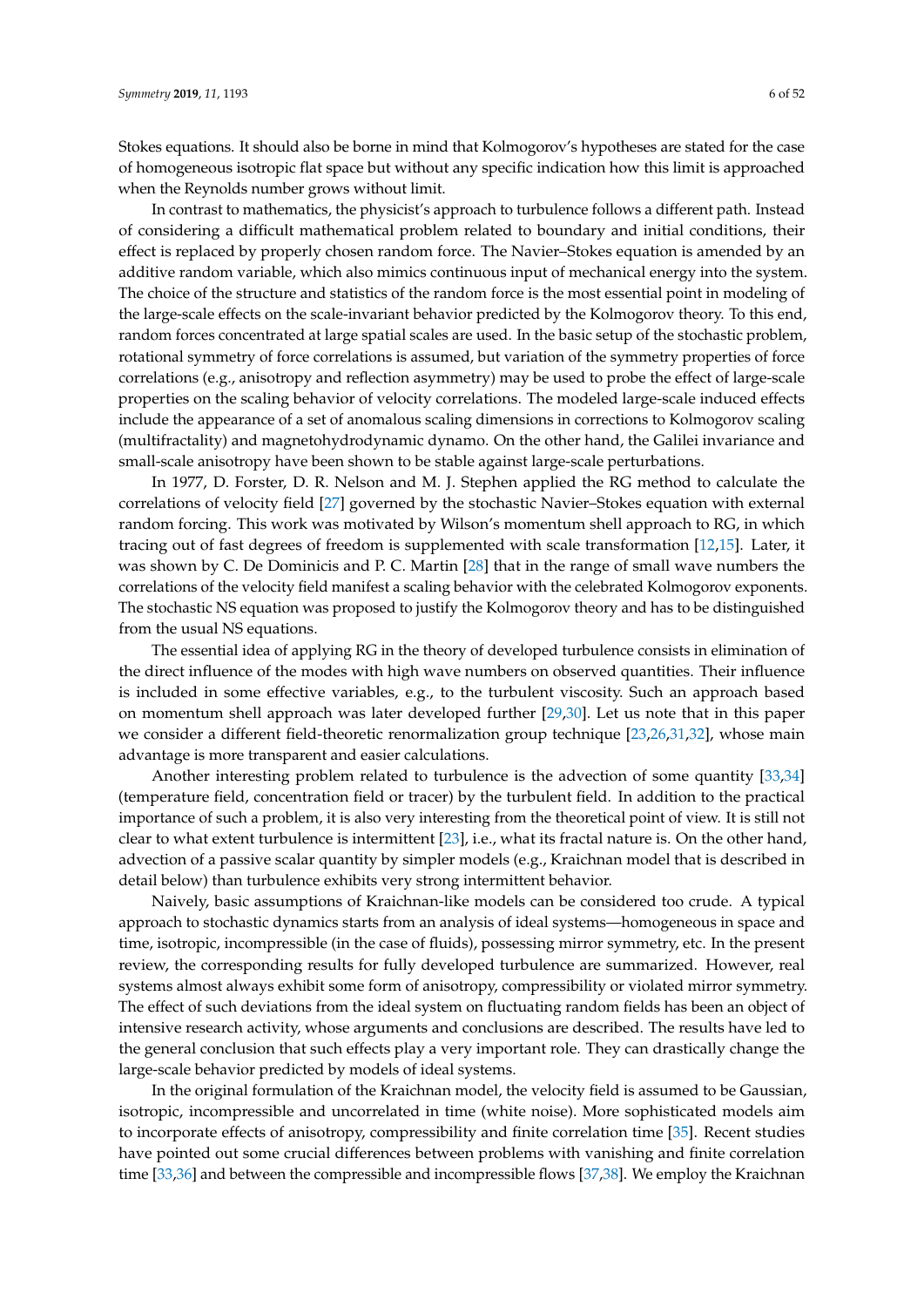rapid-change ensemble to model the turbulent mixing [\[39\]](#page-48-19). Thus, we assume that velocity field is given by time-decorrelated Gaussian variable with the pair velocity function of the following form  $\langle v v \rangle \propto \delta(t-t')k^{-d-\epsilon}$ , where  $k = |k|$  is the wave number and  $0 < \epsilon < 2$  is a free parameter of the theory. The physically most interesting value  $\varepsilon = \frac{4}{3}$  corresponds to the realistic ("Kolmogorov") scaling behavior. This model gained popularity in the past mainly because of the insight it provides into the explanation of intermittency and anomalous scaling in turbulent flows. In the context of our study, it is worth mentioning that the Kraichnan ensemble allows a straightforward incorporation of compressibility, which appears complicated if the velocity is modeled by dynamical equations. The Kraichnan ensemble has been generalized further to the case of finite correlation time (see, e.g., [\[34](#page-48-14)[,36,](#page-48-16)[40\]](#page-48-20) for the passive scalar and [\[41\]](#page-48-21) for the passive vector fields). However, such synthetic models with non-vanishing correlation time are plagued by the lack of Galilean symmetry.

In Section [2,](#page-6-0) a short introduction to field-theoretic approach to stochastic dynamic is given and we briefly discuss the choice of the functional representation of the perturbation expansion for the solution of the Langevin equation. Section [3](#page-9-0) is reserved for discussion of stochastic Navier–Stokes equation and basics of Kraichnan model. Section [4](#page-16-0) is devoted to basic information of renormalization group approach and the related Section [5](#page-18-0) to operator product expansion that is a specific method of the RG technique. In Section [6,](#page-21-0) Ward identities are used to obtain information about energy and momentum transfer in turbulent media. Section [7](#page-24-0) is devoted to use of Ward identities in the RG analysis. Section [8](#page-28-0) describes a dynamic restoration of initially broken Galilean symmetry. Section [9](#page-30-0) is dedicated to a mechanism of spontaneous symmetry breaking in magnetohydrodynamic problem which is responsible for creation of magnetic dynamo. In Section [10,](#page-37-0) we discuss the effect of anisotropy and Section [11](#page-46-0) is reserved for final remarks and comments.

### <span id="page-6-0"></span>**2. Field-Theoretic Formulation**

It is a well-known fact [\[5\]](#page-47-4) that the failure of Landau theory of the second-order phase transition lies in the assumption of analyticity of the energy functional  $F = F(\varphi)$ , where  $\varphi(x)$  is an order parameter configuration. The equilibrium physics of the phase transition is described by the order parameter at the minimum of the energy functional. The fluctuation theory of phase transitions takes as the fundamental quantity the random field  $\varphi(x)$ , whose probability density function is defined by the energy functional as the effective Hamilton function of the Gibbs distribution. The difference of the fluctuation theory from the mean field theory of the microcanonical ensemble is to take the Landau functional as the fundamental Hamiltonian of the canonical ensemble instead that of an exact microscopic model. To calculate physical quantities, one has to average over all configurations of  $\varphi(x)$ . Although a complete mathematical proof of the equivalence between microscopic and fluctuation model is missing, the latter approach has a very important and useful property. In contrast to the microscopic model, it is possible to use the RG method in order to analyze its behavior and to obtain quantitative predictions for critical exponents.

According to rather general arguments, many dynamic phenomena in nature exhibit a clear separation of time scales. For instance, typical time and space scales in (classical) critical systems diverge and this allows describing relevant physical quantities in terms of continuous fields. In fact, the latter corresponds simply to slow modes stemming from conservation laws or broken symmetries. On the other hand, fast degrees of freedom enter theoretical description through random noise fields. Similar reasoning applies to other systems that do not exhibit criticality. Famous examples encompass turbulence, reaction–diffusion problems, driven systems. A general class that covers such dynamical systems is known in the literature as stochastic dynamics. From the theoretical point of view, it is important that large scale properties can be properly taken into account through a formalism of Langevin-like equations.

The Langevin approach can be briefly summarized as follows. The aim is to study a slowly varying field or a set of fields *ϕ*. Employing physical insight and symmetry reasoning, it is possible to postulate a stochastic differential equation of the form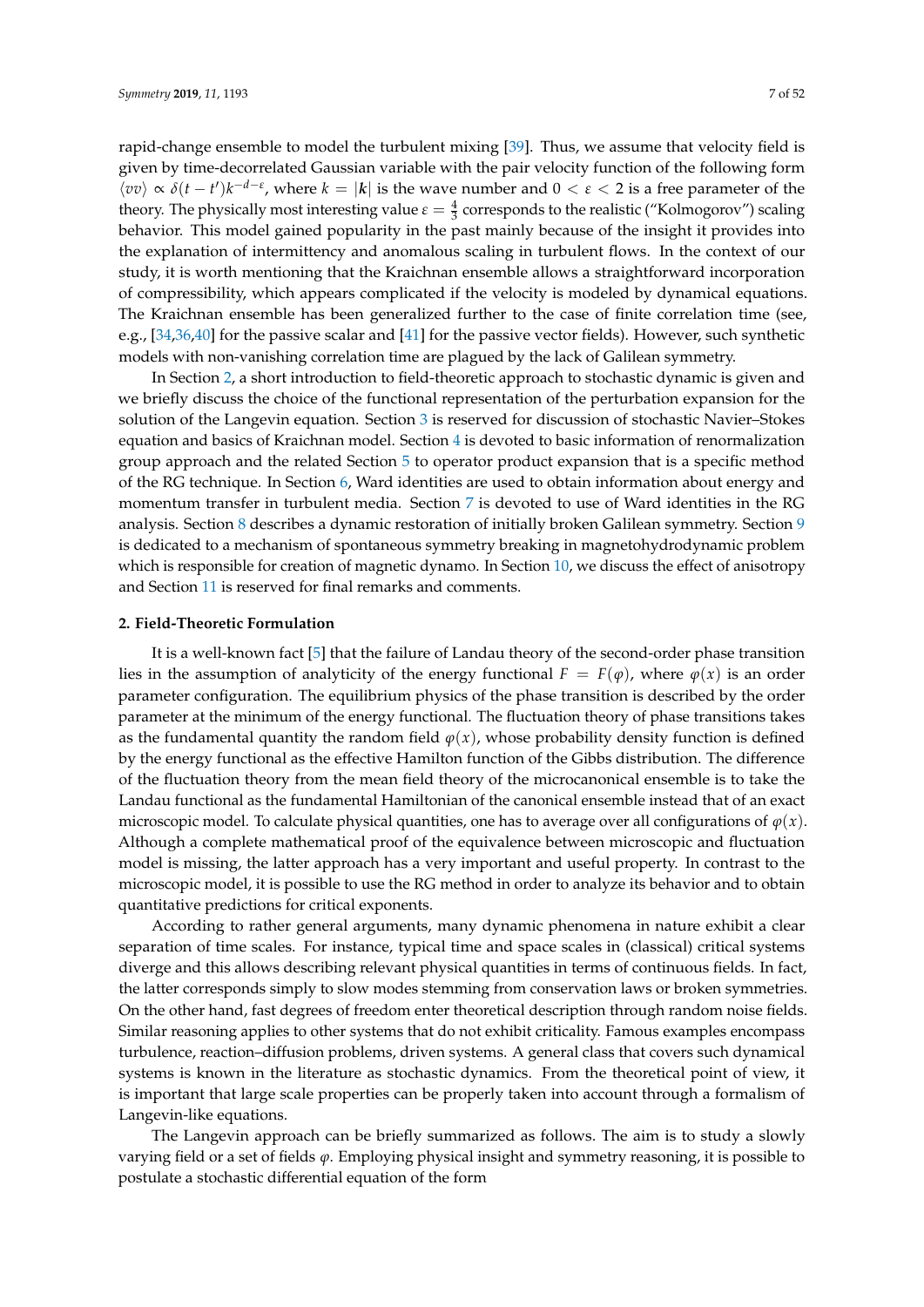where the functional  $V = V(\varphi)$  is local in the time variable, i.e., *V* depends only on the field  $\varphi$  and its spatial derivatives at a given time instant. In rare cases, *V* can be obtained from a microscopic model through a controlled coarse-grained procedure, but mostly its construction requires nontrivial knowledge about physical properties of a given stochastic system [\[42\]](#page-48-22). The random force *f* mimics the neglected rapid degrees of freedom and it is often modeled by means of Gaussian random variables. A nonzero mean value of *f* can be easily absorbed in the functional *V*. Thus, the complete statistical information about *f* is captured by specification of the first two moments

<span id="page-7-1"></span><span id="page-7-0"></span>
$$
\langle f(x) \rangle = 0, \quad \langle f(x)f(x') \rangle = \delta(t - t')D(x, x'), \tag{2}
$$

where for brevity we have introduced the following notation  $x = (t, x)$ , where *x* is a *d*-dimensional vector. Let us note that, when necessary, we write the space dimension *d* explicitly. This permits a straightforward check of complicated expressions and also plays an important role in perturbative RG techniques such as dimensional regularization.

The crucial difference between critical and genuine non-equilibrium systems lies in the correlation function  $D(x, x')$  in Equation [\(2\)](#page-7-0). In critical dynamics, we know to what the system should relax. It should end up in the thermal equilibrium described by the Gibbs probability distribution e $^{-\mathcal{H}/\rm k_BT}$ , which greatly restricts the form of *D*. On the other hand, in non-equilibrium systems, such a relation is broken and steady states (obtained in the limit of large time) are of much more complicated dynamical nature.

There exist many theoretical approaches, which can be undertaken for an investigation of the stochastic problem in Equations [\(1\)](#page-7-1) and [\(2\)](#page-7-0). Remarkable equivalence of stochastic problems with certain quantum field theory models offers a plethora of possibilities to use. Due to work of H.-K. Janssen [\[43\]](#page-48-23) and C. De Dominicis [\[44\]](#page-48-24), a given stochastic model can be cast into a path integral formulation, which is amenable to many theoretical methods such as Feynman diagrammatic technique, the RG method, and others. To provide background for later use of functional methods and sake of notation, we recall now the De Dominicis-0Janssen statement in a succinct manner [\[5\]](#page-47-4). First, let us rewrite potential term  $V(\varphi)$  as the sum  $L\varphi + n(\varphi)$ , where  $L\varphi$  represents the linear part in the field  $\varphi$  and  $n(\varphi)$  contains non-linearities. Then, stochastic problem in Equation [\(1\)](#page-7-1) is tantamount to the quantum-field-theory model with double set of fields  $\phi \equiv \{\varphi, \varphi'\}$  and action functional of form [\[32\]](#page-48-12)

<span id="page-7-2"></span>
$$
S[\phi] = \frac{1}{2}\phi' D\phi' + \phi'[-\partial_t \phi + L\phi + n(\phi)].
$$
\n(3)

The auxiliary prime fields *ϕ* 0 were put forward in [\[45\]](#page-48-25) and are known as Martin–Siggia–Rose response fields. Hereinafter, we have employed a condensed notation, in which integrals over space-time and summations over repeated internal indices are implied. For instance, the second term in the action functional in Equation [\(3\)](#page-7-2) is a shorthand for the expression

<span id="page-7-3"></span>
$$
\varphi' \partial_t \varphi = \sum \int dt \int d^d x \, \varphi'(t, x) \partial_t \varphi(t, x) \equiv \int dx \, \varphi'_i(x) \partial_t \varphi_i(x), \tag{4}
$$

where the index *i* numbers different field components. In this work, we are mainly interested in stochastic models concerning the velocity field *v*, which is a vector quantity and thus the appropriate summation over the vector (internal) index must be taken into account as well. In particular, an analogous expression to Equation [\(4\)](#page-7-3) for the velocity field would be written as

$$
v'\partial_t v = \int dt \int d^d x \, v'_i(t, x) \partial_t v_i(t, x) \equiv \int dx \, v'_i(x) \partial_t v_i(x). \tag{5}
$$

The main goal of any statistical theory is to predict behavior of various correlation and response functions. Borrowing terminology from quantum field theory we refer to them as Green functions.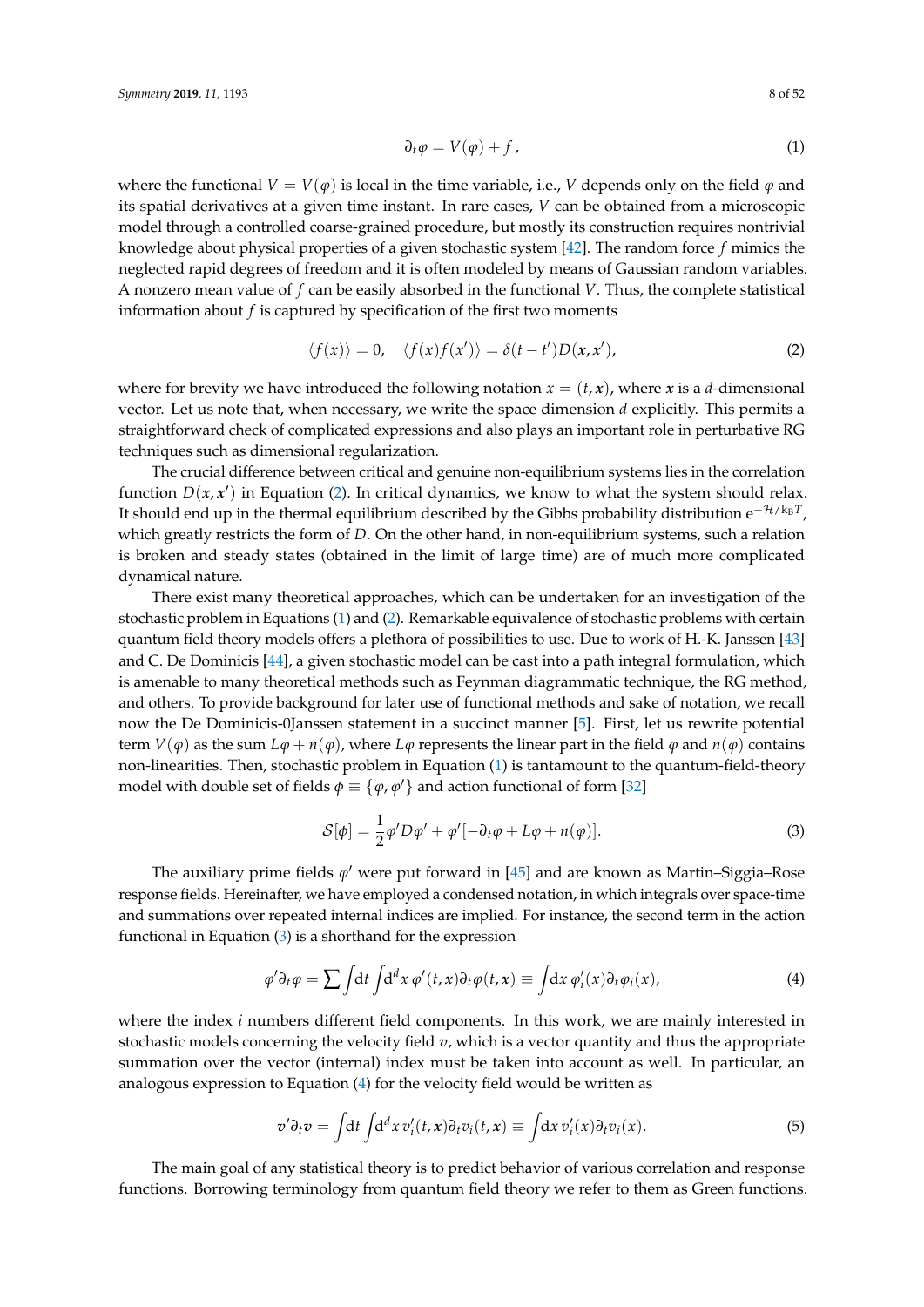These are defined as functional averages over the fields  $\phi$  with the weight exp  $S[\phi]$ , where S is action functional in Equation [\(3\)](#page-7-2). Statistical averaging with the weight  $e^{\mathcal{S}}$  are denoted as follows

<span id="page-8-2"></span>
$$
\langle \ldots \rangle = \int \mathcal{D}\phi \ldots e^{\mathcal{S}[\phi]}.
$$
 (6)

All Green functions are effectively encoded into generating functional  $G$ , which takes the form of the functional integral

<span id="page-8-0"></span>
$$
G[A] = \int \mathcal{D}\phi \, \exp\left[\mathcal{S}[\phi] + A\phi\right],\tag{7}
$$

where  $A \equiv (A_{\varphi}, A_{\varphi'})$  is the formal source and

$$
A\phi \equiv \int dx \left[ A_{\varphi}(x)\varphi(x) + A_{\varphi'}(x)\varphi'(x) \right]. \tag{8}
$$

Further,  $\mathcal{D}\phi$  in Equation [\(7\)](#page-8-0) denotes the functional measure, i.e.,  $\mathcal{D}\phi\equiv\mathcal{D}\phi\mathcal{D}\phi'$ , and the expression  $\int \mathcal{D}\phi$  . . . corresponds to a functional integral over the infinite dimensional space of all possible field configurations. Taking sufficiently many derivatives of  $\mathcal G$  with respect to the formal sources at  $A = 0$ yields any permissible Green function of the theory. For example, the response function  $\langle \varphi\varphi'\rangle$  can be represented by the following functional integral

$$
\langle \varphi(x)\varphi'(x')\rangle = \frac{\delta^2 \mathcal{G}[A]}{\delta A_{\varphi}(x)\delta A_{\varphi'}(x')} \bigg|_{A=0} = \int \mathcal{D}\varphi \,\varphi(x)\varphi'(x') \mathrm{e}^{\mathcal{S}[\varphi]}.\tag{9}
$$

The normalization factor, which ensures the equality  $G(0) = 1$ , has been included into the functional measure D*φ*. The generating functional G for field-theoretic models might be interpreted as an analog of the partition function in equilibrium statistical physics [\[6\]](#page-47-5). The formal Taylor expansion of  $G$  reads

$$
\mathcal{G}[A] = \sum_{n=0}^{\infty} \frac{1}{n!} \int dx_1 \cdots \int dx_n G_n(x_1, \ldots, x_n) A(x_1) \cdots A(x_n), \qquad (10)
$$

where *A* on the left hand side stands for either  $A_{\varphi}$  or  $A_{\varphi'}$  source field, and coefficient functions correspond to full Green functions

$$
G_n(x_1,\ldots,x_n)=\langle \varphi(x_1)\cdots\varphi(x_n)\rangle=\frac{\delta^n\mathcal{G}[A]}{\delta A(x_1)\cdots\delta A(x_n)}\bigg|_{A=0}.
$$
\n(11)

The formulation in Equation [\(3\)](#page-7-2) of the stochastic problem is advantageous for the use of the powerful machinery of field-theoretic methods such as Feynman diagrammatic technique, RG method, and operator product expansion. The starting point of perturbative techniques is a separation of action  $\cal S$  into a free part  $\cal S_0$  and part containing nonlinearities  $\cal S_{\rm int}=\phi' n(\phi).$  This division is not unique, but the necessary condition is the ability to solve the free part exactly. The free part  $S_0$  from Equation [\(3\)](#page-7-2) can be symmetrized in the following way

$$
S_0[\phi] \equiv -\frac{1}{2}\phi K \phi \equiv -\frac{1}{2}\begin{pmatrix} \varphi \\ \varphi' \end{pmatrix} \begin{pmatrix} 0 & (\partial_t - L)^T \\ \partial_t - L & -D \end{pmatrix} \begin{pmatrix} \varphi \\ \varphi' \end{pmatrix}
$$
(12)

with the symmetric matrix *K*. Here, *T* denotes transposing, i.e.,  $K^{T}(x, x') = K(x', x)$ . The inverse matrix  $\Delta = K^{-1}$  defines the set of bare propagators  $\Delta_{ik}(x, x') = \langle \phi_i(x) \phi_k(x') \rangle_0$ , which we number as follows

<span id="page-8-1"></span>
$$
\Delta_{12} = \Delta_{21}^T = (\partial_t - L)^{-1}, \quad \Delta_{11} = \Delta_{12} D \Delta_{21}, \quad \Delta_{22} = 0,
$$
\n(13)

where  $\phi_1 \equiv \phi$ ,  $\phi_2 \equiv \phi'$ . Generalization to a multicomponent field  $\phi$  is obvious. The propagator  $\Delta_{12}$ is retarded, therefore  $\Delta_{21} = \Delta_{12}^T$  is advanced. The symmetric propagator  $\Delta_{11} = \Delta_{11}^T$  contains both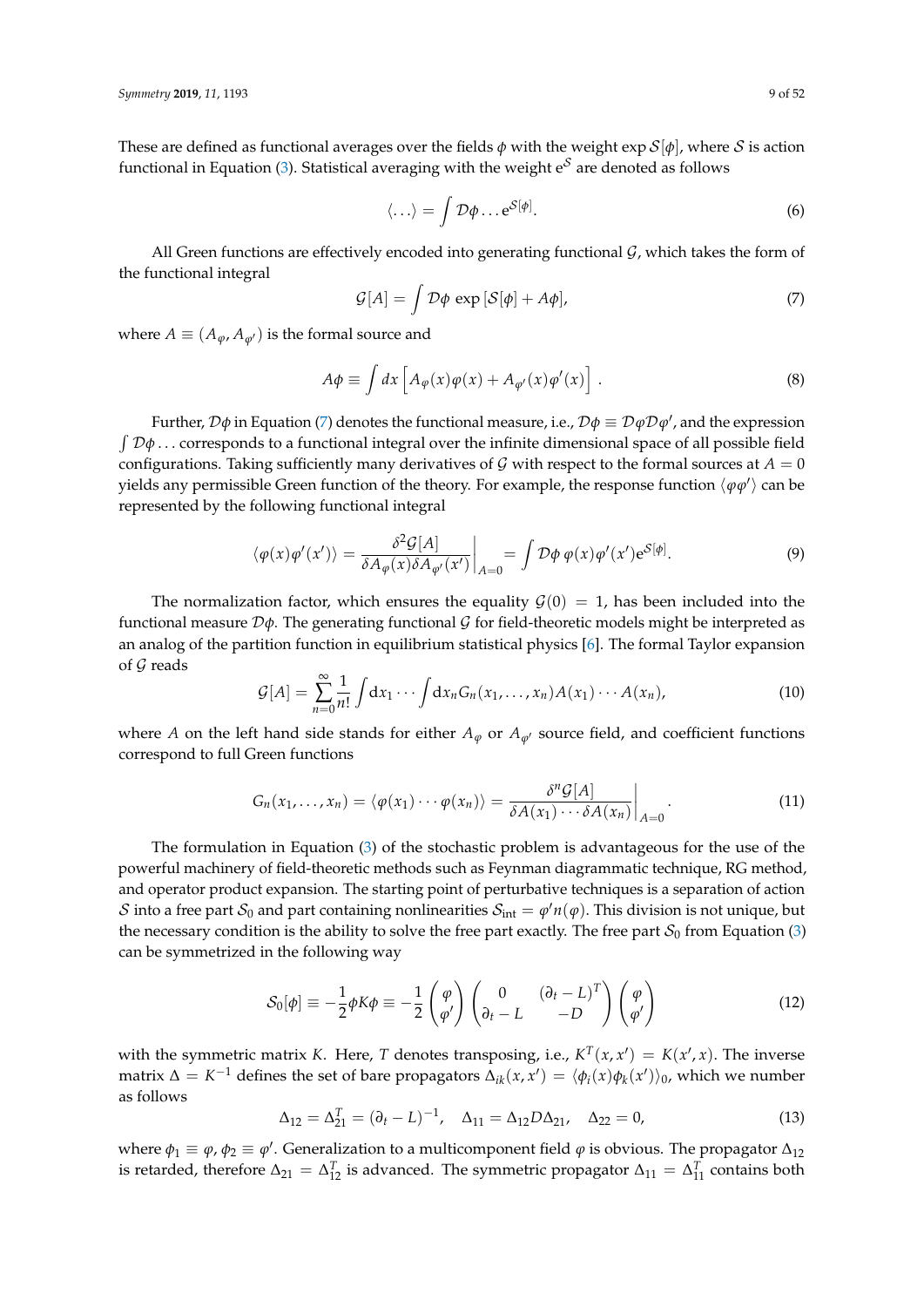(retarded and advanced) contributions. The interaction part generates vertices with one field  $\varphi'$  and two or more fields *ϕ*, which are determined by the concrete form of the nonlinear terms in the action of the model. The aforementioned functional representation in Equation [\(3\)](#page-7-2) permits construction of standard Feynman graphs for Green functions [\[5,](#page-47-4)[6,](#page-47-5)[46\]](#page-48-26) by means of Wick's theorem. The lines (propagators) are derived from the quadratic (free) part  $S_0$ , whereas the interaction part  $S_{int}$  gives rise to vertices. Wick's theorem (see, e.g., [\[5,](#page-47-4)[47\]](#page-48-27) for details) for the functional in Equation [\(7\)](#page-8-0) may be compactly written in the exponential form

<span id="page-9-1"></span>
$$
\mathcal{G}[A] = \exp\left(\frac{1}{2}\frac{\delta}{\delta\phi}\Delta\frac{\delta}{\delta\phi}\right) \exp\left(\mathcal{S}_{\rm int}[\phi] + A\phi\right)\Big|_{\phi=0},\tag{14}
$$

where  $\Delta$  is the matrix of propagators in Equation [\(13\)](#page-8-1) and

$$
\frac{\delta}{\delta \phi} \Delta \frac{\delta}{\delta \phi} \equiv \int dx \int dx' \frac{\delta}{\delta \phi_i(x)} \Delta_{ik}(x, x') \frac{\delta}{\delta \phi_k(x')}
$$
 (15)

is a shorthand notation for the universal differential operation and the indices *i*, *k* enumerate all fields (response field included) in the model. Expansion of both exponents in Equation [\(14\)](#page-9-1) leads to the celebrated Feynman diagrammatic technique, which allows perturbative calculation of all Green functions of the theory.

## <span id="page-9-0"></span>**3. Stochastic Approach to Turbulence**

The stochastic approach to the Navier–Stokes (NS) equation is analogous to fluctuation theory for critical phenomena mentioned in Section [1.](#page-0-0) It can be regarded as a microscopic approach to fully developed turbulence. The crucial difference from critical phenomena is that for turbulence there is no counterpart of Hamiltonian (free-energy) functional. The stochastic NS equation neglects such physical effects as influence of the boundaries or the precise form of system's geometry (e.g., information about the way turbulence is produced), which are in the experiments responsible for creating turbulent instabilities. In a phenomenological sense, the input of energy is modeled by the proper choice of the stochastic force. The main goal of this theory is to justify Kolmogorov hypotheses [\[23](#page-48-3)[,25\]](#page-48-5). A general proof of the equivalence between Kolmogorov hypotheses and the stochastic NS equations is still missing; nevertheless, as various studies show, it provides a nontrivial input to scaling behavior observed in turbulent flows [\[31,](#page-48-11)[33\]](#page-48-13).

The stochastic Navier–Stokes equation, which governs the dynamics of the velocity fluctuations  $v_i = v_i(x)$ ,  $i = 1, \ldots, d$ , assumes the following form

<span id="page-9-2"></span>
$$
\partial_t v + (v \cdot \nabla) v - v_0 \nabla^2 v + \nabla p = f,\tag{16}
$$

where  $\nu_0$  is the molecular kinematic viscosity,  $p = p(x)$  stands for pressure fluctuations,  $\nabla$  is gradient,  $\nabla^2 = \Delta = \frac{\partial^2}{\partial x_i \partial x_i} = \frac{\partial_i \partial_i}{\partial x_i}$  is Laplace operator, and  $f = f(x)$  represents an external random force per unit mass. For simplicity, we consider incompressible fluid with the solenoidal velocity  $\nabla \cdot v = 0$  and unit density of fluid ( $\rho = 1$ ). The incompressibility condition permits elimination of the pressure field from the stochastic Navier–Stokes equation (Equation [\(16\)](#page-9-2)) and we can consider only its transverse components

<span id="page-9-3"></span>
$$
\partial_t v + P(v \cdot \nabla)v - v_0 \nabla^2 v = f,\tag{17}
$$

where all fields are transverse, and *P* denotes the transverse projection operator, which in the momentum representation takes the form

<span id="page-9-4"></span>
$$
P_{ij}(\mathbf{k}) = \delta_{ij} - k_i k_j / k^2
$$
\n(18)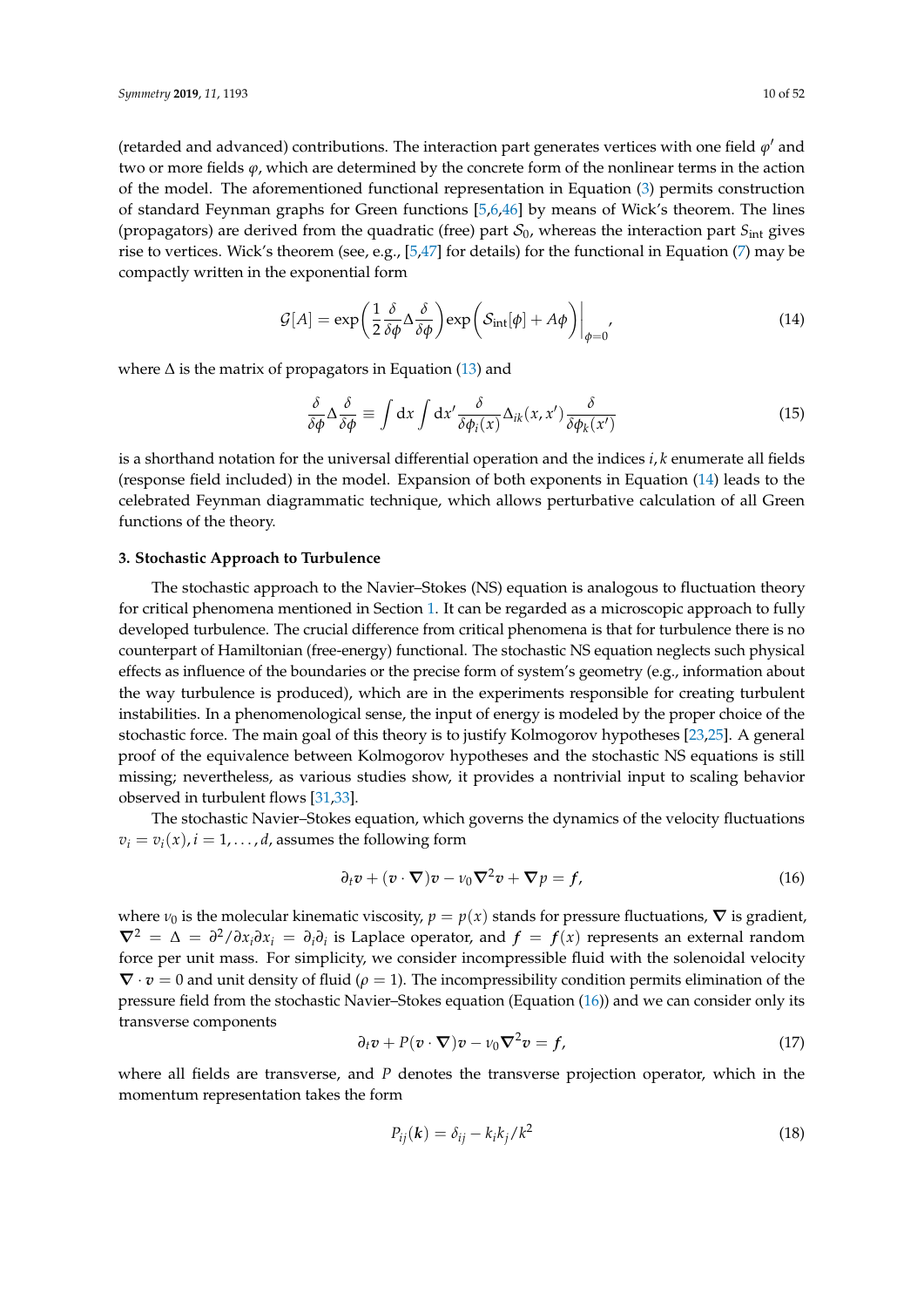with  $k = |k|$  being the magnitude of the wavevector  $k$ . In view of universality, it is assumed that the large-scale random force *f* obeys the Gaussian distribution law. Hence, only the mean value and the second moment have to be postulated. The former takes zero value ( $\langle f_i \rangle = 0$ ) and pair correlation function is chosen in a general form

<span id="page-10-3"></span>
$$
\langle f_i(t_1,\mathbf{x}_1)f_j(t_2,\mathbf{x}_2)\rangle \equiv D_{ij}(x_1,x_2). \tag{19}
$$

It is convenient to specify the kernel function *Dij* in frequency–momentum representation

<span id="page-10-1"></span>
$$
D_{ij}(x_1, x_2) \equiv \delta(t_1 - t_2) d_{ij}(x_1, x_2) = \delta(t_1 - t_2) \int \frac{\mathrm{d}^d k}{(2\pi)^d} P_{ij}(k) d_f(k) e^{ik \cdot (x_1 - x_2)}, \tag{20}
$$

where *d* is a dimension of space. To employ the RG technique [\[28,](#page-48-8)[31\]](#page-48-11), the energy injection *d<sup>f</sup>* (*k*) is usually chosen in the power-law form

<span id="page-10-0"></span>
$$
d_f(k) = D_0 k^{4-d-2\varepsilon} F(kL)
$$
\n(21)

where *L* denotes outer integral scale,  $D_0$  is the amplitude, and the scaling function  $F(kL)$  possesses the unit asymptotic behavior in the range of large wave numbers  $kL \gg 1$ . For our purposes, it is sufficient to consider the "massless" theory for which Equation [\(21\)](#page-10-0) becomes simply

<span id="page-10-4"></span><span id="page-10-2"></span>
$$
d_f(k) = g_0 \nu_0^3 k^{4-d-2\varepsilon},\tag{22}
$$

with the additional feature that the corresponding integral in Equation [\(20\)](#page-10-1) is IR regularized at *m* ∼ *L*<sup>-1</sup>. The parameter  $D_0$  in Equation [\(22\)](#page-10-2) is rewritten as  $g_0v_0^3$  for dimensional and calculational reasons. The parameter  $g_0$  plays the role of the coupling constant,  $\varepsilon \geq 0$  is a free parameter of the theory. For completeness, let us note that Equation [\(19\)](#page-10-3) takes in frequency–momentum representation the following form

<span id="page-10-5"></span>
$$
\langle f_i(\omega, \mathbf{k}) f_j(\omega', \mathbf{k}') \rangle = (2\pi)^{d+1} \delta(\omega + \omega') \delta(\mathbf{k} + \mathbf{k}') P_{ij}(\mathbf{k}) d_f(\mathbf{k}). \tag{23}
$$

From the mathematical point of view, Equation [\(16\)](#page-9-2) represents a stochastic partial differential equation, first order in time variable. This allows us to employ the machinery of Section [2.](#page-6-0) Let us explain how these formal rules are applied to the theory of developed turbulence. According to the aforementioned De Dominicis–Janssen approach, the stochastic model described by Equation [\(17\)](#page-9-3) is tantamount to the field-theoretic model with the action

$$
S_{\rm NS}[\boldsymbol{v}, \boldsymbol{v}'] = \frac{1}{2} v'_{i} D_{ij} v'_{j} + \boldsymbol{v}' \cdot \left[ -\partial_t \boldsymbol{v} + v_0 \nabla^2 \boldsymbol{v} - (\boldsymbol{v} \cdot \boldsymbol{\nabla}) \boldsymbol{v} \right],
$$
\n(24)

where  $D_{ij}$  is introduced into Equation [\(19\)](#page-10-3), the auxiliary response vector field  $v'$  is solenoidal  $(\nabla \cdot v' = 0)$ as well as the velocity field  $v$ , and  $v_0$  is the bare (molecular) viscosity coefficient. To distinguish it from the renormalized (turbulent) viscosity *ν*, which is generated in the process of the renormalization, we denote it and other similar (bare) parameters by the subscript "0". We stress that this notation is used in the whole work.

Feynman rules for the perturbation theory are constructed by means of the general operation in Equation [\(14\)](#page-9-1)). The explicit form of the propagators is determined by the quadratic part of the action in Equation [\(24\)](#page-10-4) and in the frequency–momentum representation they are

$$
\Delta_{ij}^{vv}(\omega_k, k) = \frac{P_{ij}(k)d_f(k)}{\omega_k^2 + v_0^2 k^4}, \quad \Delta_{ij}^{vv'}(\omega_k, k) = (\Delta_{ij}^{v'v}(\omega_k, k))^* = \frac{P_{ij}(k)}{-i\omega_k + v_0 k^2}, \quad \Delta_{ij}^{v'v'}(\omega_k, k) = 0,
$$
 (25)

where \* denotes complex conjugation and the transverse projector appears due to incompressibility condition. In the time–momentum representation, the corresponding expressions are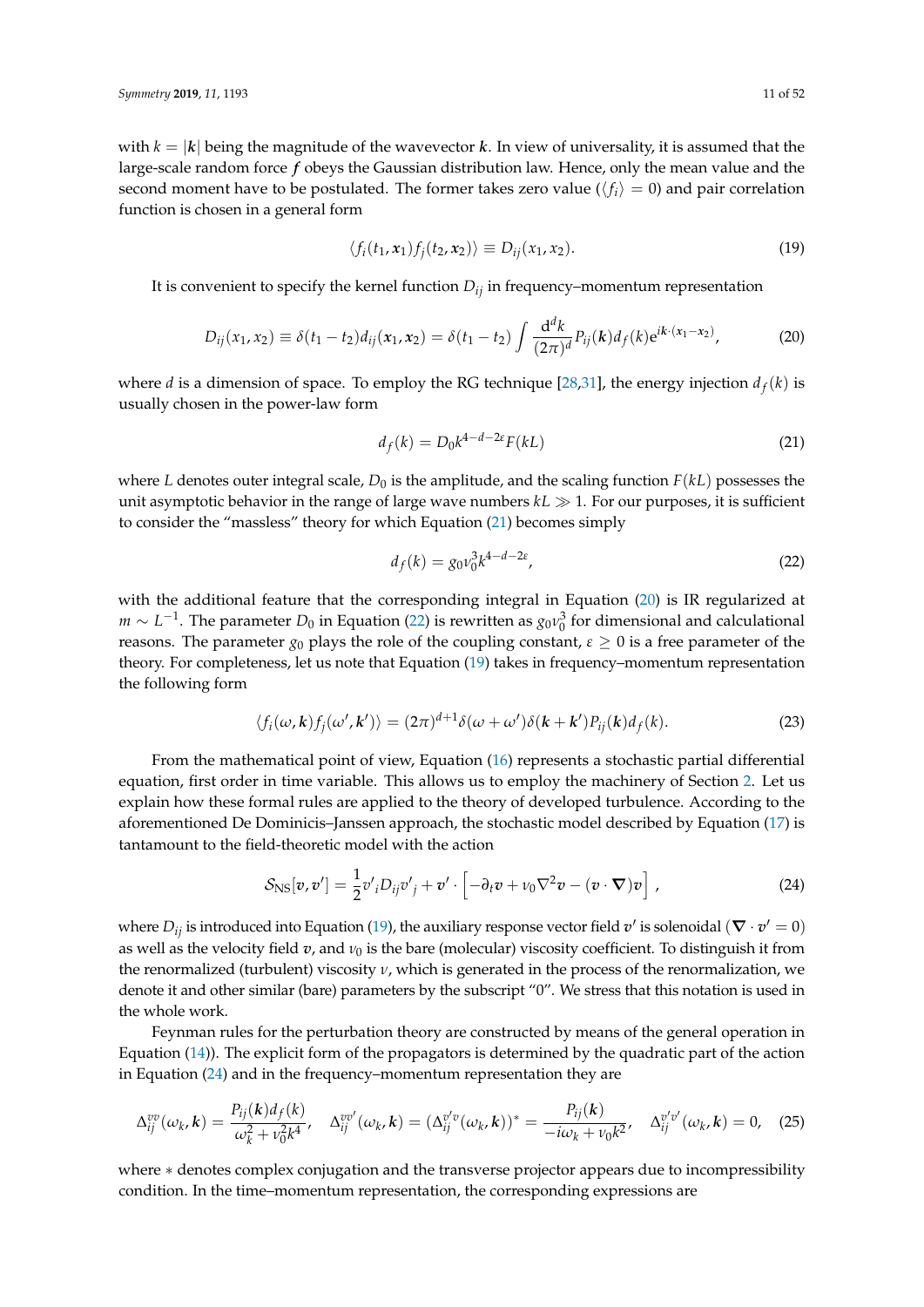$$
\Delta_{ij}^{vv}(\mathbf{k}, t'-t) = \frac{P_{ij}(\mathbf{k})d_f(k)}{2\nu_0 k^2} e^{-\nu_0 k^2 |t'-t|},
$$
\n(26)

$$
\Delta_{ij}^{vv'}(k, t'-t) = \theta(t'-t) P_{ij}(k) e^{-\nu_0 k^2 (t'-t)},
$$
\n(27)

$$
\Delta_{ij}^{v'v}(k, t'-t) = \theta(t-t') P_{ij}(k) e^{-v_0 k^2 (t'-t)},
$$
\n(28)

$$
\Delta_{ij}^{\overline{v}'\overline{v}}(k, t'-t) = 0. \tag{29}
$$

Here, the step function  $\theta(t)$  displays an important physical feature of the propagator  $\Delta^{vv'}$ —its retardation. In fact,  $\Delta^{vv'}$  is the leading order contribution to the response function  $\langle vv' \rangle$  of the original model in Equations [\(16\)](#page-9-2)–[\(21\)](#page-10-0). The propagator  $\Delta^{vv}$  represents the leading contribution to the pair correlation function of the velocity field  $W_{ij} = \langle v_i v_j \rangle$ . With coinciding time arguments, the latter is proportional to the kinetic energy spectrum *E*(*k*) in the wavevector representation. This function enters the equation of energy balance describing the transfer of the kinetic energy from the largest spatial scales to the smallest ones, where it dissipates to heat [\[23\]](#page-48-3). The vertex factor

<span id="page-11-0"></span>
$$
V_m(x_1, x_2, \dots, x_m; \phi) = \frac{\delta^m V[\phi]}{\delta \phi(x_1) \delta \phi(x_2) \dots \delta \phi(x_m)}
$$
(30)

is associated to each interaction vertex of a Feynman graph. In Equation [\(30\)](#page-11-0), the dummy field *φ* is one from the set of all fields  $\{v', v\}$ . The interaction vertex in Equation [\(24\)](#page-10-4) is cast in a more convenient form

<span id="page-11-1"></span>
$$
-\int dt \int d^d x \, v'(v \cdot \nabla) v = -\int dt \int d^d x \, v'_i v_k \partial_k v_i = (\partial_k v'_i) v_k v_i,
$$
\n(31)

where the incompressibility condition  $\partial_i v_i = 0$  and integration by parts have been used. The latter step requires the standard assumption of rapid enough vanishing of velocity in the limit  $|x| \to \infty$ . Furthermore, the last expression in Equation [\(31\)](#page-11-1) corresponds to the shorthand of Equation [\(4\)](#page-7-3). Rewriting functional in Equation [\(31\)](#page-11-1) in the symmetric form  $v_iV_{ii}v_jv_l/2$ , we derive the explicit form for the corresponding vertex factor in the Fourier representation

$$
V_{ijl} = i(k_j \delta_{il} + k_l \delta_{ij}).
$$
\n(32)

<span id="page-11-2"></span>Here, the wavevector  $k$  is flowing in the vertex through the field  $v^\prime$  and is denoted by slash in Figure 2. The propagators (lines) ∆ and vertices *V* are graphically depicted in Figures [1](#page-11-2) and [2.](#page-11-3)

$$
v_i \longrightarrow v'_j = \langle v_i v'_j \rangle_0 = \Delta_{ij}^{vv'}(\omega_k, \mathbf{k})
$$
  

$$
v_i \longrightarrow v_j = \langle v_i v_j \rangle_0 = \Delta_{ij}^{vv}(\omega_k, \mathbf{k})
$$

<span id="page-11-3"></span>**Figure 1.** Nontrivial propagators for the model in Equation [\(24\)](#page-10-4).



**Figure 2.** Interaction vertex responsible for the nonlinear interactions between velocity fluctuations in the model in Equation [\(24\)](#page-10-4). Momentum *k* on the right hand side corresponds to the inflowing momentum of the auxiliary field  $v'$ .

The theoretical description of the fluid turbulence on the basis of "first principles", i.e., starting from the stochastic Navier–Stokes (NS) equation [\[25\]](#page-48-5) remains an open problem. However, considerable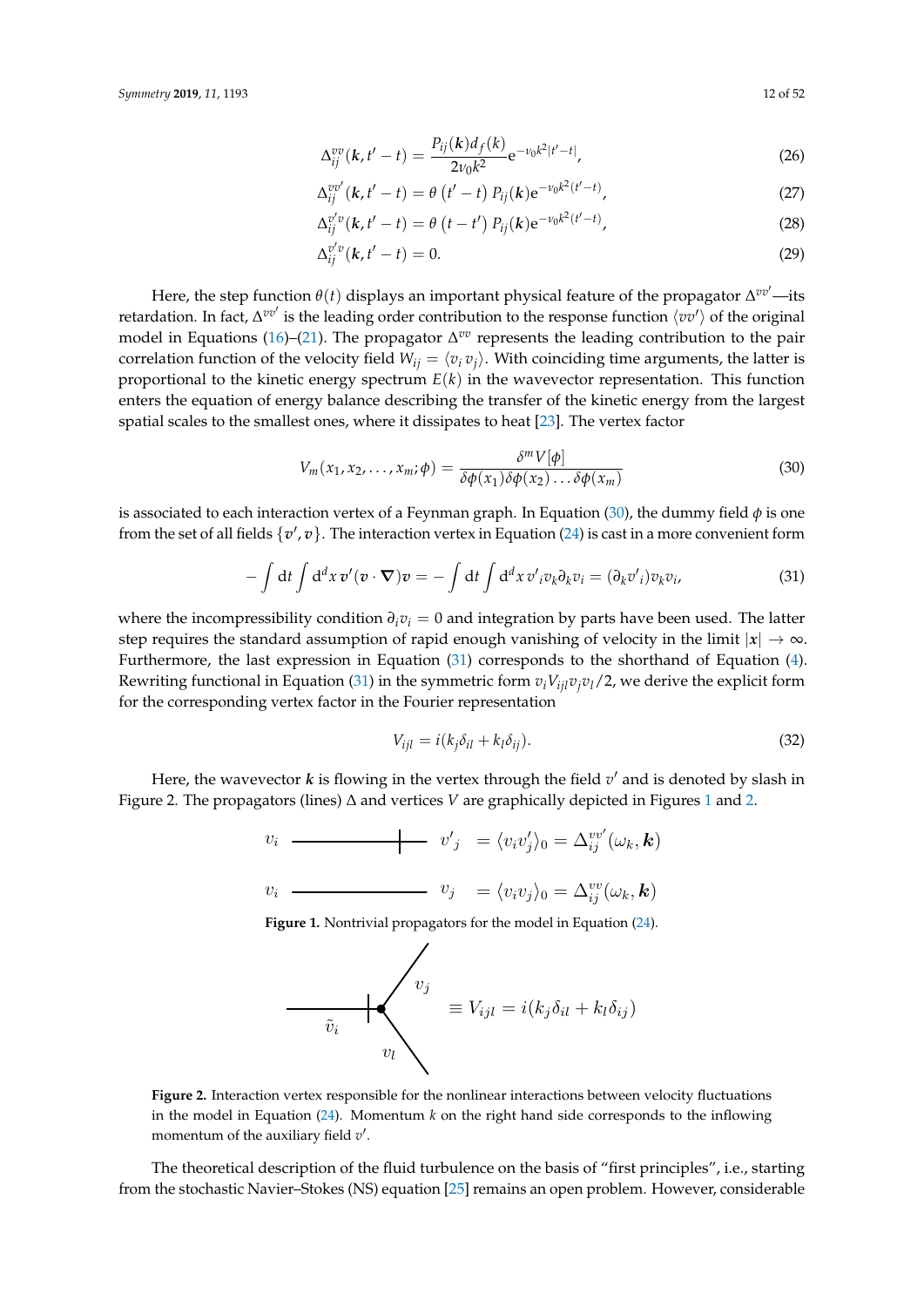progress has been made in understanding simplified model systems sharing certain essential properties with the real problem: stochastic Burgers equation [\[48\]](#page-49-0), shell models [\[49\]](#page-49-1) and advection by random "synthetic" velocity fields [\[33\]](#page-48-13).

A paradigmatic model of a scalar quantity advected passively by a Gaussian random velocity field, uncorrelated in time and self-similar in space, the so-called Kraichnan's rapid-change model [\[39\]](#page-48-19), is a famous example. The standard notation for advection problem using the Kraichnan model slightly differs from the one using stochastic Navier–Stokes ensemble. Therefore, in what follows, we give a brief overview of basic physical ideas behind the Kraichnan model and introduce the corresponding notation.

The governing equation for diffusion–advection for field *θ* is

<span id="page-12-0"></span>
$$
\partial_t \theta + (\mathbf{v} \cdot \nabla)\theta - D_0 \nabla^2 \theta = f^{\theta}, \tag{33}
$$

where  $D_0$  is the coefficient of molecular diffusivity and  $f^{\theta} \equiv f^{\theta}(x)$  is a zero-mean Gaussian random noise with the correlation function

<span id="page-12-1"></span>
$$
\langle f^{\theta}(x)f^{\theta}(x')\rangle = \delta(t-t')C(r/L), \ \ r = x - x'. \tag{34}
$$

The noise  $f^\theta$  in Equation [\(33\)](#page-12-0) maintains the steady-state of the system. The particular form of the correlator is not relevant, however. The sole condition which must be satisfied by the function  $C(r/L)$ is that it must fall off rapidly at  $r \equiv |r| \gg L$ . Here, *L* is an integral scale related to the stirring.

In accordance with the generalized Kraichnan model [\[34,](#page-48-14)[50\]](#page-49-2) with finite correlation time taken into account, we assume velocity field generated by a simple linear stochastic equation

<span id="page-12-4"></span>
$$
\partial_t v_i + R v_i = f_i^v, \tag{35}
$$

where  $R \equiv R(x)$  is a linear operation to be specified below and  $f_i^v \equiv f_i^v(x)$  is a zero-mean random stirring force with the correlator

<span id="page-12-5"></span>
$$
\langle f_i^v(x)f_j^v(x')\rangle \equiv D_{ij}^f(x;x') = \frac{1}{(2\pi)^{d+1}}\int \mathrm{d}\omega \int \mathrm{d}^d k P_{ij}(k)D^f(\omega_k,k)e^{-i(t-t')+ik\cdot(x-x')}.\tag{36}
$$

It should be noted that, in the SDE in Equation [\(33\)](#page-12-0), the multiplicative noise due to random velocity is not a white noise in time as in the original Kraichnan model. Therefore, there is no need to specify the interpretation of the SDE. However, in the analysis, the white-noise limit is considered and it should recalled that in this limit the results correspond to the Stratonovich interpretation of the SDE in Equation [\(33\)](#page-12-0).

The correlator  $D^f$  is chosen [\[34–](#page-48-14)[36\]](#page-48-16) in the following form

<span id="page-12-3"></span>
$$
D^{f}(\omega_{k}, k) = g_{0} \nu_{0}^{3} (k^{2} + m^{2})^{2 - d/2 - \varepsilon/2 - \eta/2},
$$
\n(37)

with the wavenumber representation of the function  $R(x)$ :

<span id="page-12-2"></span>
$$
R(k) = u_0 v_0 (k^2 + m^2)^{1 - \eta/2}.
$$
\n(38)

The positive amplitude factors  $g_0$  and  $u_0$  are the coupling constants of the model. Furthermore, *g*<sup>0</sup> can be regarded as a formally small parameter of the perturbation theory. The positive exponents *ε* and  $\eta$  ( $\varepsilon = \mathcal{O}(\eta)$ ) are RG expansion parameters. They are analogous to expansion parameter  $\varepsilon = 4 - d$ in the  $\varphi^4$  – theory. Now, the expansion is carried out in the  $(\varepsilon, \eta)$ -plane around the origin  $\varepsilon = \eta = 0$ .

Note the presence of two scales in the problem—integral scale *L* introduced in Equation [\(34\)](#page-12-1) and momentum scale *m*, which has appeared in Equation [\(38\)](#page-12-2). Clearly, they have different physical origins. However, these two scales can be related to each other and for technical purposes [\[35\]](#page-48-15) it is reasonable to choose  $L = 1/m$ . When not explicitly stated, this relation is always assumed.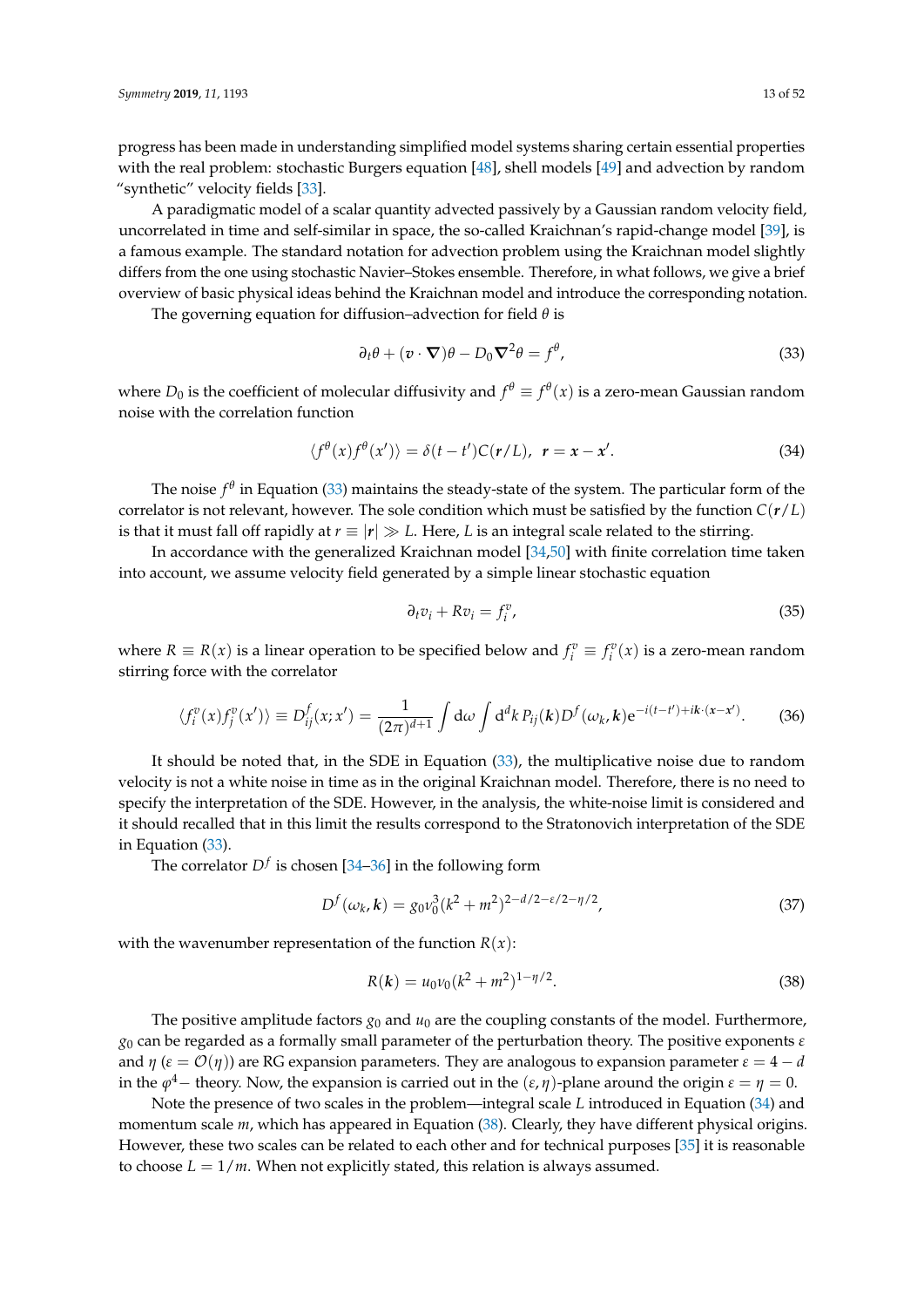In the limit  $k \gg m$  the functions in Equations [\(37\)](#page-12-3) and [\(38\)](#page-12-2) take on a simple powerlike form

<span id="page-13-0"></span>
$$
D^{f}(\omega_{k}, k) = g_{0} \nu_{0}^{3} k^{4-d-\epsilon-\eta}, \quad R(k) = u_{0} \nu_{0} k^{2-\eta}, \tag{39}
$$

which is convenient for actual calculations. The needed IR regularization will be given by restrictions on the region of integrations.

From Equations [\(35\)](#page-12-4), [\(36\)](#page-12-5) and [\(39\)](#page-13-0), the statistics of the velocity field *v* can be determined. It obeys Gaussian distribution with zero mean and correlator

<span id="page-13-2"></span>
$$
\langle v_i(t, \mathbf{x}) v_j(0, \mathbf{0}) \rangle = \int \frac{\mathrm{d}\omega_k}{2\pi} \int \frac{\mathrm{d}^d k}{(2\pi)^d} D_v(\omega_k, \mathbf{k}) e^{-i\omega_k t + i\mathbf{k} \cdot \mathbf{x}}, \tag{40}
$$

where the kernel function  $D_v(\omega_k, \bm{k})$  is assumed in the form

<span id="page-13-1"></span>
$$
D_v(\omega_k, \mathbf{k}) = P_{ij}(\mathbf{k}) \frac{g_{10} u_{10} D_0^3 k^{4-d-\epsilon-\eta}}{\omega_k^2 + u_{10}^2 D_0^2 (k^{2-\eta})^2}.
$$
\n(41)

The correlator in Equation [\(41\)](#page-13-1) is directly connected to the energy spectrum via the frequency integral [\[34](#page-48-14)[,51–](#page-49-3)[55\]](#page-49-4)

$$
E(k) \simeq k^{d-1} \int d\omega D^{\nu}(\omega_k, k) \simeq \frac{g_0 \nu_0^2}{u_0} k^{1-\epsilon}.
$$
 (42)

Hence, the coupling constant  $g_0$  and the exponent  $\varepsilon$  characterize the equal-time velocity correlator or, similarly, energy spectrum. Further, the parameter *u*<sup>0</sup> and the exponent *η* are related to the frequency  $\omega_k \simeq u_0 v_0 k^{2-\eta}$  (or to the function *R*(*k*), the reciprocal of the correlation time at the wave number *k*) which describes the mode with wave number *k* [\[34,](#page-48-14)[51](#page-49-3)[–57\]](#page-49-5). Let us note that in the chosen notation the value  $\varepsilon = 8/3$  corresponds to the well-known Kolmogorov "five-thirds law" for the spatial scaling behavior of the velocity field, and the value  $\eta = 4/3$  corresponds to the Kolmogorov frequency. A straightforward dimensional analysis reveals that the parameters (charges)  $g_0$  and  $u_0$  are connected to the ultraviolet (UV) momentum scale  $\Lambda$  (of the same order of magnitude as the inverse Kolmogorov length) by the relations

$$
g_0 \simeq \Lambda^{\varepsilon + \eta}, \quad u_0 \simeq \Lambda^{\eta}.\tag{43}
$$

In Ref. [\[50\]](#page-49-2), it was demonstrated that the linear model in Equation [\(35\)](#page-12-4) (and consequently the Gaussian model in Equation [\(40\)](#page-13-2) as well) is not invariant under Galilean transformation and, therefore, it effectively neglects important effect of the self-advection of turbulent eddies. As a result of these so-called "sweeping effects" the different time correlations of the velocity are not self-similar and exhibit strong dependence on the integral scale [\[58,58](#page-49-6)[–60\]](#page-49-7). However, the results presented in Ref. [\[50\]](#page-49-2) lead to the conclusion that the Gaussian model describe the passive advection reasonably well in the appropriate frame of reference, in which the mean velocity field vanishes. An additional argument to support the model in Equation [\(40\)](#page-13-2) is that we are mainly interested in the equal-time, Galilean invariant quantities (e.g., structure functions), which are not affected by the sweeping. Therefore, their absence in the Gaussian model in Equation [\(40\)](#page-13-2) is not relevant [\[34,](#page-48-14)[36,](#page-48-16)[40\]](#page-48-20).

The kernel function in Equation [\(41\)](#page-13-1) is written in a very general form and allows studying various special limits, in which the numerical analysis of the resulting equations is simplified and which provide a deeper physical insight. Possible limiting cases are

• The rapid-change model corresponding to the limit  $u_{10} \to \infty$ ,  $g'_{10} \equiv g_{10}/u_{10} = const$ . Then, the kernel function becomes

$$
D_v(\omega_k, k) \propto g'_{10} D_0 k^{-d - \varepsilon + \eta}.
$$
\n(44)

The velocity correlator is obviously *δ*−correlated in the time variable.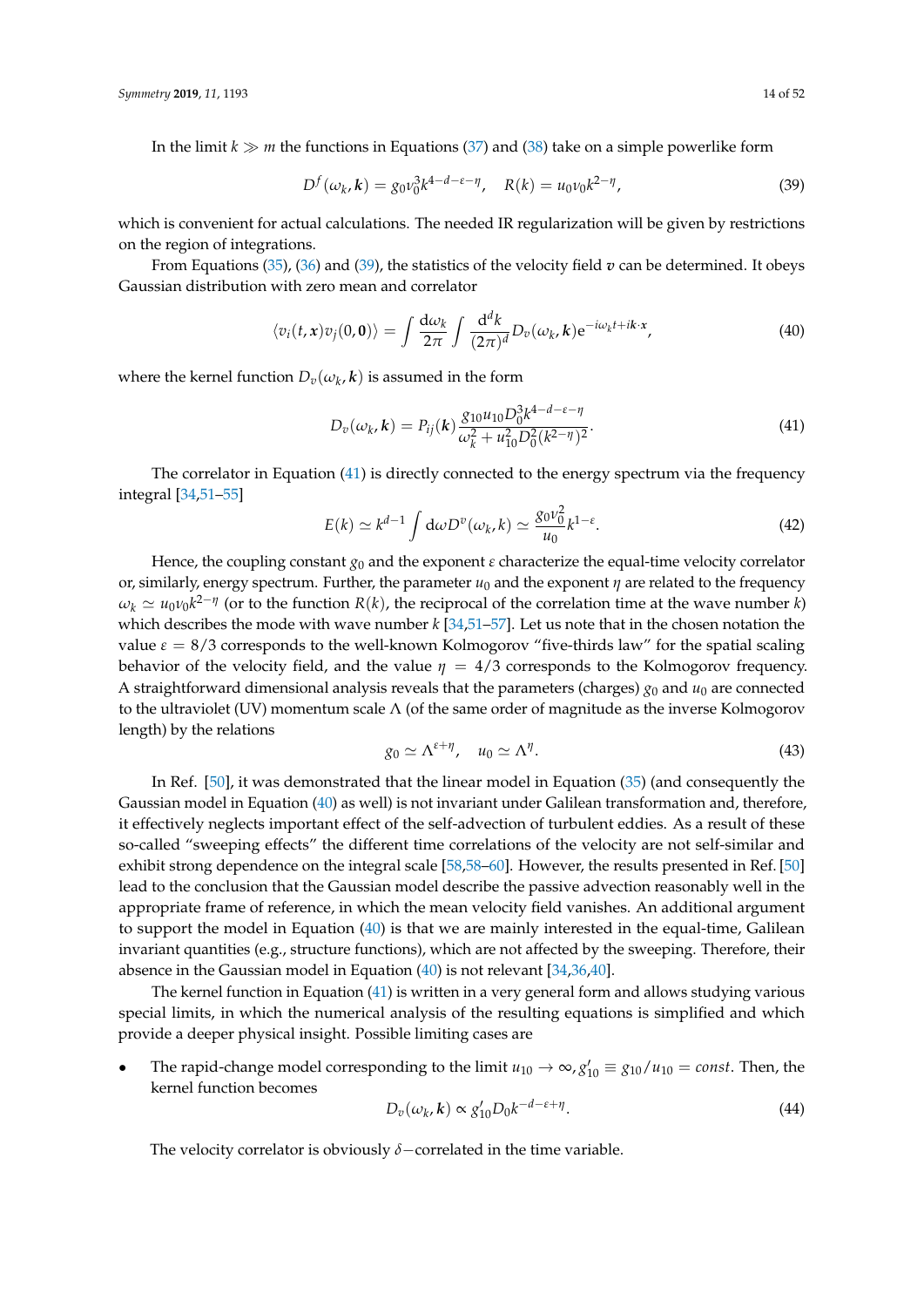The frozen velocity field arising in the limit  $u_{10} \rightarrow 0$ , in which the kernel function corresponds to

$$
D_v(\omega_k, k) \propto g_0 D_0^2 \pi \delta(\omega_k) k^{2-d-\epsilon}.
$$
\n(45)

- The purely potential velocity field obtained in the limit  $\alpha \to \infty$  with  $\alpha g_{10}$  =constant. This case is similar to the model of random walks in a random environment with long-range correlations [\[61](#page-49-8)[,62\]](#page-49-9).
- The turbulent advection, for which  $\varepsilon = 2\eta = 8/3$ . This choice mimics properties of the fully developed turbulence and yields well-known Kolmogorov scaling [\[23\]](#page-48-3).

Using Equation [\(3\)](#page-7-2), the stochastic problem in Equations [\(33\)](#page-12-0)–[\(36\)](#page-12-5) can be recast into the equivalent field theoretic model of the doubled set of fields  $\phi \equiv \{\theta, \theta', v, v'\}$  with the action functional

$$
S[\phi] = \frac{1}{2}v'D^{f}v' + \theta'\left[-\partial_{t}\theta - (v\cdot\nabla)\theta + \nu_{0}\nabla^{2}\theta\right] + v'\cdot\left[-\partial_{t}v - Rv\right],
$$
\n(46)

where  $D_{ij}^f$  is defined in Equation [\(36\)](#page-12-5), and as usual  $\theta'$  and  $v'$  are auxiliary response fields.

Generating functional of full Green functions  $G[A]$  is defined by Equation [\(7\)](#page-8-0), where now a linear form  $A\varphi$  is defined as

<span id="page-14-0"></span>
$$
A\phi = A_{\theta}\theta + A_{\theta'}\theta' + Av_i v_i + Av_i' v_i'.\tag{47}
$$

Following the argument in [\[34\]](#page-48-14), we set  $A_i^{v'} = 0$  in Equation [\(47\)](#page-14-0) and carry out the explicit Gaussian integration over the auxiliary vector field,  $v'$  because we are not interested in the Green functions containing the auxiliary field  $v'$ . After the integration, we are left with the field-theoretic model with the action functional

<span id="page-14-1"></span>
$$
S[\phi] = -\frac{1}{2}v(D^v)^{-1}v + \theta'[-\partial_t\theta - (v \cdot \nabla)\theta + \nu_0\nabla^2\theta],
$$
\n(48)

where the second term represents the De Dominicis–Janssen action for the stochastic problem in Equation [\(33\)](#page-12-0) at fixed velocity field *v*. The first term describes the Gaussian averaging over *v* specified by the correlator *D<sup>v</sup>* . The latter explicitly reads

$$
S_{\text{vel}}[v] = \frac{1}{2} \int \mathrm{d}x_1 \int \mathrm{d}x_2 \, v_i(x_1) D_{ij}^{-1} (x_1 - x_2) v_j(x_2). \tag{49}
$$

The action in Equation [\(48\)](#page-14-1) is written in a form that is suitable for a straightforward application of the field-theoretic perturbative analysis with the use of the standard Feynman diagrammatic technique. From the quadratic part of the action, we derive the matrix of bare propagators. The wavenumber frequency representations of relevant propagators are: (a) the bare propagator  $\langle\theta\theta'\rangle_0$  defined as follows

<span id="page-14-3"></span>
$$
\langle \theta \theta' \rangle_0 = \langle \theta' \theta \rangle_0^* = \frac{1}{-i\omega + \nu_0 k^2};\tag{50}
$$

and (b) the bare propagator for the velocity field  $\langle v v \rangle_0$  that reads

<span id="page-14-2"></span>
$$
\langle v_i v_j \rangle_0 = P_{ij}(\mathbf{k}) D_v(\omega, \mathbf{k}). \tag{51}
$$

The triple (interaction) vertex  $-θ'v_j∂_j$  can be rewritten in  $θ = θ'v_jV_jθ$ , where momentum *k* is flowing into the vertex via the response field θ'. A graphical representation of the perturbation elements for a Kraichnan-like model is schematically depicted in Figure [3.](#page-15-0)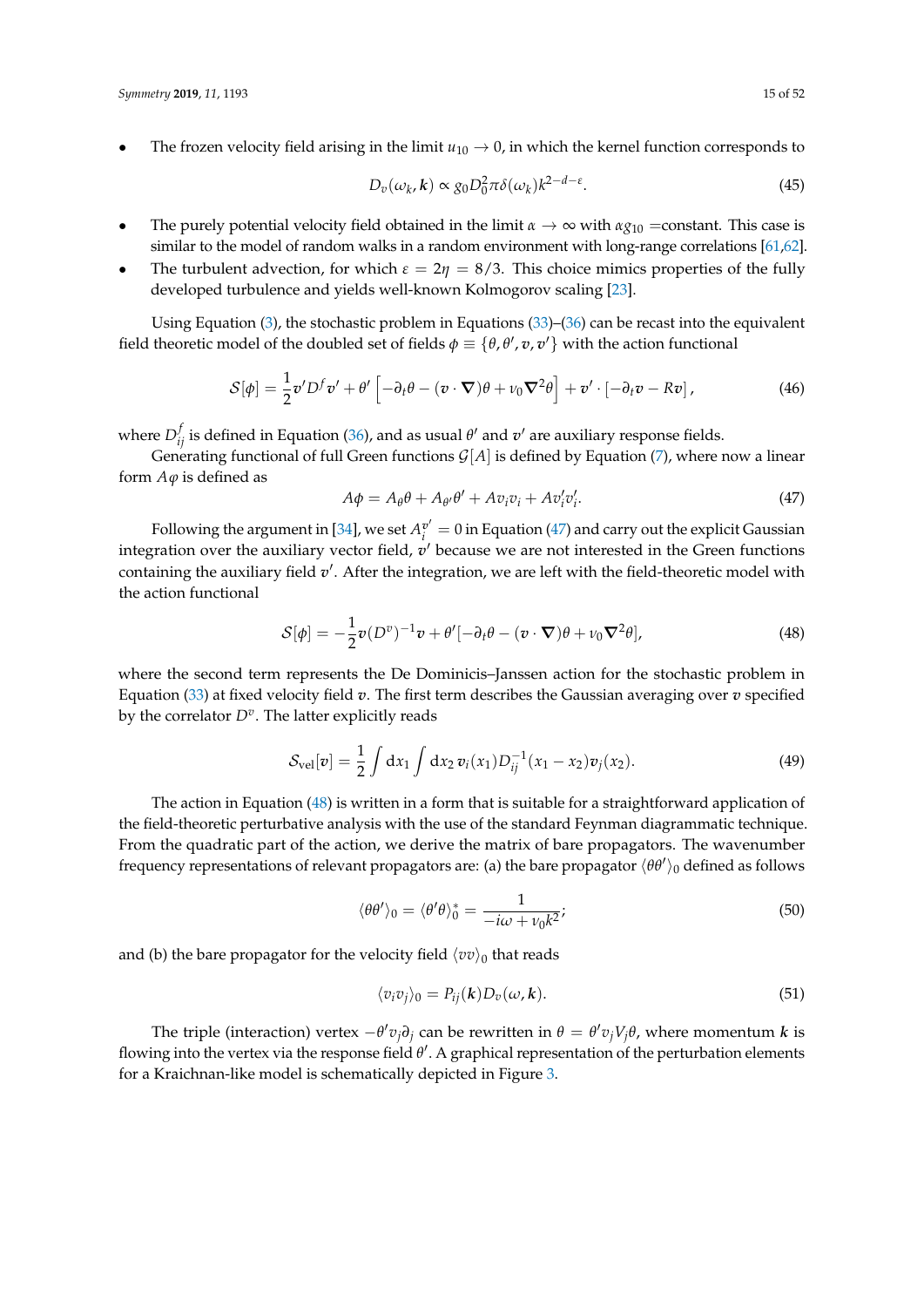<span id="page-15-0"></span>
$$
v_i \longrightarrow v_j = \langle v_i v_j \rangle_0 = \Delta_{ij}^{vv}(\omega_k, \mathbf{k}) \longrightarrow \begin{pmatrix} \theta'(k) \\ v_j \end{pmatrix} = V_j = ik_j
$$

$$
\theta \quad \text{---} \quad \text{---} \quad \text{---} \quad \text{---} \quad \theta' \quad = \langle \theta \theta' \rangle_0 = \Delta^{\theta \theta'}(\omega_k, \mathbf{k})
$$

**Figure 3.** Feynman rules for the model in Equation [\(48\)](#page-14-1).

Taking as a example the Kraichnan model, let us briefly describe what kind of quantities might be studied by functional techniques. From experimental and theoretical point of view, the main focus is in the behavior of the equal-time structure functions

<span id="page-15-1"></span>
$$
S_N(r) \equiv \langle [\theta(t, x + r) - \theta(t, x)]^N \rangle \tag{52}
$$

in the inertial range, specified by the inequalities  $l \sim 1/\Lambda \ll r \equiv |r| \ll L = 1/m$  (*l* is an internal length). Brackets  $\langle \cdots \rangle$  denote the functional average over fields  $\phi = \{\theta, \theta', v\}$  with the weight functional exp  $S[\Phi]$  from Equation [\(48\)](#page-14-1). In the isotropic case, the odd functions  $S_{2N+1}$  vanish identically, while for even functions *S*2*<sup>N</sup>* a simple dimensional argument dictates the following form

$$
S_{2N}(r) = v_0^{-N} r^{2N} R_{2N}(r/l, r/L, g_0, u_0),
$$
\n(53)

where *R*2*<sup>N</sup>* are scaling functions of purely dimensionless variables. In principle, functions *R*2*<sup>N</sup>* can be calculated by means of the usual perturbation theory (i.e., as series in *g*0). However, this is not a reasonable way to study the inertial-range behavior: the reason is that the coefficients are singular in the limits  $r/l \to \infty$  and/or  $r/L \to 0$  and compensate for the smallness of  $g_0$ . To obtain correct IR behavior the entire series have to be summed. Such a summation procedure can be effectively done by the use of the field theoretic RG and OPE (see Sections [4](#page-16-0) and [5\)](#page-18-0).

The RG analysis can be divided into two stages. During the first stage, the multiplicative renormalizability of the model is proved and the differential RG equations for its correlation (structure) functions are derived. The asymptotic behavior of functions similar to the one in Equation [\(52\)](#page-15-1) for  $r/l \gg 1$  and any fixed  $r/L$  is governed by IR stable fixed points (see next section) of the RG equations and assumes the form

<span id="page-15-2"></span>
$$
S_{2N}(r) = v_0^{-N} r^{2n} (r/l)^{-\gamma_N} R_{2N}(r/L), \quad r/l \gg 1
$$
\n(54)

with so far unknown scaling functions  $R_{2N}(r/L)$ . Whenever  $\gamma_N$  is a nonlinear function of *N*, we refer to such case as anomalous scaling or multiscaling.

Let us remind that the quantity  $\Delta[S_{2N}] \equiv -2N + \gamma_N$  is called the critical dimension. The exponent  $\gamma_N$ , the difference between the critical dimension  $\Delta[S_{2N}]$  and the canonical dimension  $-2N$ , is known as the anomalous dimension. In the present case, the latter takes a simple form:  $\gamma_N = n\epsilon$ . For any function  $R_N(r/L)$ , the representation in Equation [\(54\)](#page-15-2) implies scaling behavior in the IR region ( $r/l \gg$ 1, *r*/*L* fixed) with definite critical dimensions of all IR relevant parameters,  $Δ[S_{2N}] = -2N + Nε$ ,  $\Delta_r = -1$ ,  $\Delta_{l-1} = 1$  and fixed irrelevant parameters  $\nu_0$  and *l*.

In the second stage, the small  $r/L$  behavior of the functions  $R_{2N}(r/L)$  is analyzed in the general representation in Equation [\(54\)](#page-15-2) employing the OPE technique (Section [5\)](#page-18-0). It predicts that, in the limit  $r/L \rightarrow 0$ , the functions  $R_{2N}(r/L)$  have the asymptotic forms

$$
R_{2N}(r/L) = \sum_{F} C_F(r/L) (r/L)^{\Delta_N},\tag{55}
$$

where  $C_F$  are coefficients regular in the variable  $r/L$ . In general, the summation is performed over specific renormalized composite operators *F* with critical dimensions ∆*n*. Kraichnan model exhibits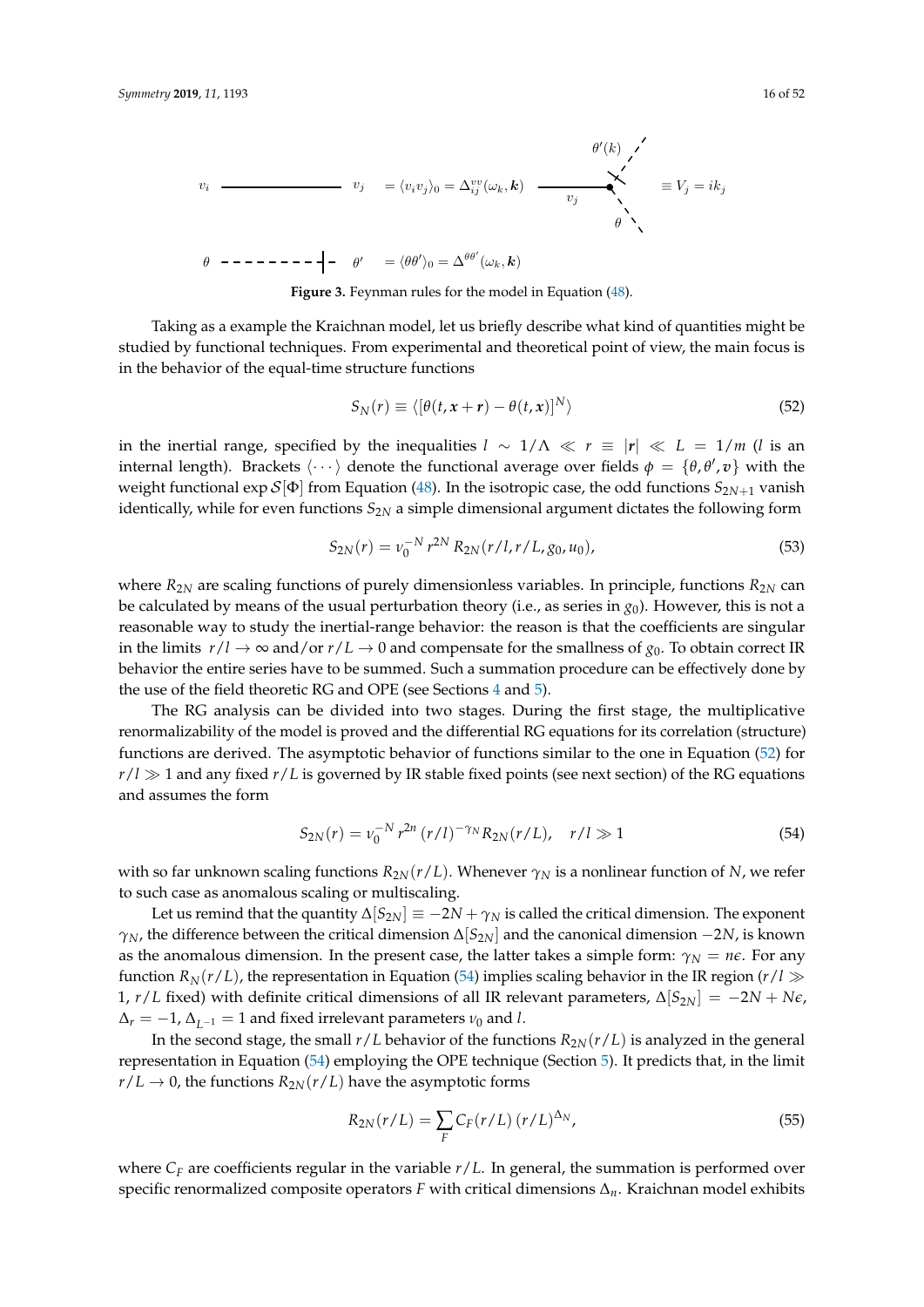nontrivial scaling behavior as some of anomalous exponents ∆*<sup>N</sup>* are negative and singular behavior on *L* is present. Such situation never occurs in critical phenomena [\[5](#page-47-4)[,6\]](#page-47-5) where corresponding exponents are positive and lead only to subleading corrections.

More elaborated discussion on anomalous scaling can be found in Section [10,](#page-37-0) which is devoted to generalization of Kraichnan model. Namely, assumption of isotropy is abandoned and effect of anisotropy is taken into account.

## <span id="page-16-0"></span>**4. Renormalization Group Analysis**

Let us briefly summarize main ideas of the quantum-field theory of renormalization and RG technique; a detailed account can be found in monographs [\[5](#page-47-4)[,6](#page-47-5)[,15](#page-47-10)[,46\]](#page-48-26).

Feynman graphs of Green functions are a convenient graphical representation of perturbation theory. Quantum field theory models are well-known for appearance of UV divergences in loop diagrams. This results from an integration at large momenta. Therefore, it is necessary to find an effective procedure to eliminate these divergences step by step in a controlled manner. Finite diagrams (free of UV divergences) are brought by an iterative renormalization procedure. The inherent ambiguity of this removal of divergences may be used to establish connection between values of Green functions at different scales without having explicit solutions for them. This is the idea of the method of renormalization group (RG) proposed in the framework of high energy physics long time ago [\[1](#page-47-0)[,7](#page-47-6)[–11\]](#page-47-7).

In statistical physics, RG allows one to extract relevant information about large-scale behavior from the mutual correlation between IR behavior of Green functions and UV divergences at critical dimension [\[5,](#page-47-4)[15\]](#page-47-10). Thus, in statistical theories, the RG method can be understood as an effective way to determine non-trivial asymptotic behavior of Green functions in the range of small (infrared) wavevectors (scales).

There is simple criterion how to determine the true asymptotic range in the framework of the RG. One of the RG-functions is the *β*-function, which is the coefficient of the operation *∂<sup>g</sup>* in the RG equation. The *β*-function is calculated perturbatively as infinite series of powers of the coupling constant *g*. Non-trivial asymptotic behavior is governed by *RG fixed points g* ∗ , which are roots of the *β* function (solutions of equation  $β(g) = 0$ ). A fixed point can be IR or UV stable depending on the behavior of the *β*-function in the vicinity of *g* ∗ . Of course, physical theories contain usually many charges and these considerations have to be properly generalized [\[5](#page-47-4)[,46\]](#page-48-26).

The field theoretic RG is based on non-trivial techniques of UV renormalization. The basic procedure lies in a perturbative calculation of the RG-functions in the framework of a prescribed scheme of regularization [\[5,](#page-47-4)[6\]](#page-47-5). To find and analyze UV divergences in a specific field-theoretic model counting of canonical scaling dimensions of fields and parameters of the model is used. The essence of such a power counting is closely connected with the existence of a scale invariance in the model.

For models considered in this paper, it is advantageous to calculate Feynman diagrams in a formal scheme [\[5\]](#page-47-4) without UV-cut-off  $\Lambda$ . Then, UV-divergences manifest themselves as poles in a dimensionless parameter *ε* that measures deviation from a logarithmic theory, i.e., a theory in which all coupling constants become dimensionless. The procedure of multiplicative renormalization removing UV-divergences (in the present case, poles in a parameter *ε*) is the following: the original action  $S[\phi, e_0]$  is declared to be unrenormalized; its parameters  $e_0$  (the letter  $e_0$  stands for the whole set of parameters; for instance, coupling constants, deviation from criticality, viscosity, etc.) are the bare parameters, and they are assumed to be functions of the new renormalized parameters *e*. The new renormalized action is the functional  $\mathcal{S}_R[\phi]=\mathcal{S}[\phi Z_\phi,e Z_e]$  with certain (to be determined perturbatively such that the Green functions generated by the renormalized action are UV finite, i.e., regular in *ε*) renormalization constants of fields *Z<sup>φ</sup>* (one per each independent component of the field) and parameters  $Z_e$ . In unrenormalized full Green functions  $G_N = \langle \phi \dots \phi \rangle$ , the functional averaging  $\langle \dots \rangle$  is performed with the weight functional exp  $S[\phi]$ , whereas, in renormalized functions  $G_N^R$ , with the renormalized weight functional exp  $S_R[\phi]$ . The relation between the functionals  $S[\phi]$  and  $S_R[\phi]$ leads to the relation between the corresponding Green functions  $G_N^R = Z_\phi^{-N} G_N$ , where by definition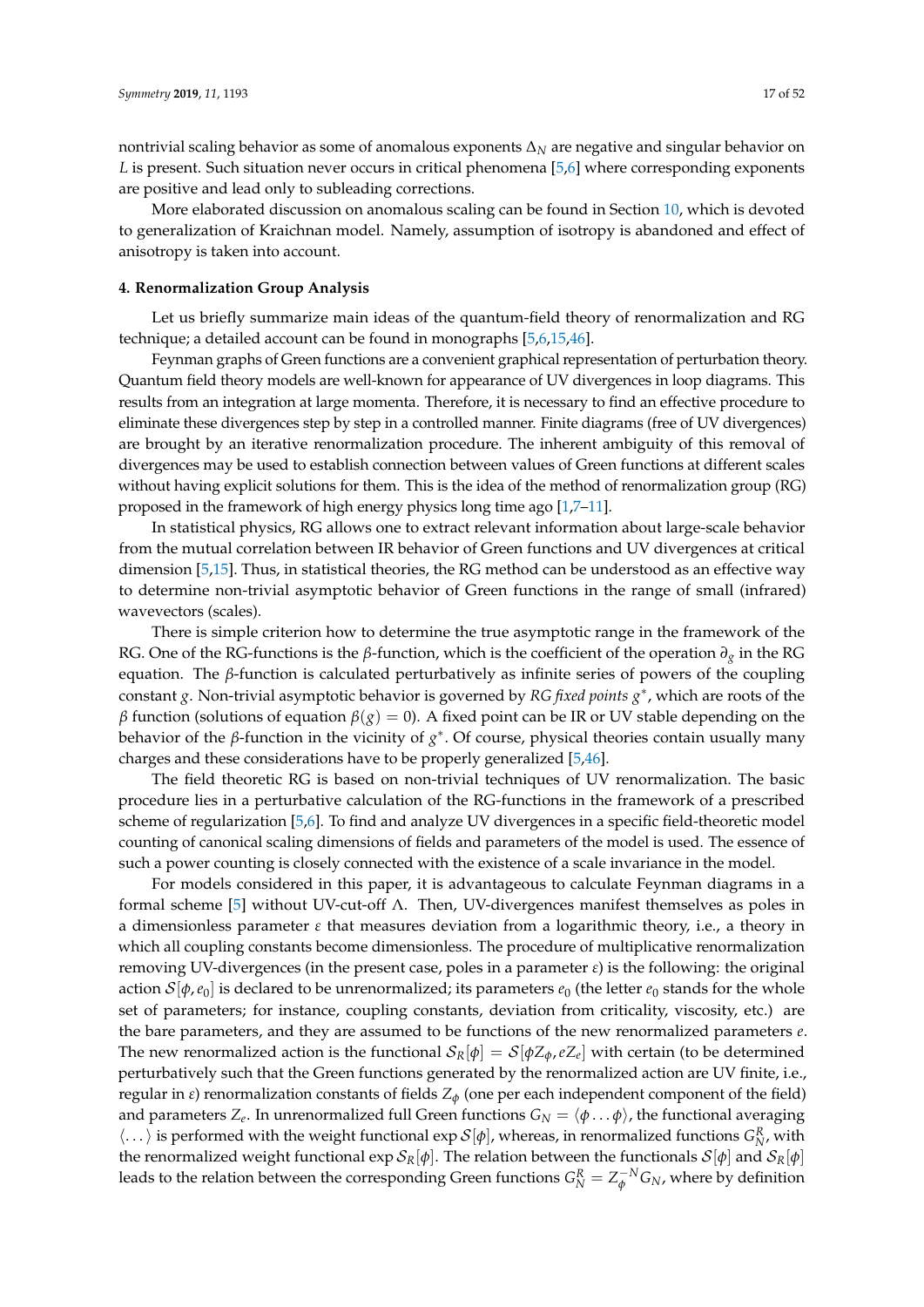$G_N = G_N(e_0, \varepsilon \dots)$  (ellipsis denotes other arguments such as coordinates or wavenumbers), and, by convention, the quantities  $G_N^R$  and  $Z_\phi$  are expressed in terms of the parameters *e*. The correspondence  $e_0 \leftrightarrow e$  within perturbation theory is assumed to be one-to-one, therefore either of the sets  $e_0$ , *e* can be taken as the independent variables.

For translationally invariant theories, it is much more convenient to deal not with the full Green functions *GN*, but with their connected parts *WN*. Their generating functional being through the relation

$$
W[A] \equiv \ln \mathcal{G}[A]. \tag{56}
$$

A further simplification is possible through 1-irreducible functions Γ*<sup>N</sup>* (also called one particle irreducible functions or vertex functions). The generating functional for the latter is defined by the functional Legendre transform [\[47\]](#page-48-27)

<span id="page-17-0"></span>
$$
\Gamma[\alpha] \equiv \mathcal{W}[A] - A\alpha,\tag{57}
$$

where

$$
A\alpha = \int dx (A_{\varphi}(x)\alpha_{\varphi}(x) + A_{\varphi'}(x)\alpha_{\varphi'}(x)), \quad \alpha_{\varphi} = \frac{\delta \mathcal{W}[A]}{\delta A_{\varphi}(x)}, \quad \alpha_{\varphi'} = \frac{\delta \mathcal{W}[A]}{\delta A_{\varphi'}(x)}.
$$
 (58)

To simplify notation in practical calculations, it is convenient to relabel *α*-variables back to the original fields  $\phi$ . This allows us to rewrite the first relation in Equation [\(57\)](#page-17-0) compactly as

$$
\Gamma[\phi] = \mathcal{S}[\phi] + \tilde{\Gamma}[\phi],\tag{59}
$$

where  $\tilde{\Gamma}[\phi]$  is the sum of all one particle irreducible (1PI) loop diagrams [\[5\]](#page-47-4).

Statements of RG theory are readily summarized at the level of corresponding Green functions. For connected and 1PI Green functions, they read

$$
W_N^R(e,\varepsilon,\dots) = Z_{\phi}^{-N}(e,\varepsilon)W_N(e_0(e,\varepsilon),\varepsilon,\dots), \qquad (60)
$$

$$
\Gamma_N^R(e,\varepsilon,\dots) = Z_\phi^N(e,\varepsilon)\Gamma_N(e_0(e,\varepsilon),\varepsilon,\dots), \tag{61}
$$

where the functions  $e_0(e,\varepsilon)$ ,  $Z_{\phi}^N(e,\varepsilon)$  can be chosen arbitrarily, which implies an arbitrary choice of normalization of the fields and parameters *e* at given  $e_0$ . In the present text, we also interchangeably use the following notation for the connected Green functions

$$
W_{\phi_1...\phi_N} \equiv \langle \phi_1 \dots \phi_N \rangle_{\text{conn}}.\tag{62}
$$

and for the 1PI Green functions according to the aforementioned relabeling *α* → *φ*

$$
\Gamma_{\phi_1...\phi_N} \equiv \langle \phi_1 \dots \phi_N \rangle_{1\text{-ir}}.\tag{63}
$$

The crucial statement of the theory of renormalization is that for the multiplicatively renormalizable models these functions can be chosen to provide UV finiteness of Green functions as  $ε \to 0$ . With this choice, all UV divergences (poles in *ε*) contained in the functions  $e_0(e, ε)$ ,  $Z_{\phi}^N(e, ε)$  are absent in renormalized Green functions  $W_N^R(e, \varepsilon)$ . We note that the UV finiteness in this sense of any one set of Green functions (full, connected, and 1-irreducible) automatically leads to the UV-finiteness of any other. The RG equations are written for the renormalized functions  $W_N^R$  which differ from the original unrenormalized functions  $W_N$  only by normalization, and, therefore, can be used equally well to analyze the critical scaling. Let us recall an elementary derivation of the RG equations [\[5,](#page-47-4)[46\]](#page-48-26). The requirement of elimination of divergences does not uniquely determine the functions  $e_0(e, \varepsilon)$  and  $Z_{\phi}(e, \varepsilon)$ . An arbitrariness remains which allows introducing an additional dimensional parameter scale setting parameter (renormalization mass)  $\mu$  in these functions (and via them also into  $W^R_N$ )

$$
W_N^R(e, \mu, \varepsilon, \dots) = Z_{\phi}^{-N}(e, \mu, \varepsilon) W_N(e_0(e, \mu, \varepsilon), \varepsilon, \dots).
$$
 (64)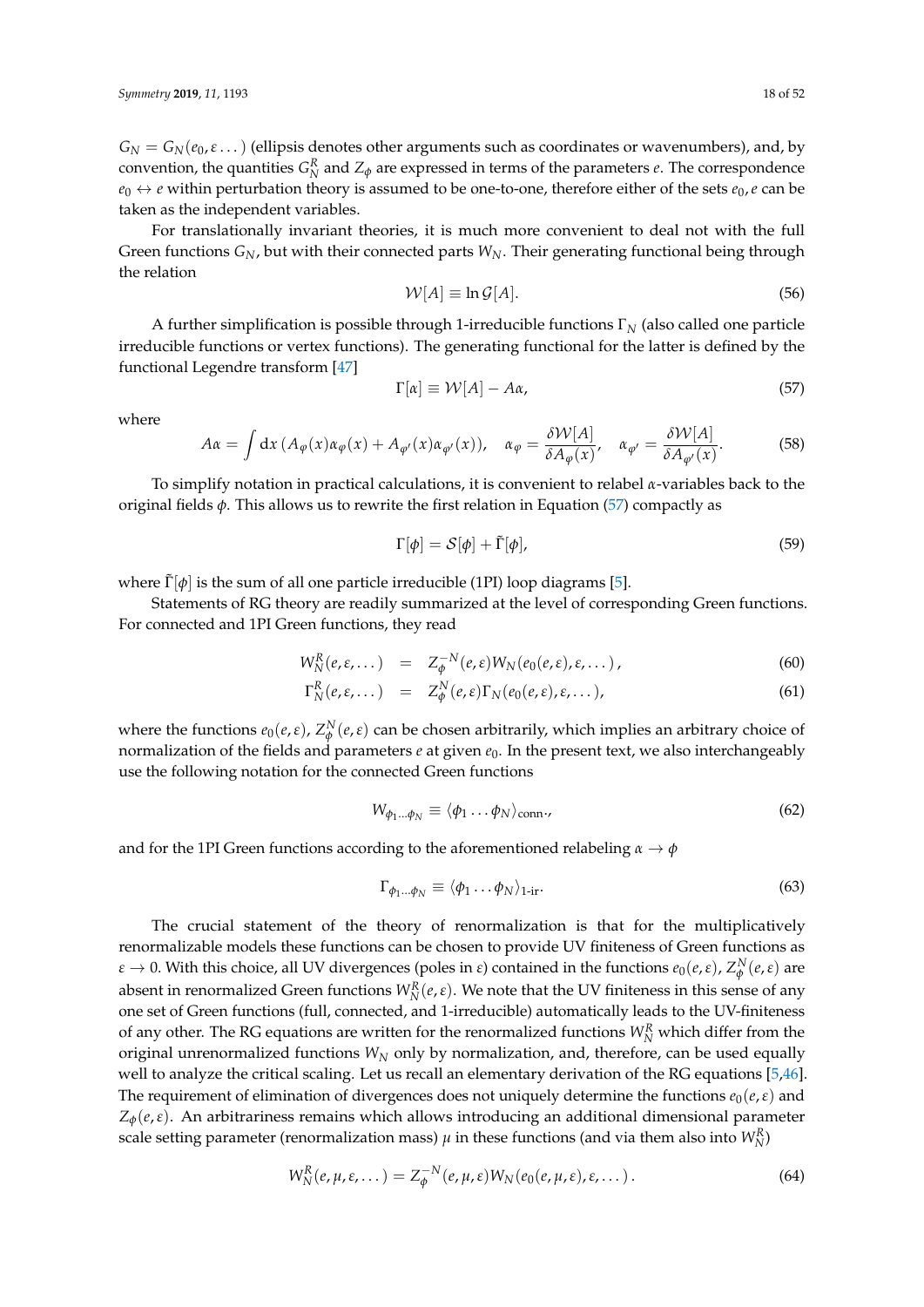A change of  $\mu$  at fixed  $e_0$  leads to a change of  $e$ ,  $Z_{\phi}$  and  $W_R$  for unchanged  $W_N(e_0, \varepsilon, \dots)$ . We denote by  $\tilde{\mathcal{D}}_{\mu}$  the differential operator  $\mu \partial_{\mu}$  for fixed  $e_0$  and apply it to both sides of the equation  $Z_{\phi}W_{N}^{R}=W_{N}$  with it. This yields the basic RG differential equation

<span id="page-18-1"></span>
$$
\left[\mu\partial_{\mu} + \sum_{e} \tilde{\mathcal{D}}_{\mu} e \partial_{e} + N\gamma_{\phi}\right] W_{N}^{R}(e, \mu, \varepsilon, \dots) = 0, \ \gamma_{\phi} \equiv \tilde{\mathcal{D}}_{\mu} \ln Z_{\phi}
$$
 (65)

where the operator  $\tilde{\mathcal{D}}_{\mu}$  is expressed in the variables  $\mu$ , *e*. The coefficients  $\tilde{\mathcal{D}}_{\mu}e$  and  $\gamma_{\phi}$  are called the RG functions and are calculated in terms of various renormalization constants *Z*. Coupling constants (charges) *g* are those parameters *e*, on which the renormalization constants  $Z = Z(g)$  depend. Logarithmic derivatives of charges in Equation [\(65\)](#page-18-1) are *β* functions

$$
\beta_g = \tilde{\mathcal{D}}_\mu g \,. \tag{66}
$$

All the RG-functions are UV-finite, i.e., have no poles in *ε*, which is a consequence of the functions  $W_N^R$  being UV-finite in Equation [\(65\)](#page-18-1).

For models considered in the present work, the analysis of divergences should be augmented by the following considerations:

- For any dynamic model in Equation [\(1\)](#page-7-1), all 1PI Green functions containing only the original fields *φ* are proportional to the closed loops of step functions, hence they vanish, and thus do not generate counterterms.
- If for some reason several external momenta or frequencies occur as an overall factor in all the Feynman diagrams of a particular Green function, the real degree of divergence  $δ'$  is less than  $\delta \equiv d_{\Gamma}(\epsilon = 0)$  by the corresponding number of units.
- Sometimes the divergences formally allowed by dimensionality are absent due to symmetry restrictions, for instance, the Galilean invariance of the fully developed turbulence [\[31\]](#page-48-11) restricts the form of possible counterterms.
- Nonlocal terms of the model are not renormalized.

In principle, these general considerations permit determining all superficially divergent functions and to explicitly obtain the corresponding counter-terms for any dynamic model.

The most convenient scheme for analytic calculations is the scheme of minimal subtractions (MS) proposed in [\[63\]](#page-49-10), in which all the renormalization constants *Z* in the perturbation theory are of the form

<span id="page-18-2"></span>
$$
Z^{\rm MS}(g,\varepsilon) = 1 + \sum_{n=1}^{\infty} g^n \sum_{k=1}^n \varepsilon^{-k} c_{n,k}.
$$
 (67)

In the dimensional renormalization the contribution to the coefficient of  $g<sup>n</sup>$  in Equation [\(67\)](#page-18-2) may be expressed as a Laurent series in *ε*. In the MS scheme, only the singular part of the Laurent expansion of each coefficient is retained. In any other renormalization scheme, the renormalization constant is of the form

$$
Z(g,\varepsilon) = 1 + \sum_{n=1}^{\infty} g^n \sum_{k=-n}^{\infty} \varepsilon^k c_{n,-k},
$$
\n(68)

where the regular part of each coefficient  $\sum_{k=0}^{\infty} \varepsilon^k c_{n,-k}$  is, by and large, an arbitrary regular function of *ε* at the origin.

## <span id="page-18-0"></span>**5. Composite Operators and Operator Product Expansion**

In this section, we recall the basic information about renormalization and critical exponents (dimensions) of composite operators, i.e., local products of the basic fields of the model and their derivatives. In the models we are interested in, they are constructed from the velocity field *v*, scalar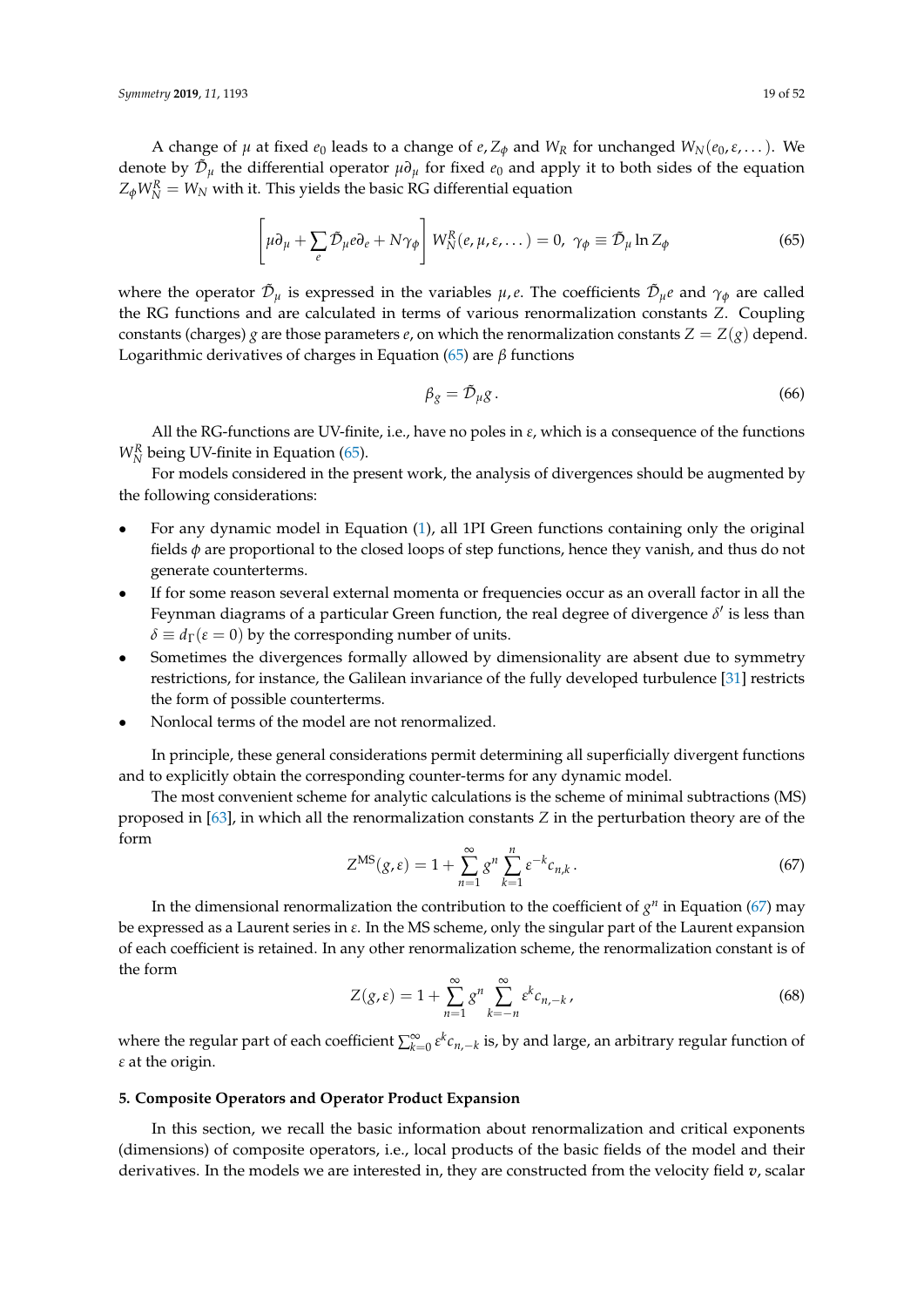field  $\theta$  or magnetic field  $b$  at the single space-time point  $x \equiv (t, x)$ . Examples are  $v^n$ ,  $b^n$ ,  $\theta^n$ ,  $\partial_t v^n$ ,  $v \Delta v$ ,  $(\nabla \theta \cdot \nabla \theta)^n$  and so on.

A theoretical analysis of composite operators and their renormalization is important at least for two reasons. First, their critical dimensions and correlation functions can be measured experimentally and for some operators such data are available [\[64,](#page-49-11)[65\]](#page-49-12). For instance, in the fully developed turbulence, the mean of the energy dissipation is proportional to the statistical average of the composite operator *v*∆*v*. This quantity enters the equation of energy balance and contributes to the redistribution of the energy of the turbulent motion and its dissipation. Moreover, strong statistical fluctuations of the operator of energy dissipation seem to account for deviations from Kolmogorov's exponents and lead to the intermittency (multifractality) of the turbulent processes [\[23\]](#page-48-3). Second, the general solution of the RG equation (Equation [\(65\)](#page-18-1)) contains an unknown scaling function depending on dimensionless effective variables (coupling constants, viscosity, etc.). This function can be calculated in the framework of usual perturbation scheme in an expansion parameter but, as mentioned above, in certain asymptotic ranges of scales, this calculation fails. Both experimental and theoretical reasons in theory of turbulence motivate us to study behavior of correlation functions with respect to outer (integral) scale *L*. Let us elucidate this issue in some detail. As an example we consider pair correlation function for velocity fluctuations  $W_2 = \langle vv \rangle$  for field-theoretic model in Equation [\(24\)](#page-10-4). There is no field renormalization in this model [\[32\]](#page-48-12), therefore the Green function  $W_{2R}$  coincide with the unrenormalized function  $W_{2}$ . The only difference lies in a choice of variable and perturbation theory (expansion either in charge *g* or *g*0, respectively). In renormalized variable correlation, function *W*<sup>2</sup> depends on *k*, *g*, *ν*, *µ* and *L*. From a dimensional consideration, we directly see that *W*<sub>2</sub> can be represented in the form

$$
W_2 = v^2 k^{2-d} R(s, g, u), \ s = k/\mu, \ u = kL, \tag{69}
$$

where *R* is a function of dimensionless parameters and for brevity we have not explicitly written the transverse projection operator. The correlation function *W*<sup>2</sup> satisfies a general RG equation with  $\gamma_{\phi} = 0$ , which is a direct consequence of absence of renormalization of velocity field *v*, and reads

<span id="page-19-0"></span>
$$
D_{RG}W_2 = 0, \ D_{RG} = \mu \partial_\mu + \beta(g)\partial_g - \gamma_\nu(g)\nu \partial_\nu. \tag{70}
$$

The solution of this equation can be found using the method of characteristics and presented in the form

$$
W_2 = \bar{v}^2 k^{2-d} R(1, \bar{g}, \bar{u}), \ \ \bar{u} = u \,, \tag{71}
$$

where *g*, *v* are invariant variables, i.e., the first integrals of Equation [\(70\)](#page-19-0). Using standard RG considerations, the invariant viscosity [\[31\]](#page-48-11) takes the following form

$$
\bar{v} = v \exp\left[\int_{\bar{g}}^{g} dx \frac{\gamma_{\nu}(x)}{\beta(x)}\right] = \left(\frac{g\nu^{3}}{\bar{g}s^{2\varepsilon}}\right)^{1/3} = \left(\frac{D_{0}}{\bar{g}k^{2\varepsilon}}\right)^{1/3}.
$$
 (72)

As the parameter *s* approaches zero, invariant charge  $\bar{g}$  approaches IR fixed point  $g_*$  and  $\bar{v} \rightarrow v_* =$  $(D_0/g_*)^{1/3} k^{-2\varepsilon/3}$ . Hence, at fixed point  $g_*$  (far from dissipation scales  $k \ll \mu \sim l^{-1}$ ), the single-time correlation function of velocity field takes the scaling form

$$
W_2 = (D_0/g_*)^{2/3} k^{2-d-4\varepsilon/3} R(1, g_*, kL).
$$
 (73)

Setting  $\varepsilon = 2$  gives kinetic energy spectrum  $E(k) = W_2 k^{d-1}$  that behaves as a power-law function of wavevector *k*. This coincides with Kolmogorov's prediction −5/3 for the exponent. The remaining scaling function *R* is not determined yet and in general it is possible to employ perturbation theory and obtain infinite series in parameter *ε*. In particular, in the theory of turbulence, the main interest is in the scaling function  $R(1, g^*, kL)$  in the inertial interval  $kL \gg 1$ . In the theory of critical phenomena, the asymptotic form of scaling functions for  $kL \gg 1$  (formally,  $L \to \infty$ ) is studied using Wilson's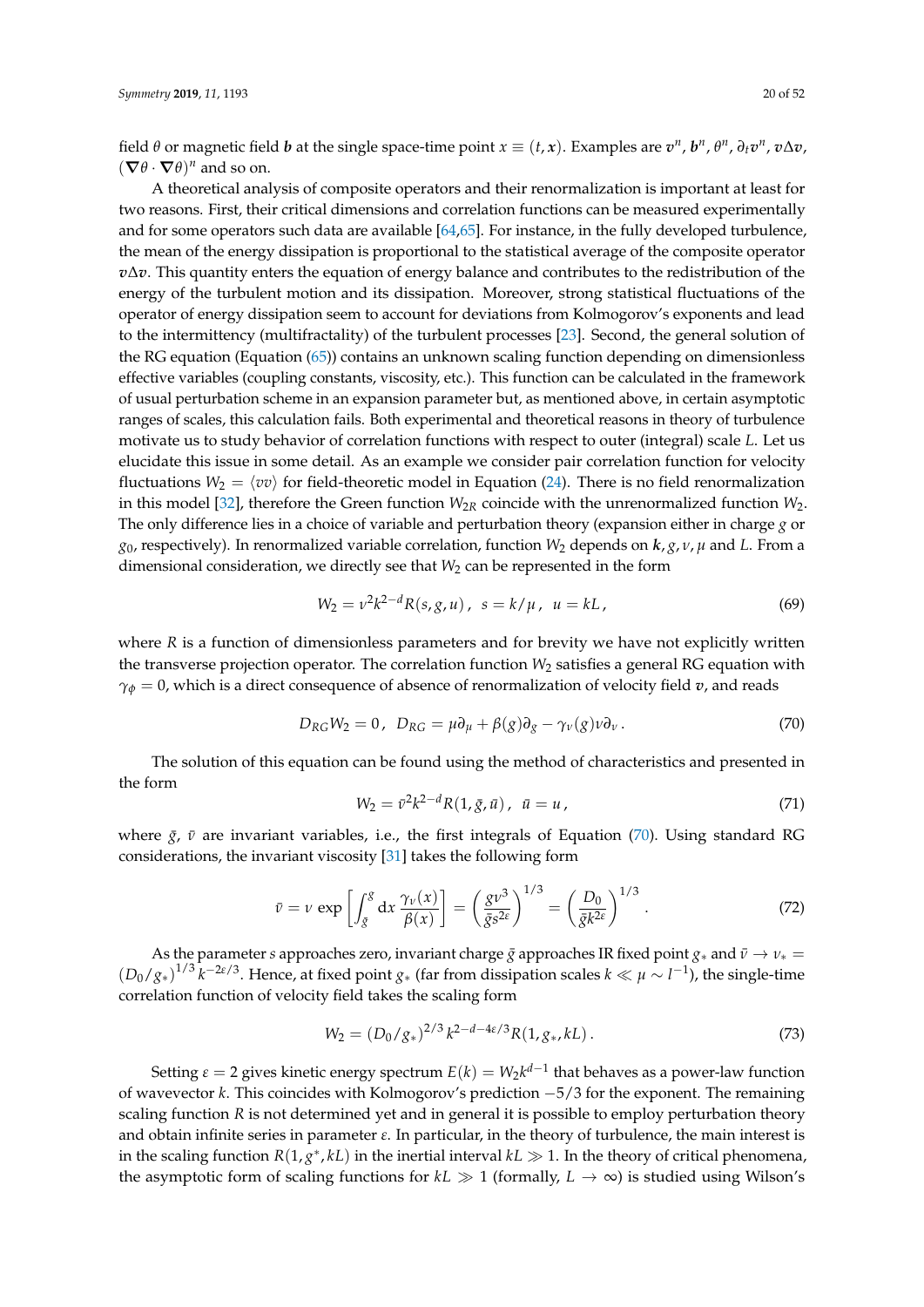operator product expansion (OPE) (see, e.g., [\[6,](#page-47-5)[66\]](#page-49-13)). The analog of *L* in turbulence is played by the correlation length  $r_c$  in critical phenomena. It turns out that this technique can be used also in the theory of turbulence and in simplified (toy) models associated with the genuine turbulence (see, e.g., [\[5,](#page-47-4)[31,](#page-48-11)[33,](#page-48-13)[67](#page-49-14)[,68\]](#page-49-15)).

The generating functional of the correlation functions of the field *φ* with one insertion of the composite operator  $F(\phi)$  has the form (compare with the generating functional in Equation [\(7\)](#page-8-0) for the usual correlation functions of *φ*)

<span id="page-20-2"></span>
$$
\mathcal{G}[A, F] = \int \mathcal{D}\varphi F(\varphi) \exp\left[\mathcal{S}[\varphi] + A\varphi\right].
$$
 (74)

Since the arguments of the fields in the operator *F* coincide (giving rise to new closed loops in the Feynman diagrams), correlation functions with these operators contain new UV divergences, which have to removed by an additional renormalization procedure (see, e.g., [\[5](#page-47-4)[,6,](#page-47-5)[66\]](#page-49-13)). The standard RG equations yield the IR scaling of the renormalized correlation functions with definite critical dimensions ∆*<sup>F</sup>* ≡ ∆[*F*] of a set of basis operators *F*. Due to the renormalization, ∆[*F*] is not the sum of critical dimensions of the fields and derivatives in *F*. A detailed analysis of the renormalization procedure of composite operators for the stochastic NS problem can be found in the review [\[67\]](#page-49-14), and below we restrict ourselves to the necessary information only.

As a rule, composite operators are mixed during the renormalization procedure, i.e., an UV finite renormalized operator  $F^R$  (correlation functions with one insertion of  $F_R$  do not possess UV divergences) takes the form  $F^R = F +$  counterterms, in which "counterterms" stands for a linear combination of the operator *F* itself and other unrenormalized operators mixing the the operator *F*. Let  $F \equiv \{F_\alpha\}$  denote a closed set of operators mixing only with each other under renormalization. For this set, the matrix of renormalization constants  $Z_F \equiv \{Z_{\alpha\beta}\}\$  and the matrix of anomalous dimensions  $\gamma_F \equiv \{\gamma_{\alpha\beta}\}\$ are defined by

<span id="page-20-0"></span>
$$
F_{\alpha} = \sum_{\beta} Z_{\alpha\beta} F_{\beta}^{R}, \qquad \gamma_F = Z_F^{-1} \tilde{\mathcal{D}}_{\mu} Z_F.
$$
 (75)

The subsequent matrix of critical dimensions  $\Delta_F \equiv {\Delta_{\alpha\beta}}$  reads

$$
\Delta[F] \equiv \Delta_F = d_F^k + \Delta_\omega d_F^\omega + \gamma_{F'}^* \tag{76}
$$

in which  $d_F^k$ ,  $d_F^\omega$ , and  $d_F$  denote diagonal matrices of canonical dimensions of the operators of the closed set (the diagonal element corresponding to a particular operator *F* is equal to the sum of canonical dimensions of all fields, their derivatives and renormalized parameters in *F*) and  $\gamma_F^* \equiv \gamma_F(g^*)$  is the matrix in Equation [\(75\)](#page-20-0) at the fixed point.

Critical dimensions of the set  $F \equiv \{F_\alpha\}$  correspond to the eigenvalues of the matrix  $\Delta_F$ . The basis operators possessing definite critical dimensions are linear combinations of the renormalized operators

<span id="page-20-1"></span>
$$
\bar{F}_{\alpha}^{R} = \sum_{\beta} U_{\alpha\beta} F_{\beta}^{R},\tag{77}
$$

where the matrix  $U_F = \{U_{\alpha\beta}\}$  is such that the matrix  $\Delta'_F = U_F \Delta_F U_F^{-1}$  is diagonal.

Counterterms generated by a given operator *F* are determined by all possible 1PI Green functions with one insertion of operator *F* and an arbitrary number of primary fields *φ*,

$$
\Gamma_{N;F} = \langle F(t,x)\phi(t,x_1)\dots\phi(t,x_N)\rangle.
$$
 (78)

The total canonical dimension (the formal degree of divergence) for these functions is given by

$$
d_{\Gamma} = d_{F} - N_{\Phi} d_{\Phi},\tag{79}
$$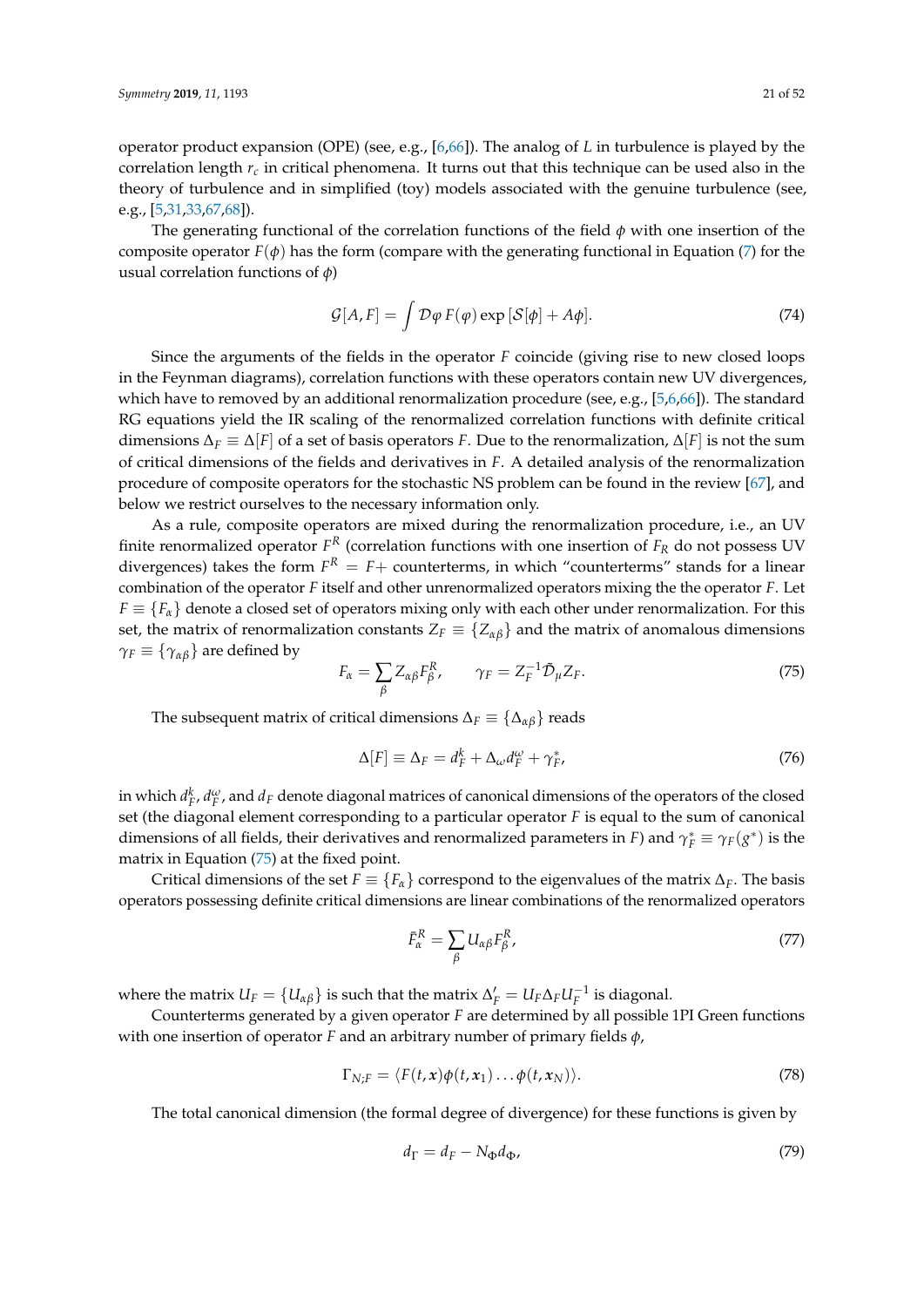where the sum is taken over all types of field arguments. For *d*<sub>Γ</sub> is a nonnegative integer.

According to the OPE, the single-time product  $F_1(t, x_1)F_2(t, x_2)$  of two renormalized operators at  $x \equiv (x_1 + x_2)/2 = \text{const.}$ , and  $r \equiv x_1 - x_2 \rightarrow 0$  can be represented as follows

<span id="page-21-1"></span>
$$
F_1(t, x_1) F_2(t, x_2) = \sum_{\alpha} A_{\alpha}(r) \bar{F}_{\alpha}^{R}(t, x).
$$
 (80)

Here, the functions  $A_\alpha$  are the Wilson coefficients regular in *L*, whereas  $\bar{F}_\alpha^R$  are all possible renormalized local composite operators of the type in Equation [\(77\)](#page-20-1) allowed by symmetry arguments, with specific critical dimensions  $\Delta_{\bar{F}_{\alpha}^R}$ .

The renormalized correlator  $\langle F_1(t, x_1) F_2(t, x_2) \rangle$  is obtained by averaging Equation [\(80\)](#page-21-1) with the weight exp  $S_R$ , quantities  $\langle \bar{F}_\alpha^R \rangle \propto L^{-d_\alpha} f_\alpha(g, L\mu)$  involving dimensionless (scaling) functions  $f_\alpha(g, L\mu)$ appear on the right hand side. Their asymptotic behavior for  $L\mu \rightarrow 0$  is found from the corresponding RG equations (see [\[34\]](#page-48-14) for the case of Kraichnan model) and has the form

$$
\langle F_{\alpha}^{R} \rangle \propto L^{\Delta_{\bar{F}_{\alpha}^{R}}}.
$$
\n(81)

From the operator product expansion in Equation [\(80\)](#page-21-1), we therefore get

<span id="page-21-2"></span>
$$
\langle F_1(t, x_1) F_2(t, x_2) \rangle = \sum_{\bar{F}^R} C_{\bar{F}^R}(r/L)^{\Delta_{\bar{F}^R}}, \quad r/L \to 0,
$$
\n(82)

where the quantities  $C_{\bar{F}R}$  generated by the Wilson coefficients  $A_\alpha$  in Equation [\(80\)](#page-21-1) are regular in *L*, the summation is carried out over all possible composite renormalized basis operators  $\bar{F}^R$  allowed by the symmetry of the left side, and ∆<sub>*FR*</sub> are their critical dimensions. The leading contributions for *r*/*L* → 0 are those with the least dimension  $\Delta_{\bar{F}R}$ . In the theory of critical phenomena, it is observed that all the nontrivial composite operators have positive critical dimensions  $\Delta_{\bar{F}R} > 0$  for small *ε* and the most important term in Equation [\(82\)](#page-21-2) corresponds to the simplest operator  $\bar{F}^R = 1$  with  $\Delta_{\bar{F}^R} = 0$ , i.e., the function *R*( $r/L$ ) is finite as  $L \equiv r_c \rightarrow 0$  (see [\[6\]](#page-47-5)). However, as has been noted in [\[68\]](#page-49-15) in the model of developed turbulence composite operators with *negative* critical dimensions exist and are responsible for possible singular behavior of the scaling functions such as *N*-point correlation functions  $W_N = \langle \varphi \dots \varphi \rangle$  as  $r/L \to 0$ . We call operators with  $\Delta_{FR} < 0$ —if they exist—dangerous [\[67\]](#page-49-14). This is motivated by the fact that they correspond to contributions to Equation [\(82\)](#page-21-2) which diverge for  $r/L \to 0$ . The scaling functions in Equation [\(82\)](#page-21-2) decomposed in dangerous operators exhibit anomalous scaling behavior which is a manifestation of a nontrivial multifractal (intermittent) nature of the statistical fluctuations of the random fields under consideration and globally all the physical system.

Dangerous composite operators in the stochastic model of turbulence occur only for finite values of the RG expansion parameter *ε*. Let us note that within the *ε* expansion it is not possible to determine whether or not a given operator is dangerous, if only its critical dimension is not found exactly employing the Schwinger equations, etc. or the Galilean symmetry (see [\[67](#page-49-14)[,69\]](#page-49-16)). Furthermore, dangerous operators appear in the operator product expansion in the form of infinite families with the spectrum of critical dimensions unbounded from below. Therefore, for a proper analysis of the large *L* behavior, a summation of their contributions is called for.

## <span id="page-21-0"></span>**6. Schwinger Equations and Conservation Laws**

Useful information about composite operators can be gained even without an actual calculation of Feynman diagrams. Exploiting invariance properties of functional integrals provides nontrivial relations known as Schwinger equations [\[47\]](#page-48-27). One of the simplest symmetries is the translation invariance of action in Equation [\(3\)](#page-7-2). It is invariance with respect to a shift  $\phi \to \phi + \omega$ , where  $\omega = \omega(x)$  is a suitably chosen function that vanishes sufficiently fast, i.e.,  $\omega(\infty) = 0$ . Such translations do not change the integration measure and as a result the quantity  $\int \mathcal{D}\varphi F[\phi+\omega]$  does not depend on  $\omega$  for any functional *F*[*φ*]. We then easily derive that the first variation with respect to *ω* yields a formal relation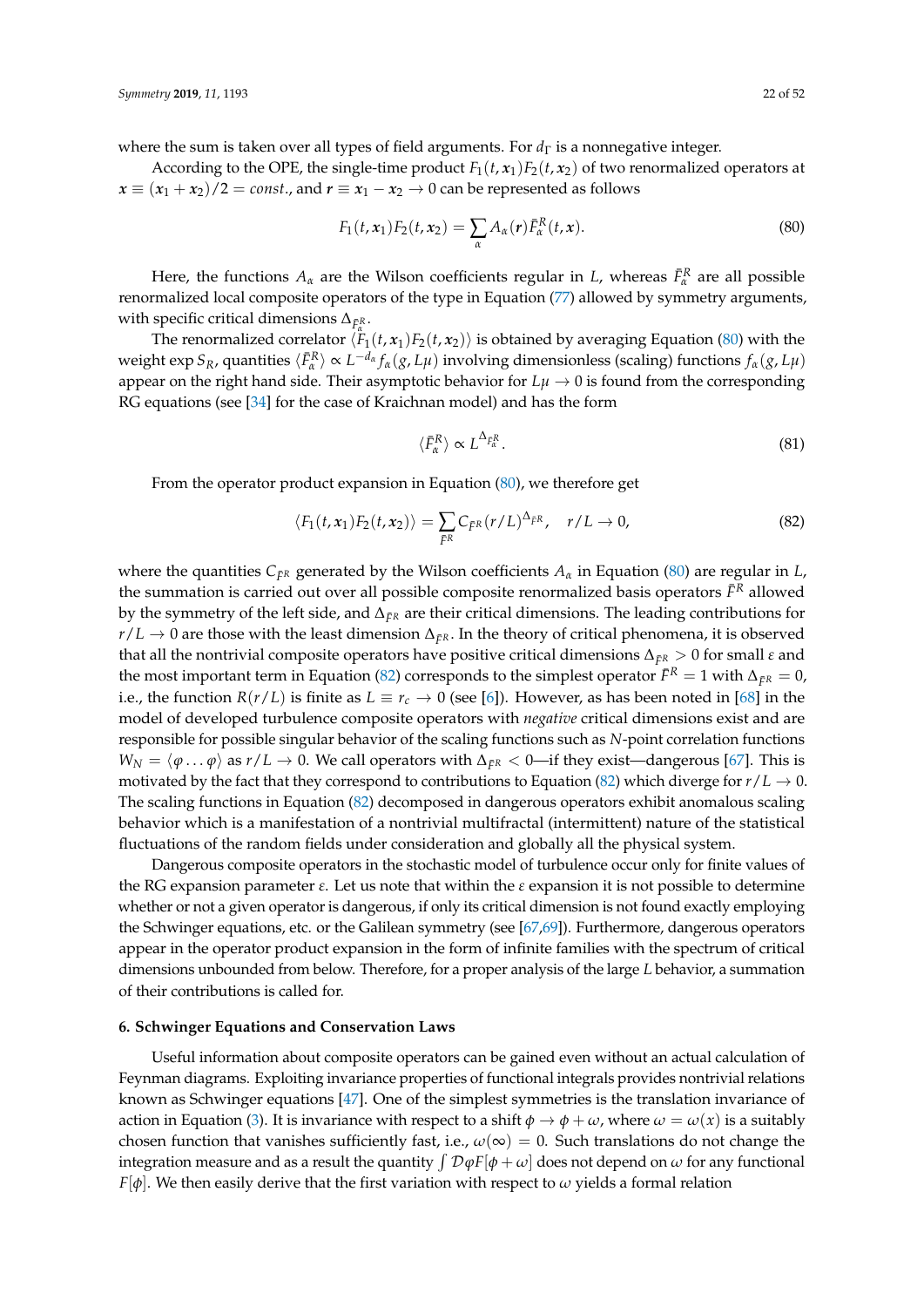$$
\int \mathcal{D}\phi \frac{\delta F[\phi]}{\delta \phi} = 0
$$
\n(83)

written in the notation of Equation [\(7\)](#page-8-0). The following relation is of particular importance

$$
\int \mathcal{D}\phi \frac{\delta}{\delta \phi} \exp[\mathcal{S}[\phi] + A\phi] = 0. \tag{84}
$$

Performing variational derivatives gives us

<span id="page-22-0"></span>
$$
\int \mathcal{D}\phi \left[\frac{\delta \mathcal{S}[\phi]}{\delta \phi} + A(x)\right] e^{\mathcal{S}[\phi] + A\phi} = 0.
$$
\n(85)

Multiplication by field *φ<sup>α</sup>* inside the functional integral is tantamount to a differentiation with respect to the corresponding source field *A*. This observation allows us to rewrite Equation [\(85\)](#page-22-0)

$$
\left[\frac{\delta S[\phi]}{\delta \phi}\Big|_{\phi \to \delta/\delta A} + A(x)\right] \mathcal{G}(A) = 0. \tag{86}
$$

Substituting  $G = e^{\mathcal{W}}$ , we obtain the corresponding Schwinger equation for  $\mathcal{W}[A]$  where from we can derive the equation for Γ[*α*]. All these equations are of finite order (for polynomial action) in functional derivatives, and each of them is tantamount to an infinite chain of connected equations for the Green functions—the expansion coefficients of the corresponding functionals [\[47\]](#page-48-27).

In the following discussion, we need one additional relation that corresponds to the Schwinger equation

<span id="page-22-1"></span>
$$
\int \mathcal{D}\phi \frac{\delta}{\delta \phi'} \bigg( \varphi(x) \exp[\mathcal{S}[\phi] + A\phi] \bigg) = 0, \tag{87}
$$

where  $\phi$  stands for either the fluctuating field or the corresponding response field.

As discussed in Section [5,](#page-18-0) composite operators are related to experimentally measurable physical quantities. We illustrate this claim on an example of stochastic hydrodynamics summarized in the field-theoretic action in Equation [\(24\)](#page-10-4). Our aim is to elucidate transfer of energy in a stationary of turbulent state. The latter condition ensures that time derivatives of averaged quantities are identically zero.

Let us derive equations describing energy and momentum transfer in turbulent flows. To obtain an equation expressing momentum conservation, we employ the first equation in Equation [\(87\)](#page-22-1), where *φ* consists of altogether two *d*-dimensional vector fields {*v*, *v* <sup>0</sup>}. First, for *φ*, we choose a response field  $v^\prime$ , and we get

$$
\int \mathcal{D}\phi \frac{\delta}{\delta v_i'(x)} \exp[\mathcal{S}_{\rm NS}[\phi] + A\phi] = \int \mathcal{D}\phi \left[ \frac{\delta \mathcal{S}_{\rm NS}[\phi]}{\delta v_i'(x)} + A_{v_i'} \right] \exp[\mathcal{S}_{\rm NS}[\phi] + A\phi] = 0. \tag{88}
$$

Performing indicated derivative, we obtain differential equation

<span id="page-22-2"></span>
$$
\langle A_{v'_i} + D_{ij} v'_j - \partial_t v_i + \nu_0 \Delta v_i - (\boldsymbol{v} \cdot \boldsymbol{\nabla}) v_i - \partial_i p \rangle = 0.
$$
 (89)

Due to transversality of response field  $v^\prime$ , a nonlocal term has appeared, which corresponds to the pressure fluctuations

$$
p = -\frac{\partial_l \partial_s}{\Delta} (v_l v_s). \tag{90}
$$

To derive an equation describing energy transfer, we utilize the second Schwinger equation (Equation [\(87\)](#page-22-1)). In particular, letting  $\varphi' \to v'$  and  $\varphi \to v$  in Equation (87) yields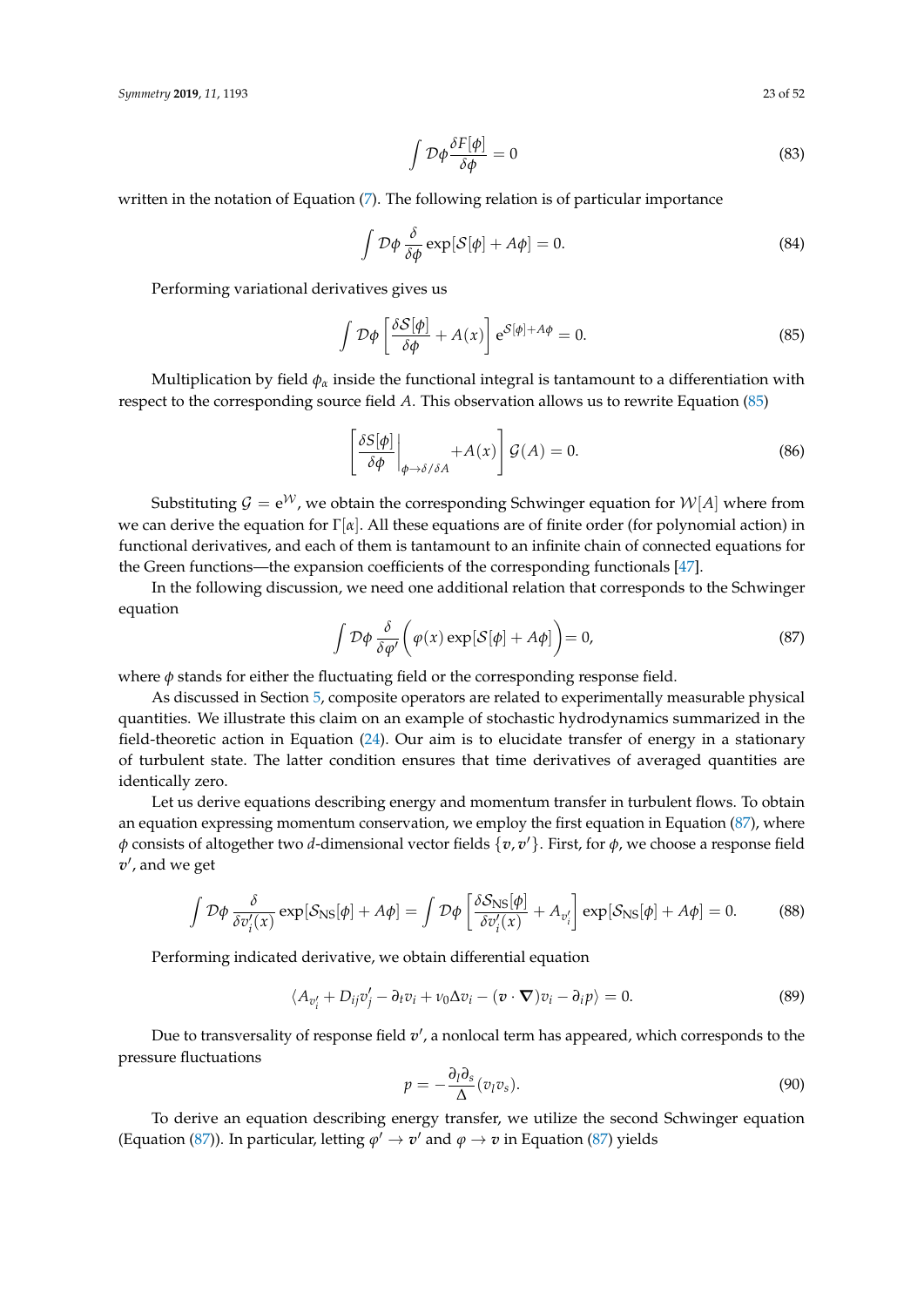$$
\int \mathcal{D}\phi \frac{\delta}{\delta v_i'(x)} \left( v_i(x) e^{\mathcal{S}_{\rm NS}[\phi] + A\phi} \right) = 0.
$$
\n(91)

In an analogous manner to Equation [\(89\)](#page-22-2), we get

<span id="page-23-0"></span>
$$
\langle v_i A_{v'_i} + v_i D_{ij} v'_j - v_i \partial_t v_i + v_0 v_i \nabla^2 v_i - v_i (v_j \partial_j) v_i - (v_j \partial_j) p \rangle = 0
$$
\n(92)

written in a component notation. Note that all quantities have been normalized to unit mass, i.e., density has been set to unity ( $\rho = 1$ ). Equations [\(89\)](#page-22-2) and [\(92\)](#page-23-0) represent conservation laws for momentum and energy. They can be further rewritten into a physically more transparent form

$$
\langle \partial_t v_i + \partial_j \Pi_{ij} \rangle = \langle D_{ij} v'_j \rangle + A_{v'_i}, \tag{93}
$$

$$
\langle \partial_t E + \partial_i S_i \rangle = \langle -\mathcal{E} + v_i D_{ij} v_j' + v_i A_{v_i'} \rangle, \tag{94}
$$

where  $v_i$  might be interpreted as momentum density,  $E \equiv v^2/2$  is energy density,  $\Pi_{ik}$  is tensor of momentum transfer,  $S_i$  is vector of energy flow, and  ${\cal E}$  is a rate of energy dissipation. Direct comparison of Equations [\(89\)](#page-22-2) and [\(92\)](#page-23-0) with Equations [\(93\)](#page-23-1) and [\(94\)](#page-23-2) yields explicit expressions

$$
\Pi_{ij} = p\delta_{ij} + v_i v_j - v_0 (\partial_i v_j + \partial_j v_i), \qquad (95)
$$

$$
S_i = pv_i - v_0 v_j (\partial_i v_j + \partial_j v_i) + \frac{1}{2} v_i v^2,
$$
\n(96)

$$
\mathcal{E} = \frac{1}{2} \nu_0 (\partial_i v_j + \partial_j v_i)^2.
$$
\n(97)

We recognize Equation [\(93\)](#page-23-1) as a stochastic Navier–Stokes equation stirred by random force *Dijv* 0 *j* and regular force  $A_{v_i'}$ .

Functional averaging of Equations [\(93\)](#page-23-1) and [\(94\)](#page-23-2) according to the prescription in Equation [\(6\)](#page-8-2) with weigh functional  $\exp \mathcal{S}_{\text{NS}}[\phi]$  leads to the balance equation for energy and momentum. Assuming vanishing external force  $A_{v'_i}$ , we obtain the following equation for time derivative of energy

<span id="page-23-3"></span>
$$
\partial_t \langle E \rangle = - \langle E \rangle - \partial_i \langle S_i \rangle + \langle v_i D_{ij} v'_j \rangle. \tag{98}
$$

It is clear that for homogeneous and isotropic flows at zero external force the mean value  $\langle F(x) \rangle$ of an arbitrary composite operator  $F(x) = F(t, x)$  could not depend on the position *x*. Hence, it is constant and consequently all spatial derivatives are identically zero. From Equation [\(98\)](#page-23-3), we then get for steady state

$$
\overline{\mathcal{E}} = \int dx D_{ij}(x, x') \langle v_i(x) v_j'(x') \rangle, \qquad (99)
$$

where we have introduced the following abbreviation for mean energy dissipation

<span id="page-23-4"></span>
$$
\overline{\mathcal{E}} \equiv \langle \mathcal{E} \rangle. \tag{100}
$$

Let us recall (see Equation [\(19\)](#page-10-3)) that pair correlation for random force can be written as  $D_{ij}(x,x') =$  $\delta(t-t')d_{ij}(x,x')$ . Insertion of this relation into Equation [\(100\)](#page-23-4) and integrating over time variable *t* yields

<span id="page-23-5"></span>
$$
\overline{\mathcal{E}} = \int d^d x \, d_{ij}(x, x') \left\langle v_i(t, x) v_j'(t, x') \right\rangle|_{t=t'}.
$$
\n(101)

To the lowest order in perturbation theory, the retarded response function  $\left\langle v_i(t,{\bm x}) v_j'(t,{\bm x}') \right\rangle$  $\mathbf{a}$  is *δ*-correlated in spatial variable. This property holds also for the full response function  $\left\langle v_i(x)v'_j(x')\right\rangle$ (what follows from a straightforward analysis of Feynman graphs) and therefore

<span id="page-23-2"></span><span id="page-23-1"></span>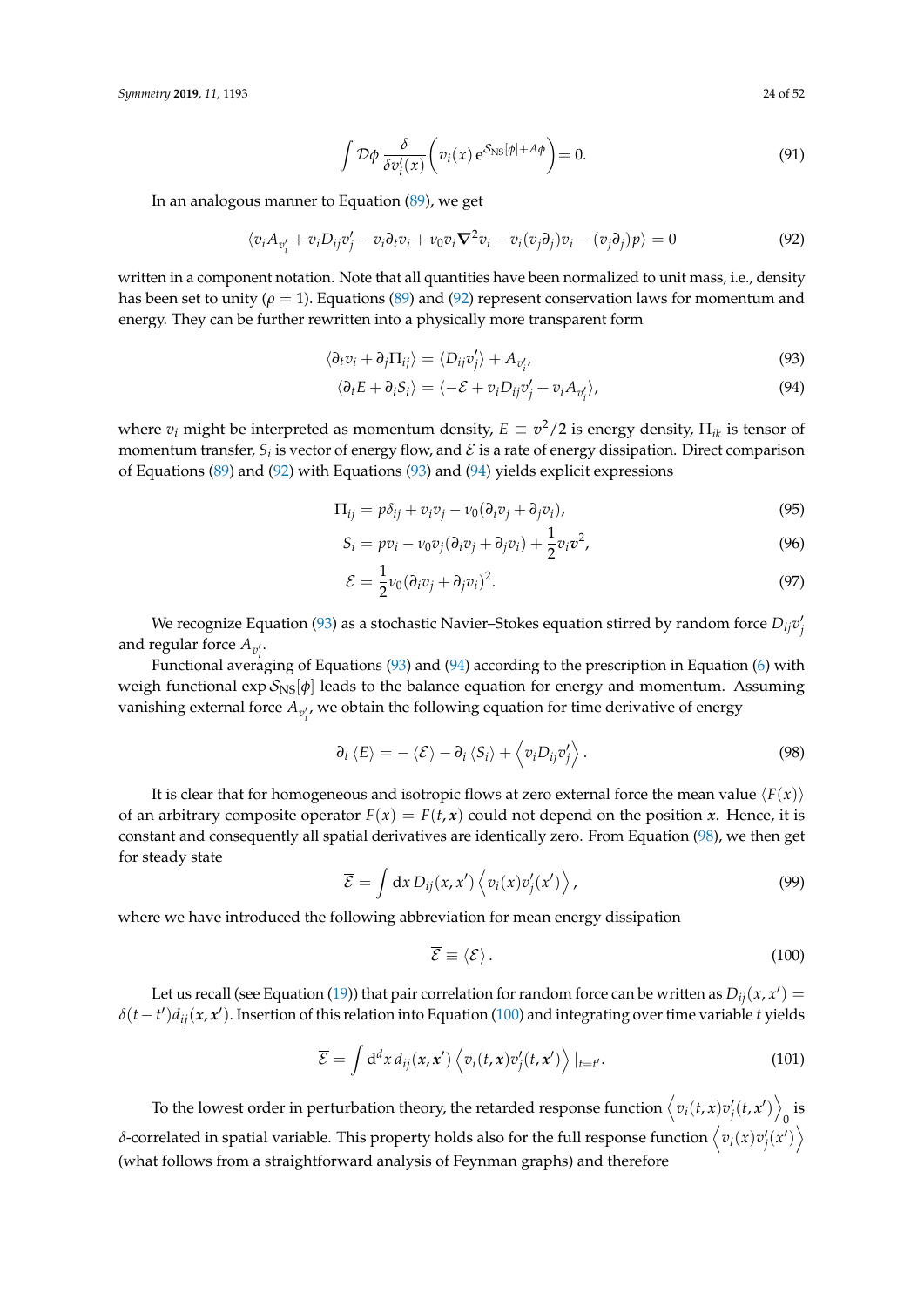*Symmetry* **2019**, *11*, 1193 25 of 52

$$
\left\langle v_i(x)v'_j(x')\right\rangle\bigg|_{t=t'} = \frac{1}{2}\delta(x-x')\left(\delta_{ij}-\frac{\partial_i\partial_j}{\Delta}\right).
$$
 (102)

Insertion of this relation into Equation [\(101\)](#page-23-5), recalling Equation [\(20\)](#page-10-1) and integrating through spatial variable  $x^{\prime}$ , we derive

$$
\overline{\mathcal{E}} = \frac{1}{2} \int \frac{\mathrm{d}^d k}{(2\pi)^d} d_f(k) P_{ij}(\mathbf{k}) P_{ij}(\mathbf{k}). \tag{103}
$$

Summation over internal indices *i* and *j* corresponds to a calculation for a trace of transverse projection operator  $P_{ii}(\mathbf{k})$ , which equals  $d-1$ . Thus, we finally arrive at the expression

$$
\overline{\mathcal{E}} = \frac{d-1}{2(2\pi)^d} \int d^d k \, d_f(k). \tag{104}
$$

This relation reflects an important property of stationary homogeneous turbulence. It expresses the expected fact that, to achieve a stationary state, it is necessary to inject energy into a system in a continuous fashion. In the stochastic approach, this is done through a random force, which compensates energetic losses due to friction processes. These losses are expressed through mean energy dissipation  $\mathcal{E}$ .

## <span id="page-24-0"></span>**7. Ward Identities and Galilean Invariance**

We say that a given theory possesses a symmetry, if the corresponding action functional of the theory is zero under the action generating this symmetry. Ward–Takahashi identities mathematically express inherent symmetry of a given field-theoretic action. In stochastic models of turbulence, they correspond to the well-known Galilean invariance. As a rule, these identities provide nontrivial relations between various Green functions of theory and consequently between renormalization constants. Moreover, they are also relevant for an analysis of composite operators.

As pointed out in Section [4,](#page-16-0) certain divergences present in Feynman diagrams of the perturbative expansion of a Green function might cancel each other, so that the given Green function is in fact UV finite. This compensation might be caused by the inherent fact that the underlying stochastic model describing developed turbulence is invariant with respect to the Galilean transformations. Of course, such and similar mechanisms are quite general in physics. As a further example, we can mention absence of potential UV divergences in quantum electrodynamics, or even quantum chromodynamics describing strong interactions between quarks and gluons. The underlying symmetry in these cases is gauge symmetry.

Now, we show that Galilean invariance in the model in Equation [\(24\)](#page-10-4) ensures that UV divergences in triple 1PI function

$$
\langle v_i'(x_1)v_j(x_2)v_k(x_3)\rangle_{1PI} \equiv \Gamma_{i,jk}(x_1;x_2,x_3)
$$
\n(105)

are actually absent. The essential idea consists in a derivation of certain Ward identity, which takes form of an differential equation relating the triple 1PI Green function Γ*i*;*sl* with the pair 1PI Green function Γ*i*;*<sup>j</sup>* , which is an abbreviation for

$$
\langle v_i'(x_1)v_j(x_2)\rangle_{\text{1PI}} \equiv \Gamma_{i,j}(x_1; x_2). \tag{106}
$$

These relations stem from invariance property of generating functional with respect to the Galilean transformations. Then, an absence of certain types of UV divergences in Γ*i*,*<sup>j</sup>* leads to absence of divergences in Γ*i*,*jk*.

Let us consider a generalized Galilean transformation of fields  $\phi \equiv \{v',v\}$  defined as follows

<span id="page-24-1"></span>
$$
\phi \to \phi_w : v_w(x) = v(x_w) - w(t), \quad v'_w(x) = v'(x_w), \tag{107}
$$

where

<span id="page-24-2"></span>
$$
\mathbf{x}_w \equiv \mathbf{x} + \mathbf{u}(t); \quad t = t'; \quad \mathbf{u} = \int_{-\infty}^t dt' \, \mathbf{w}(t') = \int_{-\infty}^{\infty} dt' \, \theta(t - t') \mathbf{w}(t'). \tag{108}
$$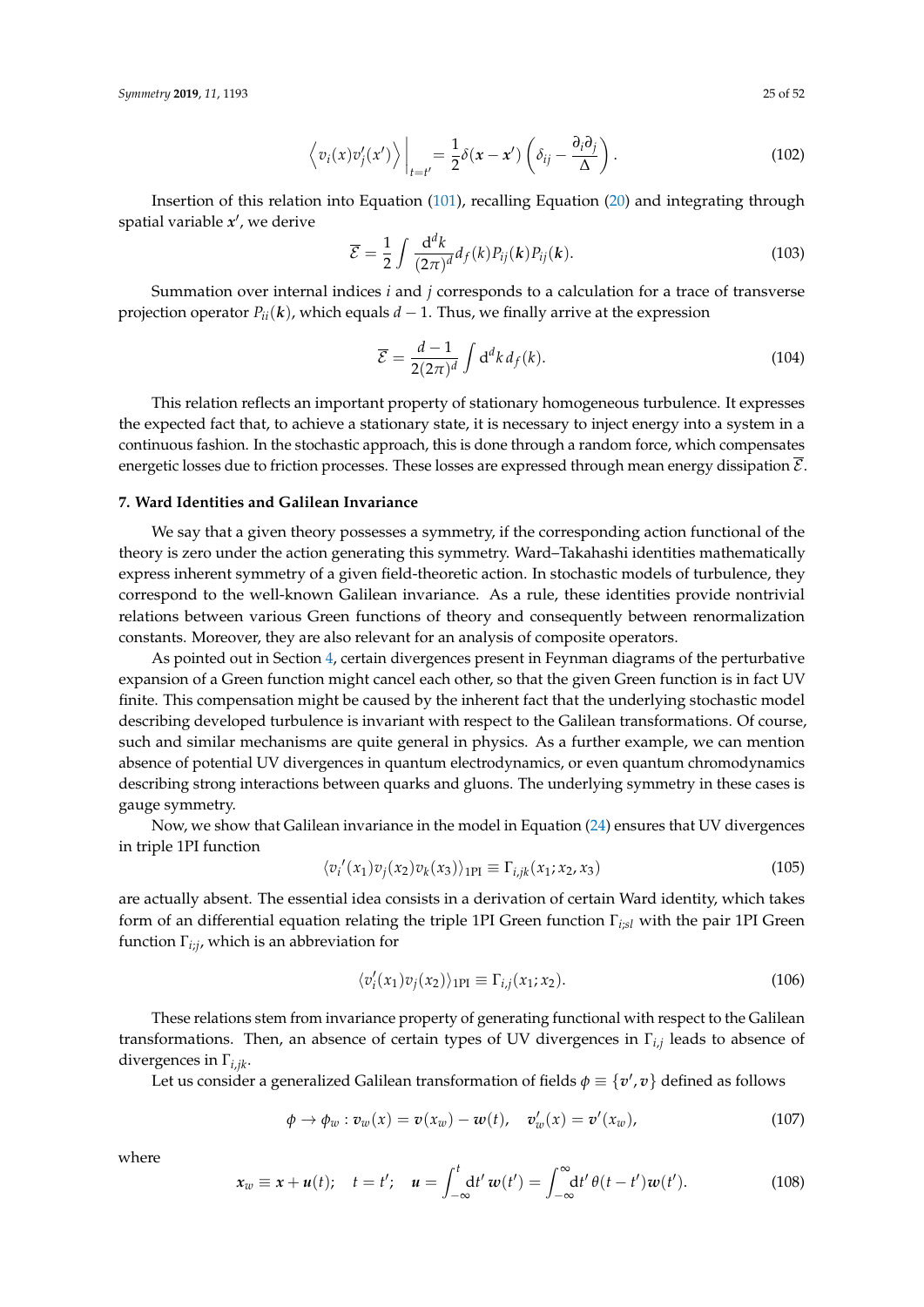Here,  $w(t)$  is some velocity vector describing the Galilean transformation. The spatial vector  $u(t)$  is responsible for a shift of spatial coordinate *x*. The transformations in Equation [\(107\)](#page-24-1) are a generalization of the standard Galilean transformations [\[70\]](#page-49-17), in which velocity *w* is constant in time variable. This is brought about by functional integration in which functional space has to be restricted by appropriate conditions. Here, it is required that velocity and response fields  $v$  and  $v'$  vanish sufficiently quickly in the limit  $|t| \to \infty$ . Of course, arbitrary symmetry transformation of the model must comply with this property.

Insertion of Equation [\(107\)](#page-24-1) into the action in Equation [\(24\)](#page-10-4) yields the following relation for the transformed action

<span id="page-25-0"></span>
$$
S_{\rm NS}[\phi_w] = S_{\rm NS}[\phi] + v' \cdot \partial_t w = S_{\rm NS}[\phi] - (\partial_t v') \cdot w, \qquad (109)
$$

where in the last equation we have transformed time derivative using partial integration. In this derivation, the following relations for variational derivatives have been utilized

$$
\delta_w v(x) = (u \cdot \nabla) v(x) - w,
$$
\n(110)

$$
\delta_w v'(x) = (u \cdot \nabla)v'(x), \tag{111}
$$

$$
\delta_w \partial_t v(x) = (u \cdot \nabla) \partial_t v(x) + (w \cdot \nabla) v(x) - \partial_t w,
$$
\n(112)

which can be directly obtained from Equation [\(107\)](#page-24-1). In infinitesimal form, Equation [\(109\)](#page-25-0) takes form

<span id="page-25-4"></span><span id="page-25-1"></span>
$$
\delta_w S_{\rm NS}[\phi] = -(\partial_t v') \cdot w,\tag{113}
$$

where

$$
\delta_w S_{\rm NS}[\phi] \equiv S_{\rm NS}[\phi_w] - S_{\rm NS}[\phi] = w \cdot \frac{\delta S_{\rm NS}[\phi_w]}{\delta w}\bigg|_{w=0}.
$$
\n(114)

The implicit assumption in derivation of Equation [\(113\)](#page-25-1) is smallness of velocity *w*.

In a compact form, the requirement of Galilean invariance for the model in Equation [\(24\)](#page-10-4) is equivalent to the condition

$$
\mathcal{G}[A] = \mathcal{G}[A_w] \tag{115}
$$

or in an infinitesimal form

<span id="page-25-3"></span>
$$
\delta_w \mathcal{G}[A] = 0, \qquad \mathbf{w} \cdot \frac{\delta \mathcal{G}[A_w]}{\delta \mathbf{w}} \bigg|_{\mathbf{w} = 0} = 0. \tag{116}
$$

The Ward identities are useful not only for Green functions of basic fields  $v$ ,  $v^\prime$ , but for composite operators as well (see Section [5\)](#page-18-0). This motivates an introduction of generalized generating functional that includes composite operators *F*. It can be presented in the following form

<span id="page-25-2"></span>
$$
\mathcal{G}[A,a] = \int \mathcal{D}\phi \, \exp\left[\mathcal{S}_{\rm NS}[\phi] + A\phi + aF(\phi)\right],\tag{117}
$$

where  $aF(\phi)$  stands for  $aF(\phi) \equiv \sum_i^N \int dx a_i(x) F_i(\phi, x)$ . Sources  $a_i(x)$  correspond to *N* composite operators  $F_i(\phi, x)$ . In principle, the functional in Equation [\(117\)](#page-25-2) generates not only all possible Green functions of basic fields, but also full Green functions consisting of arbitrary inclusion of composite operators and fields. In this regard, it is useful to compare this generating functional in Equation [\(117\)](#page-25-2) with the functional in Equation [\(74\)](#page-20-2) that generates Green functions containing one inclusion of composite operator *F*.

The functional measure is obviously translationally invariant. Hence, equality  $\mathcal{D}\phi = \mathcal{D}\phi_v$  is satisfied and Equation [\(116\)](#page-25-3) can be rewritten in the following way

$$
\int \mathcal{D}\phi \, \delta_w \mathbf{e}^{\mathcal{S}_{\rm NS}(\phi_w) + A\phi_w + aF_w} = 0,
$$
\n(118)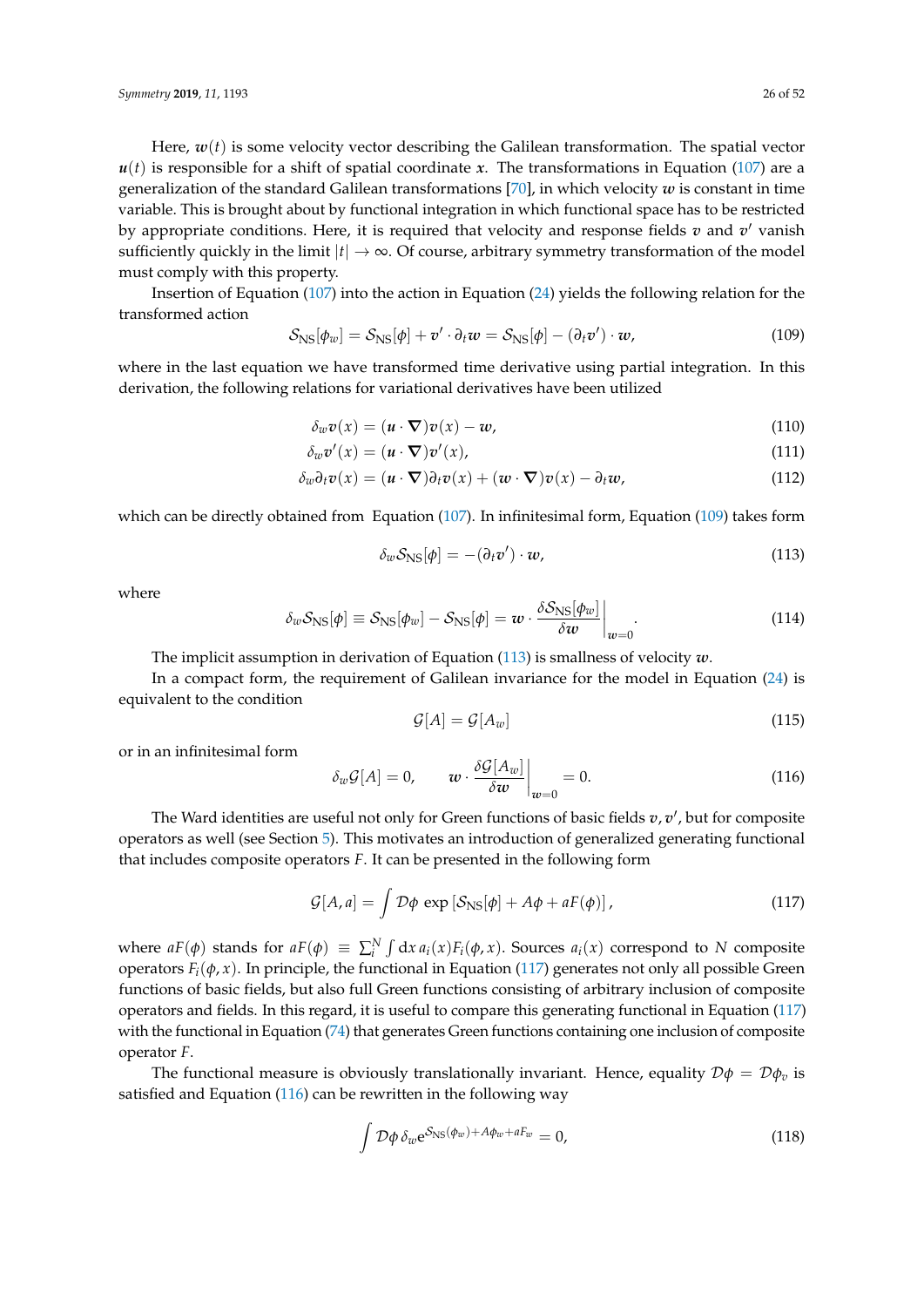or

<span id="page-26-0"></span>
$$
\int \mathcal{D}\phi \left\{ \delta_w \mathcal{S}_{\rm NS}[\phi] + A \delta_w \phi + a \delta_w F \right\} e^{\mathcal{S}_{\rm NS}[\phi] + A\phi + aF} = 0. \tag{119}
$$

As source fields *A* and *a* are independent, the choice *a* = 0 yields Ward identities for Green functions of basic fields, whereas  $a \neq 0$  leads to additional Ward identities for Green functions containing contributions from composite operators. Further, we concentrate on derivation of Ward identity for Green function containing solely basic fields  $\phi = \{v, v'\}$ , which we derive from Equation [\(119\)](#page-26-0) inserting  $a = 0$ . We have

<span id="page-26-1"></span>
$$
\langle \langle -\boldsymbol{w} \cdot \partial_t \boldsymbol{v}' + A \delta_{\boldsymbol{w}} \phi \rangle \rangle = 0, \qquad (120)
$$

where double brackets  $\langle \langle \cdots \rangle \rangle$  correspond to the functional averaging with respect to the weight functional  $exp[\mathcal{S}[\phi] + A\phi]$ 

$$
\langle\langle\cdots\rangle\rangle = \frac{\int \mathcal{D}\phi \dots \exp\left[\mathcal{S}_{\rm NS}[\phi] + A\phi\right]}{\int \mathcal{D}\phi \exp\left[\mathcal{S}_{\rm NS}[\phi] + A\phi\right]}.
$$
\n(121)

Using the relations in Equations [\(108\)](#page-24-2)–[\(111\)](#page-25-4), we rewrite Equation [\(120\)](#page-26-1) in the component notation

<span id="page-26-2"></span>
$$
\int dx w_i(t) \left\langle \left\langle -\partial_t v_i'(x) + \int_{-\infty}^t dt' \left[ A_j(x') \partial_i v_j(x') + A_j'(x') \partial_i v_j'(x') \right] - A_i(x) \right\rangle \right\rangle = 0, \quad (122)
$$

where for brevity we have denoted  $x' \equiv (t',x)$ ,  $\partial_i = \partial/\partial x_i$ ,  $A_j(x) \equiv A_{v_j}(x)$  and  $A'_j(x) \equiv A_{v'_j}(x)$ . As Galilean velocity *w* is arbitrary, Equation [\(122\)](#page-26-2) can be further simplified to

<span id="page-26-3"></span>
$$
\int d^d x \left\langle \left\langle -\partial_t v_i'(x) + \int\limits_{-\infty}^{\infty} dt' \theta(t - t') \left[ A_j(x') \partial_i v_j(x') + A_j'(x') \partial_i v_j'(x') \right] - A_i(x) \right\rangle \right\rangle = 0. \quad (123)
$$

Every term in Equation [\(123\)](#page-26-3) containing fields  $\phi$  might be obtained by taking an appropriate number of derivatives of exp $[A\phi]$  with respect to source *A*. This means that field  $\phi$  can be effectively replaced by variational derivative *δ*/*δA*

$$
\phi \qquad \text{in} \qquad \langle \langle \ldots \rangle \rangle \Leftrightarrow \frac{\delta}{\delta A}.\tag{124}
$$

Hence, we get

$$
\int d^d x \left\langle \left\langle -\partial_t \frac{\delta}{\delta A_i'(x)} + \int_{-\infty}^{\infty} dt' \theta(t - t') \left[ A_j(x') \frac{\partial}{\partial x_i} \frac{\delta}{\delta A_j(x')} + A_j'(x') \frac{\partial}{\partial x_i} \frac{\delta}{\delta A_j'(x')} \right] - A_i(x) \right\rangle \right\rangle = 0. \quad (125)
$$

In this formulation, the whole expression in brackets does not depend on integration over fields *φ* and the equation can be further rewritten in terms of generating functional

<span id="page-26-4"></span>
$$
\int d^d x \left\{ -\partial_t \frac{\delta}{\delta A_i'(x)} + \int_{-\infty}^{\infty} dt' \, \theta(t-t') \left[ A_j(x') \frac{\partial}{\partial x_i} \frac{\delta}{\delta A_j(x')} + A_j'(x') \frac{\partial}{\partial x_i} \frac{\delta}{\delta A_j'(x')} \right] - A_i(x) \right\} \mathcal{G}(A) = 0. \tag{126}
$$

Substituting  $G = e^{\mathcal{W}}$ , we rewrite Equation [\(126\)](#page-26-4) into equation for generating functional W for connected Green functions

<span id="page-26-5"></span>
$$
\int d^d x \left\{ -\partial_t \frac{\delta \mathcal{W}}{\delta A_i'(x)} + \int_{-\infty}^{\infty} dt' \, \theta(t-t') \left[ A_j(x') \frac{\partial}{\partial x_i} \frac{\delta \mathcal{W}}{\delta A_j(x')} + A_j'(x') \frac{\partial}{\partial x_i} \frac{\delta \mathcal{W}}{\delta A_j'(x')} \right] - A_i(x) \right\} = 0. \tag{127}
$$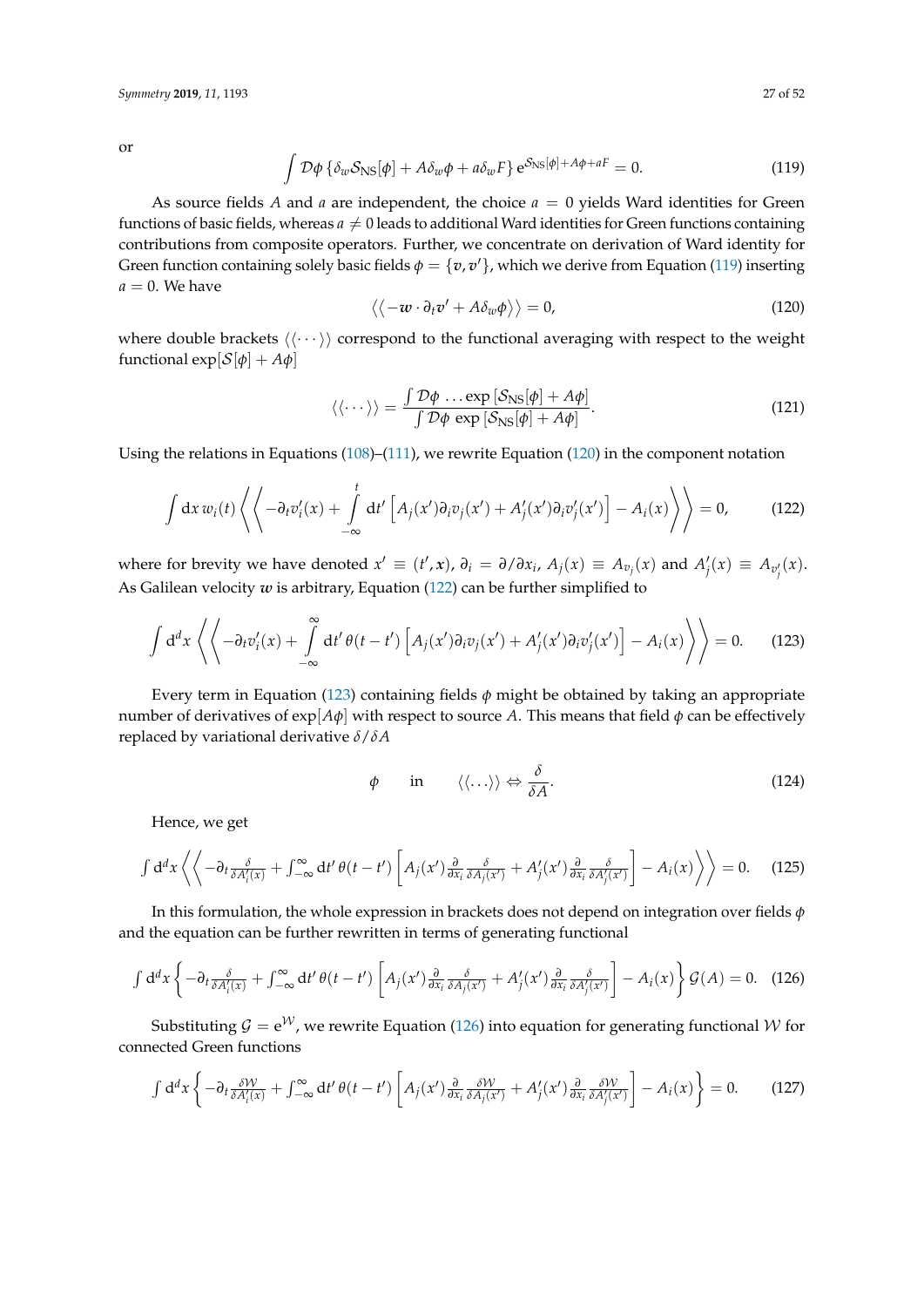Finally, by means of the functional Legendre transformations in Equation [\(57\)](#page-17-0), we rewrite Equation [\(127\)](#page-26-5) in terms of generating functional for 1PI (vertex) functions Γ

<span id="page-27-0"></span>
$$
\int d^d x \left\{ -\partial_t \alpha'_i(x) + \int_{-\infty}^{\infty} dt' \theta(t-t') \left[ \frac{\delta \Gamma(\alpha)}{\delta \alpha_j(x')} \frac{\partial \alpha_{v_j}(x')}{\partial x_i} + \frac{\delta \Gamma(\alpha)}{\delta \alpha'_j(x')} \frac{\partial \alpha_{v'_j}(x')}{\partial x_i} \right] - \frac{\delta \Gamma(\alpha)}{\delta \alpha_i(x)} \right\} = 0, \quad (128)
$$

where

$$
\alpha_i \equiv \alpha_{v_i}, \quad \alpha'_i \equiv \alpha_{v'_i}.\tag{129}
$$

Generating functional Γ can be represented in form of formal Taylor series with respect to sources *α*, in which coefficients by powers  $\alpha^n$  ( $n = 0, 1, 2, \ldots, \infty$ ) are 1PI Green functions. The first few terms are

<span id="page-27-1"></span>
$$
\Gamma(\alpha) = \alpha_{v'} \Gamma_{v'v} \alpha_v + \frac{1}{2} \alpha_{v'} \Gamma_{v'vv} \alpha_v^2 + \cdots,
$$
\n(130)

where, for instance, the second term actually stands for an expression

$$
\alpha_{v'} \Gamma_{v'vv} \alpha_v^2 \equiv \int dx_1 \int dx_2 \int dx_3 \, \alpha_{v'_i}(x_1) \Gamma_{i,jk}(x_1; x_2, x_3) \alpha_{v_j}(x_2) \alpha_{v_k}(x_3). \tag{131}
$$

Insertion of this expansion into Equation [\(128\)](#page-27-0), we get an infinite system of the Ward identities that relates various 1PI Green functions. For the present discussion, the most relevant is the Ward identity between pair (two-point) and triple (three-point) Green functions. The substitution of the expansion in Equation [\(130\)](#page-27-1) into Equation [\(128\)](#page-27-0) yields a formal polynomial in variables  $\alpha_i$  and  $\alpha'_j$ . A comparison of terms proportional to term  $\alpha_i\alpha'_j$  gives the following relation

<span id="page-27-2"></span>
$$
\int d^d x \Gamma_{i,jk}(x_1; x_2, x) + \left[\theta(t - t_1)\frac{\partial}{\partial x_{1k}} + \theta(t - t_2)\frac{\partial}{\partial x_{2k}}\right] \Gamma_{i,s}(x_1; x_2) = 0.
$$
 (132)

Due to translation, invariance,  $\Gamma_{i,j}(x_1; x_2) = \Gamma_{i,j}(x_1 - x_2; 0)$ , therefore

$$
\frac{\partial}{\partial x_{2k}} = -\frac{\partial}{\partial x_{1k}}, \quad k = 1, \dots, d. \tag{133}
$$

Using this relation and integrating over time, the variable *t* [\(132\)](#page-27-2) yields

<span id="page-27-3"></span>
$$
\iint d^d x dt \Gamma_{i,jk}(x_1; x_2, x) + \int dt \left[\theta(t - t_1) - \theta(t - t_2)\right] \frac{\partial}{\partial x_{1k}} \Gamma_{i,j}(x_1; x_2) = 0.
$$
 (134)

Let us integrate the second term in this equation over time *t* ( $\Gamma_{i,j}(x_1; x_2)$  does not depend on time variable  $t$ , only on  $t_1$  and  $t_2$ ). It is straightforward to show that

$$
\int_{-\infty}^{\infty} dt \left[ \theta(t - t_1) - \theta(t - t_2) \right] = \int_{t_1}^{\infty} dt - \int_{t_2}^{\infty} dt = \int_{t_1}^{t_2} dt = t_2 - t_1.
$$
 (135)

Employing this relation in Equation [\(134\)](#page-27-3), we finally obtain the required Ward identity in the coordinate representation

<span id="page-27-4"></span>
$$
\int dx \Gamma_{i,jk}(x_1; x_2, x) + (t_2 - t_1) \frac{\partial \Gamma_{i,j}(x_1; x_2)}{\partial x_{1k}} = 0.
$$
 (136)

For an analysis of UV divergences, it is useful to rewrite the Ward identity into a frequency– momentum (Fourier) representation. Let us determine Fourier transforms of pair and triple Green functions. They read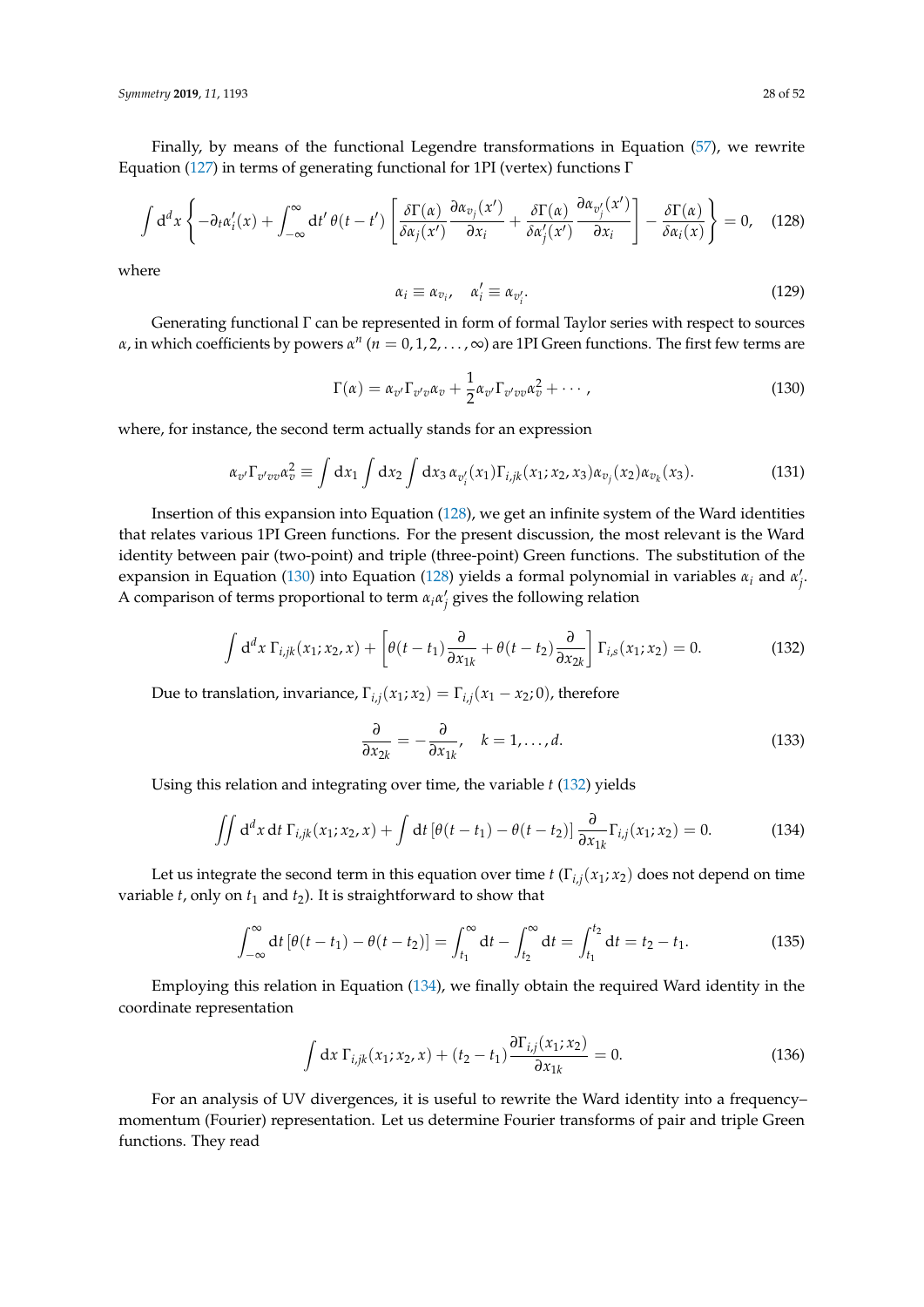*Symmetry* **2019**, *11*, 1193 29 of 52

<span id="page-28-1"></span>
$$
\Gamma_{i,j}(x_1; x_2) = \frac{1}{(2\pi)^{2d+2}} \int dp_1 \int dp_2 \, \Gamma_{i,j}(p_1; p_2) e^{i(p_1 \cdot x_1 + p_2 \cdot x_2) - i(\omega_1 t_1 + \omega_2 t_2)},\tag{137}
$$

where  $p_i = (\omega_i, \boldsymbol{p}_i)$ . Translation invariance in time and space variables dictates

$$
\Gamma_{i,j}(p_1, p_2) = (2\pi)^{d+1} \delta(\omega_1 + \omega_2) \delta^{(d)}(p_1 + p_2) \Gamma_{i,j}(p_1).
$$
 (138)

This allows us to simplify Equation [\(137\)](#page-28-1) into

<span id="page-28-2"></span>
$$
\Gamma_{i,j}(x_1; x_2) = \frac{1}{(2\pi)^{d+1}} \int dp \, \Gamma_{i,j}(p) e^{ip \cdot (x_1 - p_2 \cdot x_2) - i\omega_p(t_1 - t_2)}.
$$
\n(139)

A similar consideration applies also for the triple Green function Γ*i*,*jk* and leads to the Fourier representation

$$
\Gamma_{i,jk}(x_1; x_2, x_3) = \iiint \frac{dp_1 dp_2 dp_3}{(2\pi)^{2(d+1)}} \delta(\sum_i \omega_i) \delta^{(d)}(\sum_i p_i) \Gamma_{i,jk}(p_1; p_2, p_3) e^{i \sum_{i=1}^3 (p_i x_i - \omega_i t_i)}.
$$
(140)

Hence, we derive

<span id="page-28-3"></span>
$$
\int dx \Gamma_{i,jk}(x_1; x_2, x) = \frac{1}{(2\pi)^{d+1}} \int dp \Gamma_{i,jk}(p; -p, 0) e^{ip(x_1 - x_2) - i\omega_p(t_1 - t_2)}.
$$
 (141)

Insertion of the relations in Equations [\(139\)](#page-28-2) and [\(141\)](#page-28-3) into Equation [\(136\)](#page-27-4) leads to the Ward identity in form

$$
\Gamma_{i,jk}(p; -p, 0) = p_l \frac{\partial}{\partial \omega_p} \Gamma_{i,j}(p).
$$
\n(142)

This relation can be conveniently represented in a graphical form as follows

*j*

<span id="page-28-4"></span>
$$
v' \xrightarrow{i p} \begin{pmatrix} p & v \\ p & & \\ p & & \\ p & & \\ p & & \\ p & & \\ p & & \\ p & & \\ p & & \\ p & & \\ p & & \\ p & & \\ p & & \\ p & & \\ p & & \\ p & & \\ p & & \\ p & & \\ p & & \\ p & & \\ p & & \\ p & & \\ p & & \\ p & & \\ p & & \\ p & & \\ p & & \\ p & & \\ p & & \\ p & & \\ p & & \\ p & & \\ p & & \\ p & & \\ p & & \\ p & & \\ p & & \\ p & & \\ p & & \\ p & & \\ p & & \\ p & & \\ p & & \\ p & & \\ p & & \\ p & & \\ p & & \\ p & & \\ p & & \\ p & & \\ p & & \\ p & & \\ p & & \\ p & & \\ p & & \\ p & & \\ p & & \\ p & & \\ p & & \\ p & & \\ p & & \\ p & & \\ p & & \\ p & & \\ p & & \\ p & & \\ p & & \\ p & & \\ p & & \\ p & & \\ p & & \\ p & & \\ p & & \\ p & & \\ p & & \\ p & & \\ p & & \\ p & & \\ p & & \\ p & & \\ p & & \\ p & & \\ p & & \\ p & & \\ p & & \\ p & & \\ p & & \\ p & & \\ p & & \\ p & & \\ p & & \\ p & & \\ p & & \\ p &
$$

From the Ward identity, it directly follows that there are no UV divergences in triple Green functions. In fact, on the right hand side of Equation [\(143\)](#page-28-4), we have the Green function Γ*i*,*<sup>j</sup>* , which contains only divergent structures that are proportional to  $p^2$  (divergences proportional to frequency  $\omega_p$ ). Therefore, taking derivative with respect to frequency  $\omega_p$  ensures that the divergent part on right hand side of Equation [\(143\)](#page-28-4) vanishes. Hence, the right hand side of Equation [\(143\)](#page-28-4) is UV finite and therefore also the left hand side of the given equation is UV finite. This concludes the proof of UV finiteness of the triple one-time 1PI Green function Γ*i*,*jk*.

#### <span id="page-28-0"></span>**8. Symmetry Restoration**

In the previous Section [7,](#page-24-0) we show that the Galilean symmetry in Equations [\(107\)](#page-24-1) and [\(108\)](#page-24-2) restricts appearances of UV divergences in the perturbation theory. In this regard, a natural question arises: What can violation of the Galilean symmetry lead to? We address this issue in the context of the stochastic Navier–Stokes model in Equation [\(24\)](#page-10-4). Let us note that the following exposition closely follows that in [\[71\]](#page-49-18), where all necessary technical details can be found. Violation can be achieved by various means. In particular, it can be achieved by modification of time behavior of the force correlator in Equation [\(20\)](#page-10-1). Let us imagine that there exists microscopic finite correlation time behaving according to Ornstein-Uhlenbeck process [\[17](#page-47-12)[,72\]](#page-49-19).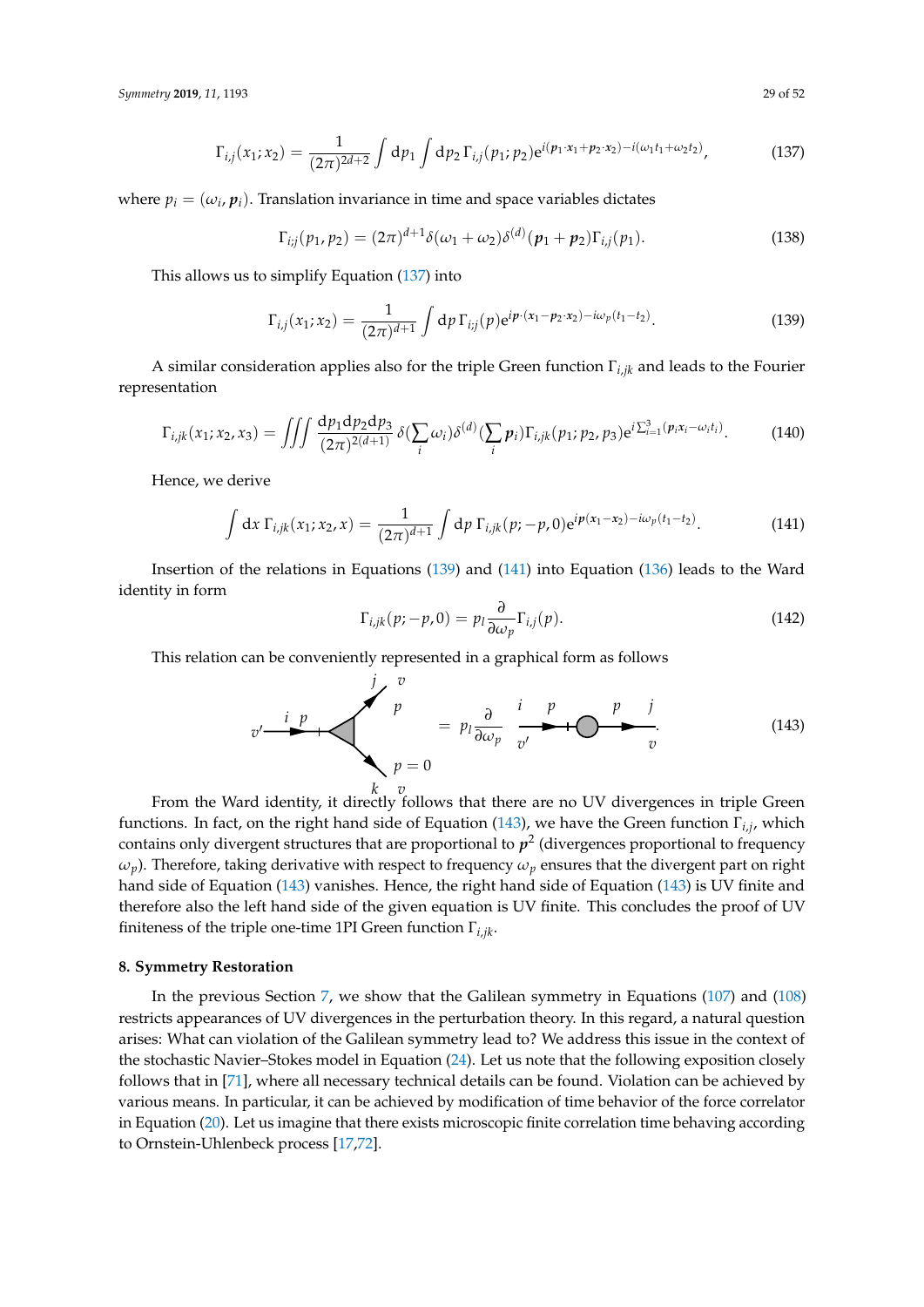Without loss of generality, let us consider a generalization of Equation [\(23\)](#page-10-5) as

$$
\langle f_i(\omega, \mathbf{k}) f_j(\omega', \mathbf{k}') \rangle = (2\pi)^{d+1} \delta(\omega + \omega') \delta(\mathbf{k} + \mathbf{k}') P_{ij}(\mathbf{k}) d_f(\omega, \mathbf{k}), \tag{144}
$$

where the kernel function  $d_f$  now assumes the following form

<span id="page-29-0"></span>
$$
d_f(\omega_k, \mathbf{k}) = D_0 P_{ij}(\mathbf{k}) \frac{k^{8-d-(y+2\eta)}}{\omega_k^2 + v_0^2 u_0^2 k^{4-2\eta}}.
$$
\n(145)

Exponent  $\eta$  is related to the dispersion law  $\omega_k \propto k^{-2+\eta}$ . From dimensional considerations, parameter  $D_0$  can be represented as

$$
D_0 = g_0 \nu_0^5 u_0^2, \tag{146}
$$

which can be interpreted as a defining relation for charge  $g_0$ . Quite general form of Equation [\(145\)](#page-29-0) allows studying two special cases: the limit  $u_0 \to 0$  fully corresponds to the time-independent correlation of random force. On the other hand, the limit  $u_0 \rightarrow \infty$  yields the previously analyzed Galilean model in Equation [\(20\)](#page-10-1).

The propagator in the frequency–momentum representation takes the form

<span id="page-29-4"></span>
$$
\left\langle v_i v_j \right\rangle_0 = D_0 \frac{k^{8-d-(y+2\eta)}}{\omega^2 + v_0^2 u_0^2 k^{4-2\eta}} \frac{P_{ij}(k)}{\omega^2 + v_0^2 k^4},\tag{147}
$$

According to the theoretical consideration discussed in Sections [2](#page-6-0) and [4,](#page-16-0) it can be shown [\[71\]](#page-49-18) that the model corresponding to Equation [\(24\)](#page-10-4) with Equation [\(145\)](#page-29-0) is multiplicatively renormalizable in which two renormalization constants  $Z_1$  and  $Z_2$  have to be added. The renormalized action functional is

<span id="page-29-1"></span>
$$
S_{\rm NS}[\phi] = \frac{1}{2} v_i' D_{ik} v_k' + v_k' \left[ -\partial_t - Z_1(v_i \partial_i) + Z_2 v \partial^2 \right] v_k,
$$
\n(148)

where *g*, *ν*, and *u* are the renormalized counterparts of the bare (original) parameters; the correlation function  $D_v$  is written in terms of the renormalized parameters with the use of the relation  $g_0v_0^5u_0^2 =$  $g\mu^{y+2\eta}\nu^5u^2$ ; and the reference scale  $\mu$  is a new free parameter of the renormalized model. The action of the renormalized model in Equation [\(148\)](#page-29-1) can be constructed from the original action in Equation [\(24\)](#page-10-4) by renormalization of fields  $v \to Z_v v$ ,  $v' \to Z_{v'} v'$  and parameters

<span id="page-29-2"></span>
$$
g_0 = g\mu^y Z_g, \quad u_0 = u\mu^{\eta} Z_u, \quad v_0 = v Z_v.
$$
 (149)

The renormalization constants in Equations [\(148\)](#page-29-1) and [\(149\)](#page-29-2) are related as follows

<span id="page-29-3"></span>
$$
Z_v = Z_2
$$
,  $Z_u = Z_2^{-1}$ ,  $Z_g = Z_1^2 Z_2^{-3}$ ,  $Z_v = Z_{v'}^{-1} = Z_1$ . (150)

The leading one-loop calculation [\[71\]](#page-49-18) of Feynman diagrams is relatively straightforward and ensuing anomalous dimensions are

$$
\gamma_1 = g \frac{1}{d(d+2)} \frac{u}{(u+1)^3}, \quad \gamma_2 = g \frac{1}{d(d+2)} \frac{u^3 d(d-1) + 3u^2 d(d-1) + 2u(d^2 - d + 2)}{4(u+1)^3}, \quad (151)
$$

where for brevity the following redefinition of the charge *g*

$$
g\frac{S_d}{(2\pi)^d} \equiv g\overline{S_d} \to g. \tag{152}
$$

has been used. Further, from the relations in Equation [\(150\)](#page-29-3), we get *β*-functions

$$
\beta_g = g(-y - 2\gamma_1 + 3\gamma_2), \quad \beta_u = u(-\eta + \gamma_2). \tag{153}
$$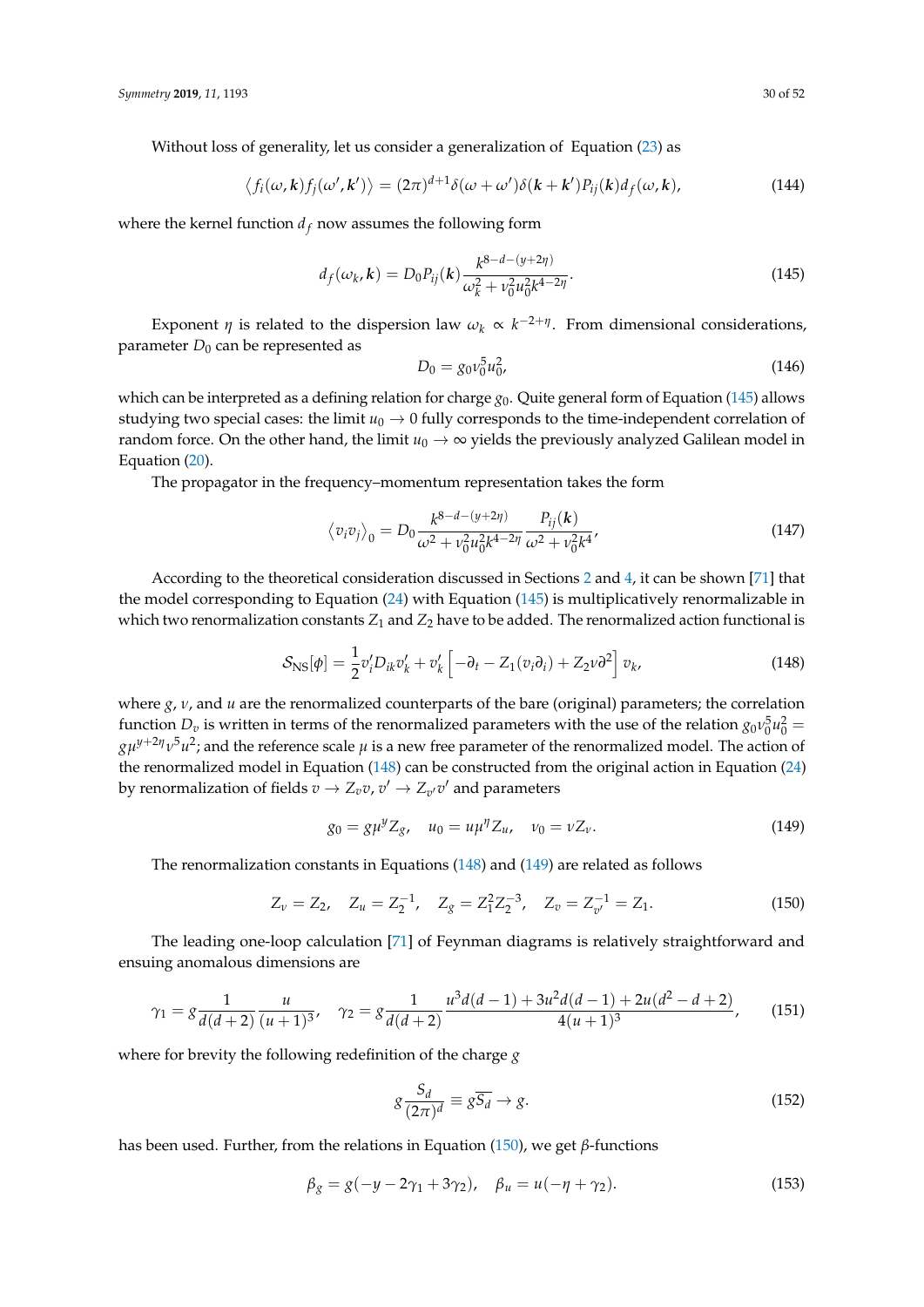A straightforward analysis of the *β* functions reveals three IR fixed points: the trivial fixed point (zero values of charges' coordinates) and two nontrivial fixed points. The trivial (Gaussian) fixed point, at which all nonlinearities are IR irrelevant, is

$$
g^* = 0, \quad u^* = 0 \tag{154}
$$

and is IR attractive when both *y* and *η* are negative.

A further fixed point {*g* ∗ , *u* <sup>∗</sup>} with the coordinates

$$
u^* = \frac{-3 + \sqrt{1 - \frac{16(\alpha - 1)}{d(d - 1)(3\alpha - 1)}}}{2}, \quad g^* = d(d + 2)\frac{(u^* + 1)^3}{u^*}\frac{3\alpha - 1}{2}y,\tag{155}
$$

is actually of a saddle-point type for, which one eigenvalue of the matrix  $\Omega$  is positive and the other negative.

The most interesting fixed point is actually obtained in the limit  $u^* \rightarrow \infty$ , from Equations [\(145\)](#page-29-0) and [\(147\)](#page-29-4). This case corresponds to an earlier studied model with random force uncorrelated in time [\[32\]](#page-48-12). Therefore, we might expect to find the known fixed point of this model. Introducing a new variable  $x = 1/u$ , one obtains a new  $\beta$  function of the following form

$$
\beta_x = \widetilde{\mathcal{D}}_\mu x = -\frac{1}{u^2} \beta_u = x \left[ \eta - g \frac{d-1}{4(d+2)} \right]. \tag{156}
$$

Actual calculations reveal the existence of the fixed point with the coordinates

$$
x^* = 0, \quad g^* = \frac{4(d+2)}{3(d-1)}y,\tag{157}
$$

which coincides with that in Ref. [\[32\]](#page-48-12) and is IR attractive in the region restricted by inequalities  $y > 0$ and  $\eta > \frac{y}{3}$ .

The main conclusion from these considerations is that at the only nontrivial IR attractive fixed point correlation time vanishes. In other words, the Galilean symmetry, broken by the colored random force in Equation [\(145\)](#page-29-0), is reestablished in the IR limit.

## <span id="page-30-0"></span>**9. Parity Breaking in Magnetohydrodynamic Turbulence**

In addition to the passive scalar problems introduced in Section [3,](#page-9-0) there exists a broad class of problems related to vector admixtures [\[23,](#page-48-3)[35\]](#page-48-15). Due to the presence of more degrees of freedom, it is natural to expect that observed behavior can be richer than in scalar case. Among many, much attraction has been gained by a model of magnetohydrodynamics (MHD) [\[73–](#page-49-20)[76\]](#page-50-0). The interplay between the velocity field and the magnetic field is crucial in explaining many phenomena—magnetic dynamo, convective processes, galaxy formation, etc. [\[77](#page-50-1)[–81\]](#page-50-2)—therefore it is clear that it has to be taken into account properly.

The full stochastic MHD problem is rather complicated, therefore for many purposes for a theoretical description it has been proposed to use a simplified model—the kinematic Kazantsev– Kraichnan model [\[35\]](#page-48-15). Its basic assumption is that the vector field of magnetic induction *B* (hereinafter, referred to as vector) is passively advected by the turbulent flow, but reaction on the velocity field by the magnetic field is neglected. The most notable point of criticism to the Kazantsev–Kraichnan model is the assumption about the velocity field using a simple Gaussian statistical ensemble. From a more fundamental point of view, the velocity field would be generated dynamically. Therefore, we assume here that the velocity field is brought about by the stochastic Navier–Stokes equation expounded in Section [3.](#page-9-0)

The introduction of magnetic field in the Kazantsev–Kraichnan model comes from a physical approximation called magnetohydrodynamic limit [\[74](#page-49-21)[,75\]](#page-50-3). It is assumed that the matter is electrically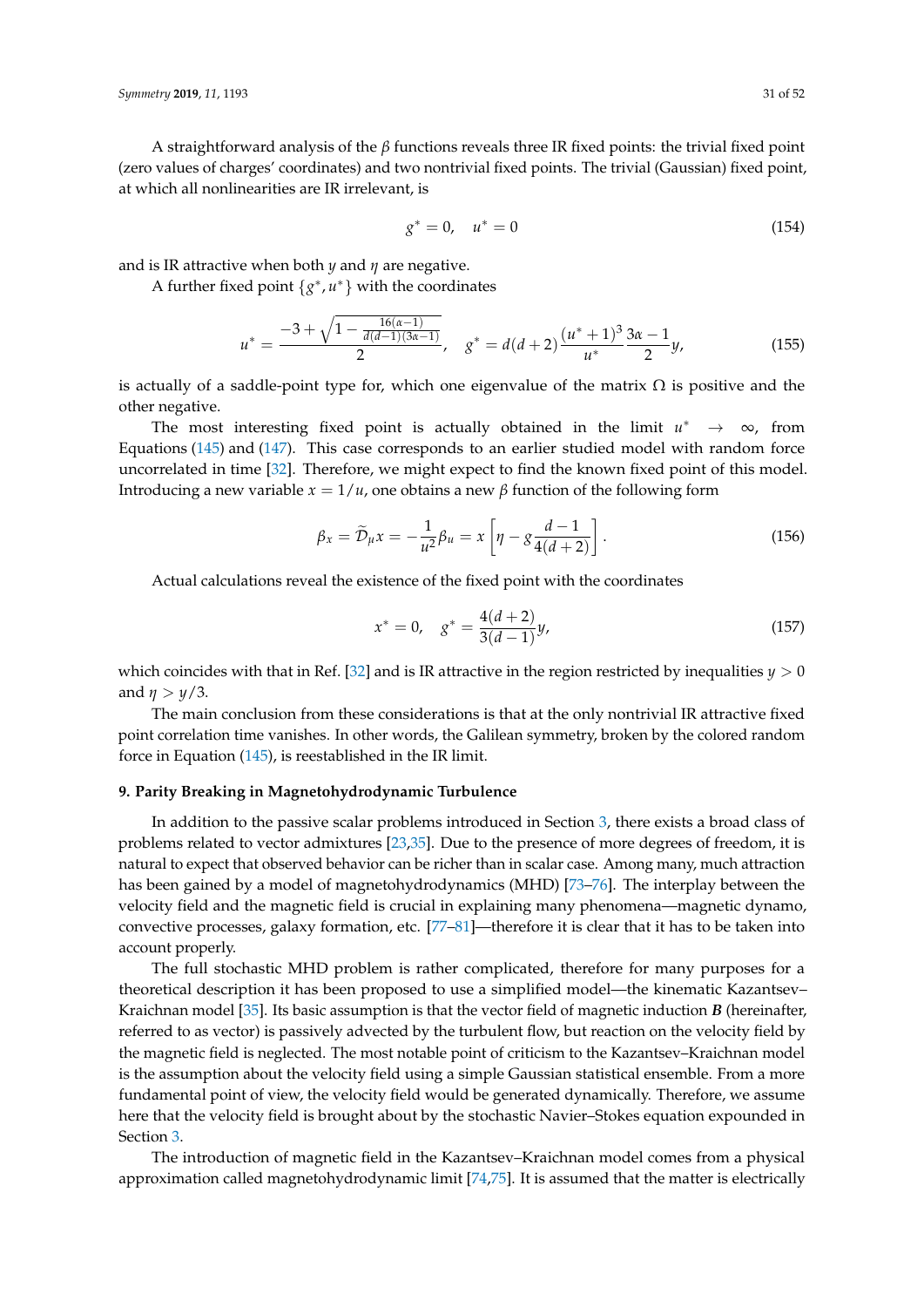neutral at large scales and that the mean free path is much shorter than the corresponding Debye length. This assures that the electric displacement field accounting for the overall motion of charged particles can be entirely neglected. The system is then completely described in terms of the variables of density, pressure, and mean velocity field. From the RG point of view the displacement field is IR irrelevant. Hence, there is no need to retain it. Faraday's law  $\partial_t B = -\nabla \times E$  together with the generalized Ohm's law  $J = \sigma(E + v \times B)$  give rise to the advection–diffusion equation  $\partial_t B - \nabla \times (v \times B) = \kappa_0 \nabla^2 B$ . According to the functional formulation from Section [2,](#page-6-0) the corresponding stochastic problem assumes the form

<span id="page-31-0"></span>
$$
\partial_t b_i + \partial_k (v_k b_i - v_i b_k) = \kappa_0 \partial^2 b_i + f_i^{\theta}, \qquad (158)
$$

where  $b_i$  is just the fluctuating component of the magnetic induction,  $\kappa_0$  is the magnetic diffusion coefficient, and a stochastic source term  $f_i^{\theta}$  has been added to the right side. This term is the random part of the curl of the current and stems from the intrinsic randomness of the magnetic field [\[31\]](#page-48-11). A detailed account of the MHD problem can be found in [\[73–](#page-49-20)[75\]](#page-50-3).

The random source  $f_i^{\theta}$  in Equation [\(158\)](#page-31-0) is assumed to be zero-mean Gaussian with the correlation function

$$
\langle f_i^b(t,x)f_j^b(t',x')\rangle = \delta(t-t')C_{ij}(r/L_\theta), \quad r = x-x', \tag{159}
$$

where  $C_i$ <sup>*i*</sup>( $\mathbf{r}/L_\theta$ ) is a function, whose exact form is irrelevant. It must have a finite limit at ( $\mathbf{r}/L_\theta$ )  $\rightarrow 0$ and vanish at  $(r/L_\theta) \to \infty$ . The magnetic field  $b_i$  is solenoidal, therefore the terms  $\partial_k(v_ib_k)$  and  $(b_k\partial_k)v_i$ are equal.

In realistic scenarios, the stochastic NS equation (Equation [\(16\)](#page-9-2)) has to be amended by a Lorentz term responsible for the backward influence of the magnetic field on the velocity field. This is brought about by a familiar force term in conducting fluid of form  $v \times B \sim J \sim (\nabla \times B) \times B$ . The most important consequence of this argument is an important physical effect known as the turbulent dynamo: generation of magnetic field at large scales by the turbulent motion. Let us make an important remark, which should clarify the fundamental difference between equilibrium statistical models and non-equilibrium ones. The turbulent dynamo might be explained by the mechanism of spontaneous symmetry breaking most spectacularly associated with the Higgs mechanism in particle physics. Here, "the ground state" of the turbulent gyrotropic fluid with vanishing mean  $b = 0$  of the magnetic field is unstable. It is stabilized by the spontaneous generation of a spatially uniform anomalous mean  $b \neq 0$ . This happens in full analogy with the situation in a ferromagnetic material below *Tc*, in which magnetic order is stabilized by the appearance of spontaneous magnetization. The condition for total magnetization follows from an extremal condition imposed on free energy. On the other hand, for the dynamo problem, the resulting field is determined by the properties of the response function. In particular, it is required that all perturbations from a given stable state have to be damped out sufficiently quickly. Let us note that that the instability manifests itself not at the level of the action function but only at the following one-loop approximation.

Let us discuss the full MHD problem in more detail and introduce one specific generalization. From now on, we assume that the MHD problem is governed by two coupled equations [\[22\]](#page-48-2)

$$
\nabla_t v = v_0 \nabla^2 v + (b \cdot \nabla) b - \nabla Q + f^v,
$$
\n(160)

$$
\nabla_t \mathbf{b} = \nu_0 u_0 \nabla^2 \mathbf{b} + A(\mathbf{b} \cdot \nabla) \mathbf{v} - \nabla P + f^b, \tag{161}
$$

where  $b \equiv b(x)$  denotes a solenoidal vector field advected by a helical turbulent flow of an incompressible velocity field  $v \equiv v(x)$ . Both fields *v* and *b* are divergenceless. In other words, they satisfy the incompressibility condition

<span id="page-31-3"></span><span id="page-31-2"></span><span id="page-31-1"></span>
$$
\nabla \cdot \boldsymbol{b} = \nabla \cdot \boldsymbol{v} = 0. \tag{162}
$$

Further,  $u_0$  is the bare inverse Prandtl number [\[23,](#page-48-3)[26\]](#page-48-6). Functions  $P \equiv P(x)$  and  $Q \equiv Q(x)$  in Equations [\(160\)](#page-31-1) and [\(161\)](#page-31-2) representing pressure fields are not relevant in the following analysis. In fact, due to the solenoidal property in Equation [\(162\)](#page-31-3), functions *P* and *Q* can be expressed in terms of a formal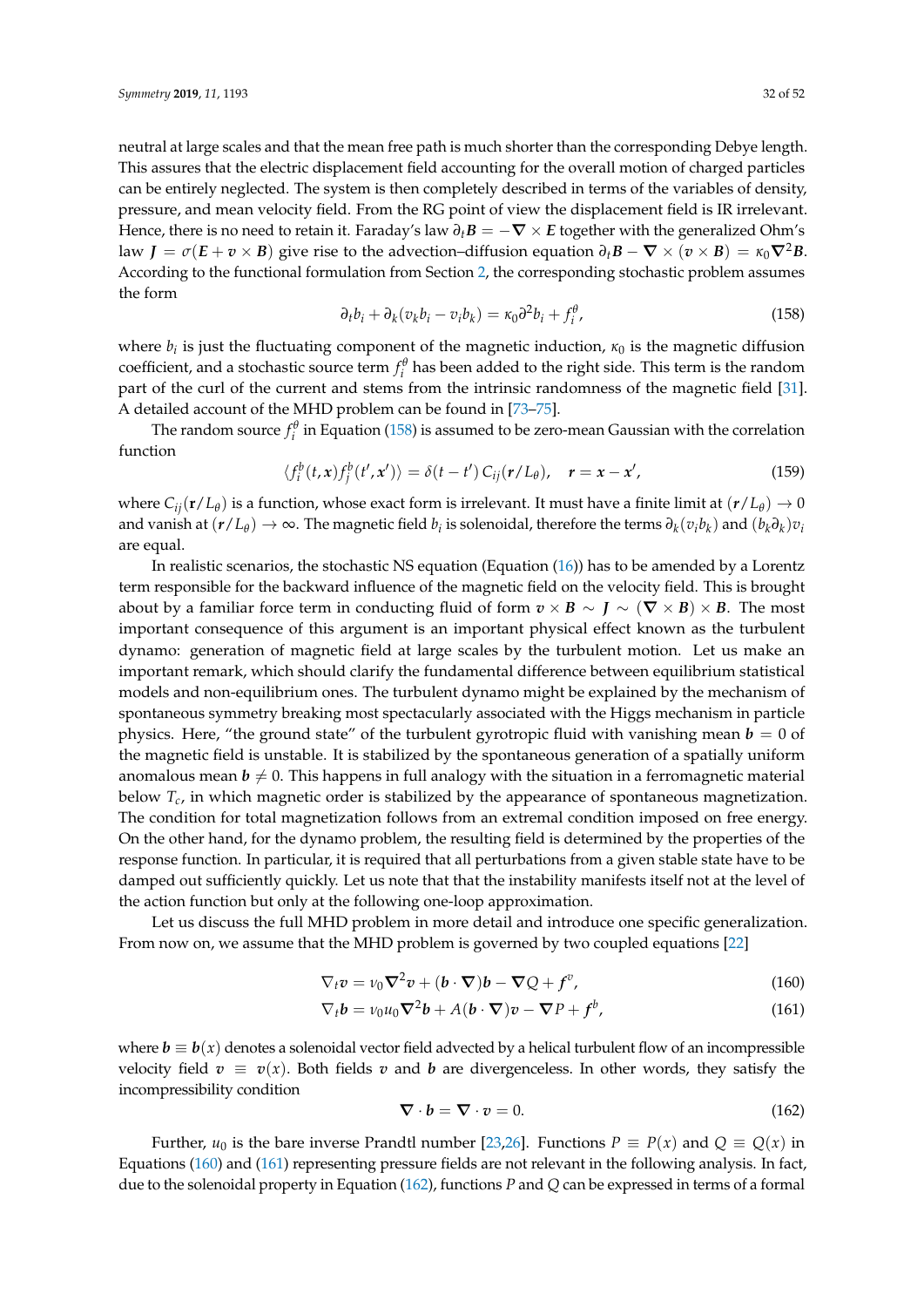Biot–Savart law [\[23](#page-48-3)[,26\]](#page-48-6). *A* is a dimensionless parameter of the model. Three particular values of the parameter *A* have been analyzed in detail [\[35\]](#page-48-15). First, the value  $A = 1$  yields the Kazantsev–Kraichnan kinematic dynamo model, where the pressure term in Equation [\(161\)](#page-31-2) drops out. Second, the choice *A* = 0 leads to the model of passively advected vector admixture. Third, the value *A* = −1 corresponds to the linearized NS equation in a background field with given statistics. It is therefore convenient to retain *A* as a free parameter and analyze all three models together. The model in Equation [\(161\)](#page-31-2) is often called the generic A model in the literature [\[35,](#page-48-15)[82](#page-50-4)[,83\]](#page-50-5). The complete model thus comprises two interconnected stochastic equations (Equations [\(160\)](#page-31-1) and [\(161\)](#page-31-2)).

Stochastic random sources  $f^v$  and  $f^b$  must be included in the coarse-grained setup of turbulence and MHD problems. As usual, it is assumed that the random variable  $f^b$  is Gaussian with zero mean and correlation function

<span id="page-32-1"></span>
$$
D_{ij}^{b}(x;0) \equiv \langle f_i^{b}(x)f_j^{b}(0) \rangle = \delta(t)C_{ij}(|x|/L). \tag{163}
$$

Here, *L* is the integral scale of stirring of the magnetic field *b*,  $C_{ij}$  is finite at  $L \to \infty$  and at  $|x| \gg L$ it should rapidly fall off. Apart from these restrictions,  $C_{ij}$  needs not be specified [\[35\]](#page-48-15). Further,  $f^v$ mimics the pumping of kinetic energy in the system at the largest spatial scales and is subject to the condition of real IR energy injection implemented through its specific power-like form suited to the RG approach [\[5\]](#page-47-4). However, the results obtained do not depend on specific forcing statistics because of the universality of fully developed turbulence. Hence, we only take advantage of the most suitable forcing in the RG analysis. Following this standard argument [\[5\]](#page-47-4), we choose the pair correlation function of zero-mean Gaussian statistics

<span id="page-32-0"></span>
$$
D_{ij}^v(x;0) \equiv \langle f_i^v(x) f_j^v(0) \rangle = \delta(t) \int \frac{\mathrm{d}^d k}{(2\pi)^d} D_0 k^{4-d-2\varepsilon} R_{ij}(k) e^{ik \cdot x}, \tag{164}
$$

where  $d = 3$  denotes the space dimension; *k* is the wavevector with the magnitude  $k = |k|$ ; and  $D_0 \equiv g_0 v_0^3 > 0$  is the positive quantity, where  $g_0$  is a coupling constant connected to the typical UV momentum scale Λ through  $g_0 \simeq \Lambda^{2\varepsilon}$ . The parameter *ε* specifies the power-like behavior of the energy pumping at large scales and assumes the value of 2 in the physically relevant IR energy pumping. In the RG analysis of the fully developed turbulence, *ε* is assumed small in calculations. Its physical value of 2 is inserted into perturbative expansions only as the last step [\[5\]](#page-47-4). The tensor quantity *Rij* determines the spatial parity violation in the model at hand. In symmetric isotropic incompressible turbulent fluid, such as analyzed here, the tensor *Rij*(*k*) corresponds to the sum of the ordinary transverse projection operator  $P_{ij}(\mathbf{k}) = \delta_{ij} - k_i k_j / k^2$  and a helical term  $H_{ij}(\mathbf{k}) = i \rho \, \varepsilon_{ijl} k_l / k$ , i.e.,

$$
R_{ij}(\mathbf{k}) = \delta_{ij}(\mathbf{k}) - \frac{k_i k_i}{\mathbf{k}^2} + i \rho \varepsilon_{ijl} \frac{k_l}{|\mathbf{k}|},
$$
\n(165)

where *εijl* is the third-rank completely antisymmetric tensor. The real-valued helicity parameter *ρ* obeys the inequality  $|\rho| \leq 1$  dictated by the condition that the correlation function is positive definite in Equation [\(164\)](#page-32-0). Evidently, the value  $\rho = 0$  corresponds to the isotropic (non-helical) case, while the value  $\rho = 1$  corresponds to fully broken spatial parity.

Following the De Dominicis–Janssen approach (Section [2\)](#page-6-0), the stochastic problem of Equations [\(160\)](#page-31-1) and [\(161\)](#page-31-2) is equivalent to a field-theoretic model with the set of fields  $\Phi = \{v, b, v', b'\}$ , where the fields with primes once more denote the response fields [\[5,](#page-47-4)[45\]](#page-48-25). Thus, the field-theoretic model is given by the Dominicis–Janssen action

<span id="page-32-2"></span>
$$
\mathcal{S}[\Phi] = \frac{1}{2} \left[ v_i^{\prime} D_{ij}^v v_j^{\prime} + b_i^{\prime} D_{ij}^b b_j^{\prime} \right] + v^{\prime} [-\nabla_t v + v_0 \nabla^2 v + (\boldsymbol{b} \cdot \nabla) \boldsymbol{b}] + \boldsymbol{b}^{\prime} [-\nabla_t \boldsymbol{b} + v_0 u_0 \nabla^2 \boldsymbol{b} + A (\boldsymbol{b} \cdot \nabla) v], \tag{166}
$$

where  $D_{ij}^b$  and  $D_{ij}^v$  are defined in Equations [\(163\)](#page-32-1) and [\(164\)](#page-32-0), respectively. As usual, summations over repeated indices  $i, j \in 1, 2, 3$  are implied. As the original fields  $v$  and  $b$ , the response fields are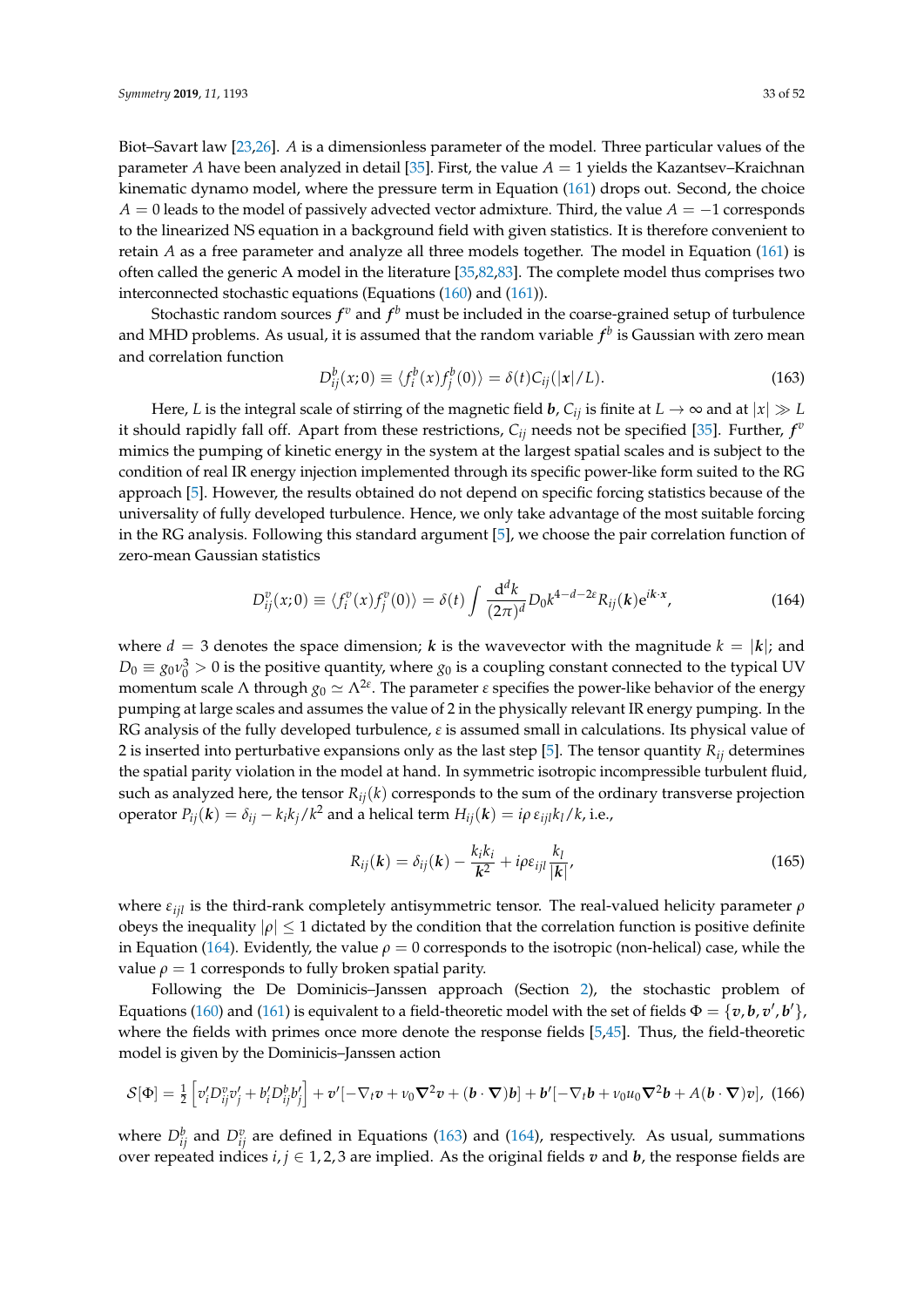solenoidal, i.e.,  $\nabla \cdot v' = \nabla \cdot b = 0$ . In the frequency–momentum representation, free propagators of the model in Equation [\(166\)](#page-32-2) are

$$
\langle b_i'b_j \rangle_0 = \langle b_i b_j' \rangle_0^* = \frac{P_{ij}(\mathbf{k})}{i\omega + \nu_0 u_0 k^2}, \qquad \langle b_i b_j \rangle_0 = \frac{C_{ij}(\mathbf{k})}{|-i\omega + \nu_0 u_0 k^2|^2}, \qquad (167)
$$

$$
\langle v_i' v_j \rangle_0 = \langle v_i v_j' \rangle_0^* = \frac{P_{ij}(\mathbf{k})}{i\omega + v_0 k^2}, \qquad \langle v_i v_j \rangle_0 = \frac{g_0 v_0^3 k^{4-d-2\epsilon} R_{ij}(\mathbf{k})}{|-i\omega + v_0 k^2|^2}.
$$
 (168)

The function  $C_{ij}(k)$  is the Fourier transform of the function  $C_{ij}(r/L)$  introduced in Equation [\(163\)](#page-32-1). Moreover, the theory includes three interaction vertices

•  $S_{b'bv}$ :  $b'_{i}(-v_{j}\partial_{j}b_{i} + Ab_{j}\partial_{j}v_{i}) = b'_{i}v_{j}V_{ijl}b_{l}$ 

• 
$$
S_{v'vv} : -v'_i v_j \partial_j v_i = v'_i v_j W_{ijl} v_l/2,
$$

•  $S_{v'bb'}$ ; $v'_i$  $b_j$  $\partial_j$  $b_i = v'_i v_j U_{ijl} v_l / 2$ ,

In the momentum–frequency representation, they are associated with the vertex factors [\[5\]](#page-47-4)

$$
V_{ijl} = i(k_j \delta_{il} - Ak_l \delta_{ij}), \quad W_{ijl} = i(k_l \delta_{ij} + k_j \delta_{il}), \quad U_{ijl} = i(k_l \delta_{ij} + k_j \delta_{il}).
$$
\n(169)

<span id="page-33-0"></span>In all these vertices, momentum *k* is flowing into through the corresponding response field, i.e., in  $V_{ijl}$  it is the response field  $b'$  and in  $W_{ijl}$ ,  $U_{ijl}$  the field  $v'$ . A graphical representation of interaction vertices is displayed in Figure [4.](#page-33-0)



**Figure 4.** Graphical representation of all interaction vertices of the model related velocity non-linearities of the action [\(166\)](#page-32-2).

The field theoretic model defined by the action in Equation [\(166\)](#page-32-2) is intrinsically unstable due to the fact that 1PI graphs  $\langle v'v \rangle_{\rm 1-IR}$  and  $\langle b'b \rangle_{\rm 1-IR}$  are not UV finite. To ensure the stabilization of the advection–diffusion system, we assume—inspired by the argument in [\[84\]](#page-50-6)—that the vector field *b* fluctuates around a spontaneously generated non-vanishing mean  $B = \langle b \rangle \neq 0$  with the magnitude depending on the parameter A. The auxiliary field b' is still supposed to have vanishing mean. Technically, the spontaneous symmetry breaking is achieved by the substitution of the sum  $B + b$ instead of the vector field *b* in the action in Equation [\(166\)](#page-32-2). Such a change of variables gives rise to a new action functional with the free part now containing additional terms, whereas the interacting part remains intact. The action functional with broken symmetry is

$$
S[\phi] = \frac{1}{2} \left[ v'_i D^v_{ij} v'_j + b'_i D^b_{ij} b'_j \right] + v'[-\nabla_t v + v_0 \nabla^2 v + (\boldsymbol{b} \cdot \nabla) \boldsymbol{b}] + \boldsymbol{b}'[-\nabla_t \boldsymbol{b} + v_0 u_0 \nabla^2 \boldsymbol{b} + A(\boldsymbol{b} \cdot \nabla) v] + v'(\boldsymbol{B} \cdot \nabla) \boldsymbol{b} + A \boldsymbol{b}'(\boldsymbol{B} \cdot \nabla) v.
$$
 (170)

The quadratic part of this action determines propagators of the theory and now it has more involved structure than Equation [\(166\)](#page-32-2). It is seen that the symmetry breaking brings about cross propagators  $\langle v b' \rangle$ ,  $\langle bv'\rangle$ ,  $\langle bv\rangle$ , and  $\langle bb\rangle$ . Furthermore, all propagators are more complicated and depend on the uniform magnetic field *B* explicitly. In the frequency–momentum representation, they are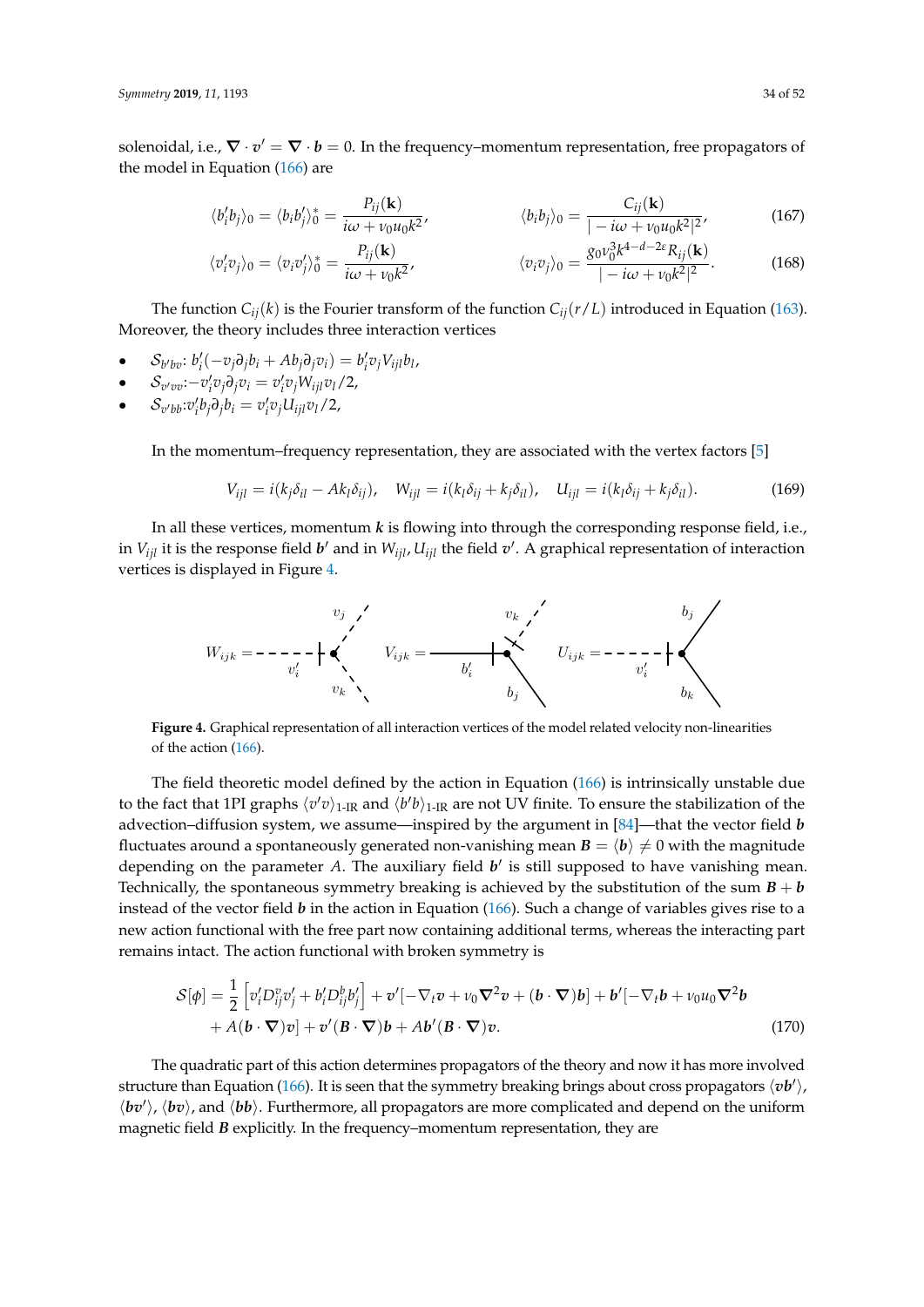$$
\langle v_i v_j \rangle = \frac{\beta(k)\beta^*(k)}{\xi(k)\xi^*(k)} D^v(k) R_{ij}(k), \qquad \langle b_i b_j \rangle = A^2 \frac{(\mathbf{B} \cdot \mathbf{k})^2}{\xi(k)\xi^*(k)} D^v(k) R_{ij}(k)
$$

$$
\langle v_i v_j' \rangle = \frac{\beta^*(k)}{\xi^*(k)} P_{ij}(k), \qquad \langle b_i b_j' \rangle = \frac{\alpha^*(k)}{\xi^*(k)} P_{ij}(k), \qquad (171)
$$

$$
\langle b_i v_j' \rangle = i A \frac{(\mathbf{B} \cdot \mathbf{k})}{\xi^*(\mathbf{k})} P_{ij}(\mathbf{k}), \qquad \langle v_i b_j' \rangle = i \frac{(\mathbf{B} \cdot \mathbf{k})}{\xi^*(\mathbf{k})} P_{ij}(\mathbf{k}), \qquad (172)
$$

$$
\langle b_i v_j \rangle = i A \frac{\beta(\mathbf{k})(\mathbf{B}.\mathbf{k})}{\zeta(\mathbf{k}) \zeta^*(\mathbf{k})} D_v(\mathbf{k}) R_{ij}(\mathbf{k}).
$$
\n(173)

Here, following abbreviations have been introduced

$$
\alpha(\mathbf{k}) = i\omega + \nu k^2, \quad \beta(\mathbf{k}) = i\omega + \nu k^2, \quad \xi(\mathbf{k}) = A(\mathbf{B} \cdot \mathbf{k})^2 + \alpha(\mathbf{k})\beta(\mathbf{k}) \tag{174}
$$

<span id="page-34-0"></span>for brevity. Propagators are depicted in Figure [5.](#page-34-0)



**Figure 5.** Graphical representation of all propagators of the model given by the quadratic part of the action [\(166\)](#page-32-2).

Identification of all relevant UV divergences is carried out by the standard power counting. We omit the details, which are analogous to those in Ref. [\[82\]](#page-50-4). The model at hand is logarithmic at  $\varepsilon = 0$ . In the framework of the minimal subtraction (MS) scheme, this means that all possible UV divergences are poles in ε [\[5\]](#page-47-4). Following the analysis of Hnatič and Zalom [\[82\]](#page-50-4), we arrive at the conclusion that all UV divergences are absorbed in counterterms  $v'\nabla^2v$  and  $b'\nabla^2b$ . Thus, the model is multiplicatively renormalizable with renormalized parameters  $g_0$ ,  $u_0$ , and  $v_0$ 

$$
\nu_0 = \nu Z_\nu, \quad g_0 = g\mu^{2\varepsilon} Z_g, \quad u_0 = u Z_u,
$$
\n(175)

where *g*, *u*, and *v* are the corresponding renormalized parameters. The renormalization mass  $\mu$ is introduced as a consequence of the analytic regularization used in calculations. The quantities *Z*<sub>*i*</sub> = *Z*<sub>*i*</sub>(*g*, *u*; *d*, *ρ*; *ε*) contain poles in the exponent *ε*. The renormalized action functional can be written as follows

$$
S_R[\phi] = \frac{1}{2} \left[ v'_i D_{ij}^v v'_j + b'_i D_{ij}^b b'_j \right] + v'[-\nabla_t v + v Z_1 \nabla^2 v + Z_3 (b \cdot \nabla) b] + b'[-\nabla_t b + v u Z_2 \nabla^2 b + A(b \cdot \nabla) v] + Z_3 v' (B \cdot \nabla) b + Ab' (B \cdot \nabla) v,
$$
\n(176)

where  $Z_1$  and  $Z_2$  are renormalization constants defined by relations

<span id="page-34-1"></span>
$$
Z_{\nu} = Z_1, \quad Z_g = Z_1^{-3}, \quad Z_{\nu} = Z_2 Z_1^{-1}.
$$
\n(177)

Both renormalization constants, *Z*<sup>1</sup> and *Z*2, correspond to a different class of Feynman diagrams (details below). However, they reveal a common structure in the MS scheme: the *n*th order of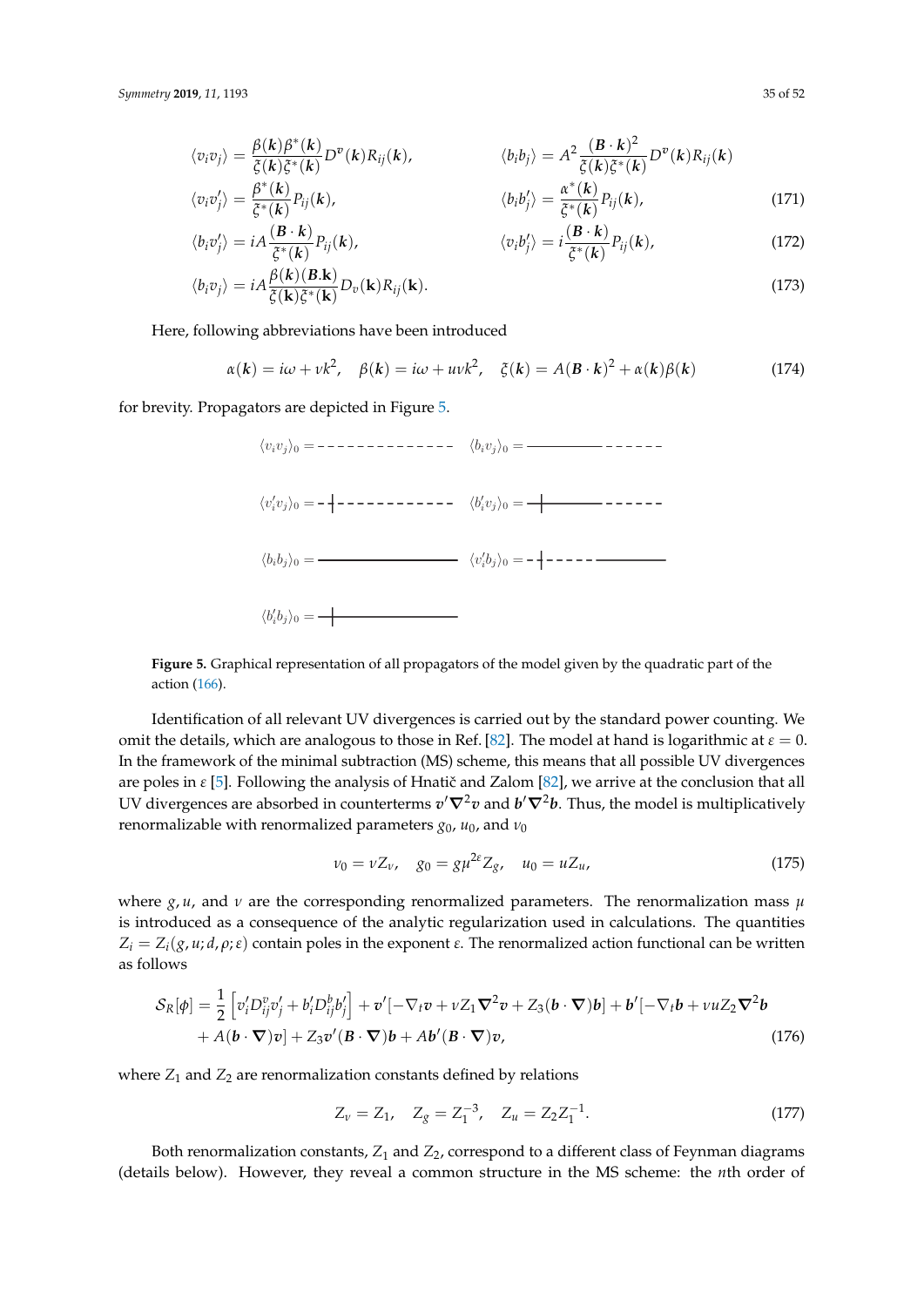perturbation theory is related to the *n*th power of *g* with the corresponding coefficient containing poles in *ε* of order *n* and less [\[5\]](#page-47-4).

<span id="page-35-0"></span>The relevant one-loop-order Feynman diagrams are shown in Figures [6](#page-35-0) and [7.](#page-35-1)



**Figure 6.** Graphical representation of all Feynman diagrams for two-point one-irreducible Green functions of the action [\(176\)](#page-34-1). Graphs  $\Gamma_1,\ldots,\Gamma_4$  represent perturbation expansion for  $\Gamma_{v'v}$  function, and  $\Gamma_5, \ldots, \Gamma_8$  for  $\Gamma_{b'b}$  function.

<span id="page-35-1"></span>

**Figure 7.** Graphical representation of all one-loop Feynman diagrams forces for one-irreducible Green function  $\Gamma_{v'bb}$ .

One-loop calculation [\[84\]](#page-50-6) of self-energy graphs  $\Sigma_{ij}$  for the 1PI function  $\Gamma_{b_i'b_j}$  yields the following expression

$$
\Sigma_{ij} \sim \varepsilon_{isl} p_s T_{lj} \tag{178}
$$

where

<span id="page-35-2"></span>
$$
T_{lj} = a\Lambda \delta_{lj} - b|\mathbf{B}|(\delta_{lj} + e_l e_j), \quad e \equiv \frac{\mathbf{B}}{|\mathbf{B}|}.
$$
 (179)

Here,  $e_i$  are components of the unit vector pointing in the direction of the spontaneous magnetic field. Terms proportional to *δij* might in principle generate instabilities. In the literature, the term proportional to *e<sup>l</sup> ej* is known as exotic. As detailed analysis [\[84\]](#page-50-6) shows, *δij* terms can be eliminated by imposing the following relation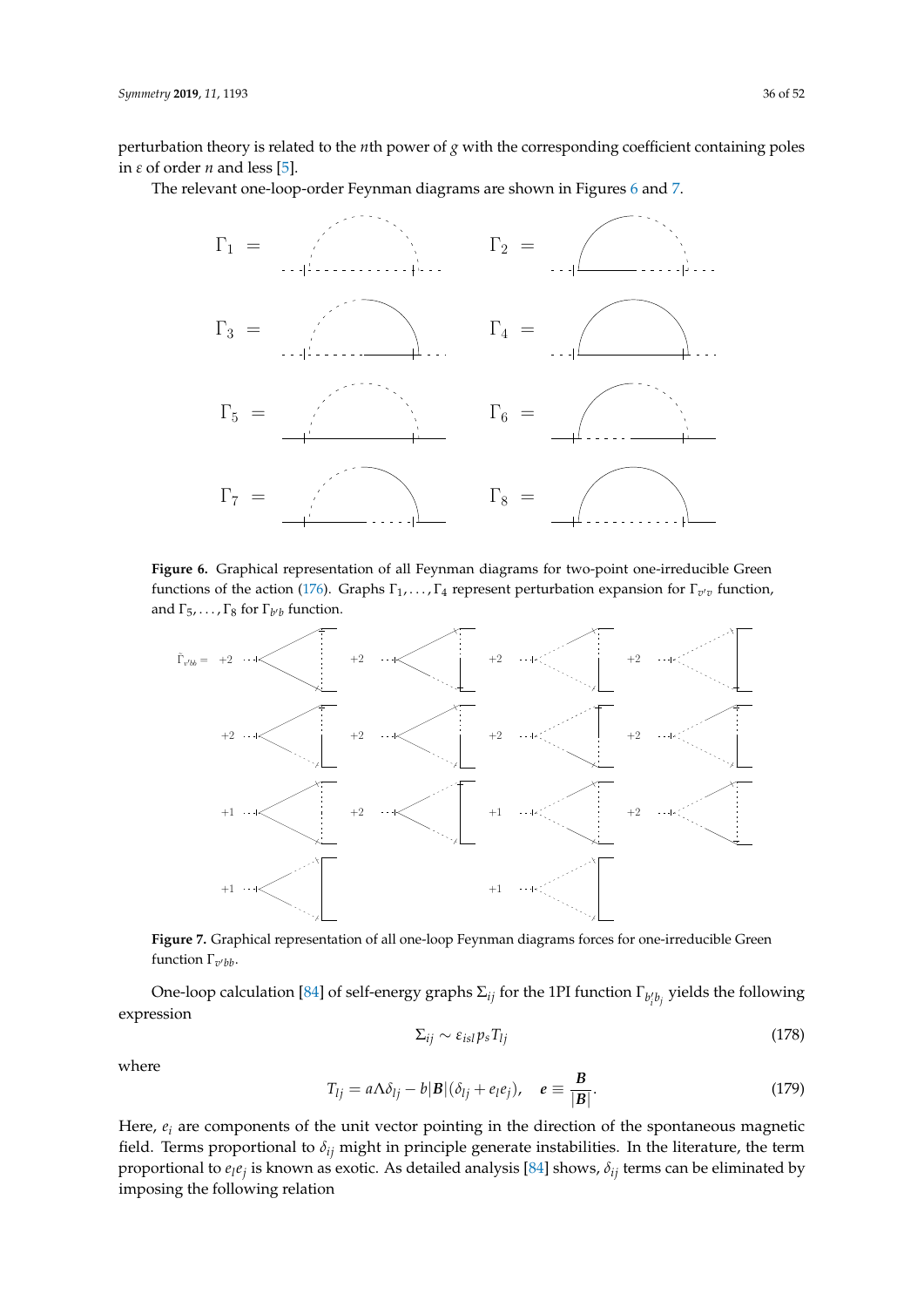*Symmetry* **2019**, *11*, 1193 37 of 52

<span id="page-36-1"></span>
$$
|\mathbf{B}| = \frac{a\Lambda}{b} = \sqrt{\frac{1}{\pi|A|}} \frac{\Gamma(d/2 + 3/2)}{\Gamma(d/2 + 1)} u_* \nu \Lambda,
$$
\n(180)

where the parameter *A* should not be equal to 0 or  $-1$ . At real space dimension  $d = 3$ , we get

$$
|\mathbf{B}| = \frac{8}{3\pi\sqrt{|A|}} u_* \nu \Lambda.
$$
 (181)

To get insight into relevance of the last term on the right hand side of Equation [\(179\)](#page-35-2), let us consider the approximate case of linearized MHD equations in polarized medium

$$
\partial_t v = v k^2 v + i \gamma b, \quad \partial_t b = u v k^2 v + i \gamma v - i \mu [k \times e](e \cdot b), \tag{182}
$$

where for brevity we have denoted  $\gamma = \mathbf{B} \cdot \mathbf{k}$ , introduced  $\mu$  as notation for certain combination of model parameters and employed the time–momentum representation [\[84\]](#page-50-6). Solution is sought in the form of plane waves

$$
v \equiv v(t, x) = v(t)e^{ik \cdot x}, \qquad b \equiv b(t, x) = b(t)e^{ik \cdot x}.
$$
 (183)

For an inviscid medium ( $\nu = 0$ ) without the exotic term ( $\mu = 0$ ), we get a solution known as Alfvén waves for which

$$
v(t) \sim b(t) \sim e^{-i\omega t}, \quad \omega \equiv \gamma. \tag{184}
$$

The solution with the exotic term is more complicated. To find solutions with the exotic term  $(\mu \neq 0)$ , let us first find a convenient orthonormal basis of three vectors  $e_1, e_2, e_3$ . The following choice

$$
e_1 \equiv \frac{k}{|k|}, \quad e_2 \equiv \frac{e - e_1 \cos \theta}{\sin \theta}, \quad e_3 \equiv [e_1 \times e_2] = \frac{e_1 \times e}{\sin \theta} \tag{185}
$$

<span id="page-36-0"></span>turns out to be case and qualitatively is depicted in Figure [8.](#page-36-0)



**Figure 8.** Construction of the proper orthonormal basis for a sought solution of linearized MHD equations.

The transverse velocity and magnetic vector fields are perpendicular to the wavevector *k* or, equivalently, to the basis vector  $e_1$ . Let us decompose fields into perpendicular components  $e_2$  and  $e_3$ as follows

$$
v(t) = v_2(t)e_2 + v_3(t)e_3, \quad b(t) = b_2(t)e_2 + b_3(t)e_3.
$$
 (186)

It is a straightforward exercise to check that modes  $v_i$ ,  $b_i$ ;  $i = 2,3$  satisfy following equations

$$
\partial_t v_2(t) = i\gamma b_2(t), \qquad \qquad \partial_t b_2(t) = i\gamma v_2(t), \qquad (187)
$$

$$
\partial_t v_3(t) = i\gamma b_3(t), \qquad \qquad \partial_t b_3(t) = i\gamma v_3(t) + 2i\lambda b_2(t). \tag{188}
$$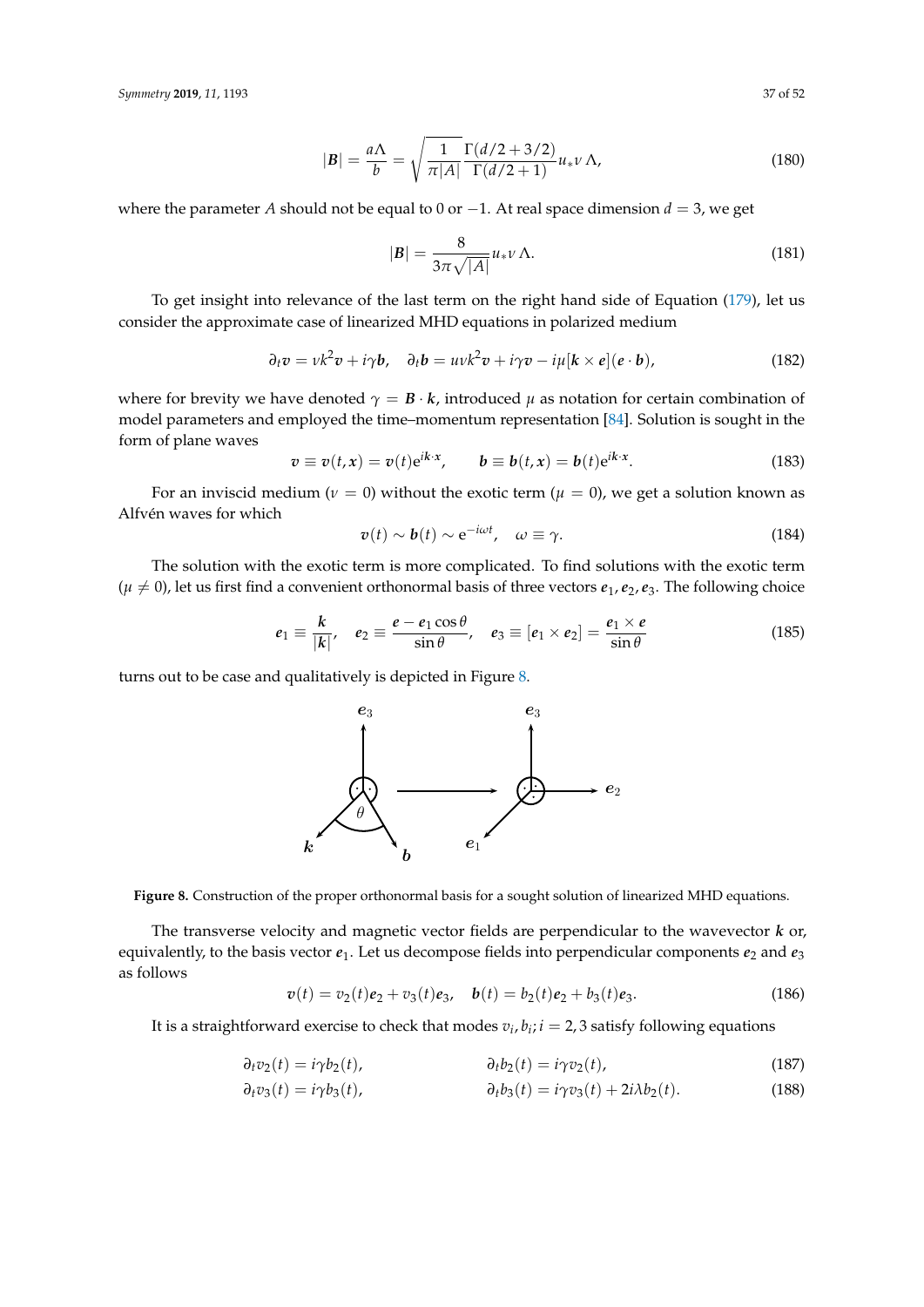Solution of these equations can be represented in the form

$$
cb_2(t) = -v_2(t) = b_2 e^{-i\gamma t},
$$
  
\n
$$
b_3(t) = [b_3 + i\lambda b_2 t] e^{-i\gamma t},
$$
  
\n
$$
v_3(t) = [-b_3 - \lambda/\gamma b_2 - i\lambda b_2 t] e^{-i\gamma t}.
$$
\n(189)

Thus, field-theoretic methods not only explain the emergence of turbulent dynamo, but also lead to an accompanying physical effect: appearance of disturbances in Alfvén waves perpendicular to the spontaneous field *B*, which leads to their linear growth in time. This generates long-lived pulses *t* exp(−*uνk* 2 *t*)—similar to Goldstone bosons.

An intriguing unsolved problem remains, however. Although gyrotropy is the cause of the dynamo effect, the value in Equation [\(180\)](#page-36-1) calculated for the spontaneous magnetic field is independent of the parameter *ρ*. Thus, any however small gyrotropy causes emergence of a finite spontaneous field. It is thus not clear whether or not the dynamo will also occur in a normal fluid in which  $\rho = 0$ .

#### <span id="page-37-0"></span>**10. Effect of Strong Anisotropy**

Another related problem that can be addressed is the effect of large-scale anisotropy on statistics of the velocity field, and the passively advected fields in the inertial range [\[34,](#page-48-14)[36,](#page-48-16)[85](#page-50-7)[–99\]](#page-50-8). The classical Kolmogorov–Obukhov theory predicts that the anisotropy generated at large spatial scales by the forcing (boundary conditions, geometry of the mesh, etc.) fades away when the energy is transferred down to the smaller scales by means of the cascade mechanism [\[23](#page-48-3)[,25\]](#page-48-5). This picture is corroborated in recent analyses for *even* correlation functions. Thus, they provide us with some backup to the hypothesis of the restored local isotropy of the turbulence for the velocity field and passively advected field in the inertial range [\[34](#page-48-14)[,36](#page-48-16)[,90–](#page-50-9)[95](#page-50-10)[,97](#page-50-11)[–99\]](#page-50-8). More specifically, the exponents describing the scaling in the inertial range exhibit universality and hierarchy related to the state of anisotropy. In particular, the main contribution to an even function comes from the exponent from the isotropic shell [\[34](#page-48-14)[,36](#page-48-16)[,89](#page-50-12)[,91](#page-50-13)[–94,](#page-50-14)[97–](#page-50-11)[99\]](#page-50-8). However, the anisotropy survives in the inertial range being explicit in odd correlation functions. This is inconsistent with the behavior anticipated on grounds of the cascade picture. Further, the skewness factor decreases with the length scale much more slowly than expected [\[50,](#page-49-2)[85–](#page-50-7)[88](#page-50-15)[,100](#page-50-16)[–103\]](#page-51-0), whereas the odd dimensionless ratios of structure functions of higher order (hyperskewness, etc.) increase. This hints at persistent anisotropy at small scales [\[34,](#page-48-14)[36,](#page-48-16)[90,](#page-50-9)[92\]](#page-50-17). This appears a universal effect as it is observed for both the scalar [\[34,](#page-48-14)[36\]](#page-48-16) and vector [\[92\]](#page-50-17) fields, advected by the Gaussian rapid-change velocity, as well as for the scalar advected by the two-dimensional velocity field generated by the stochastic Navier–Stokes equation [\[90\]](#page-50-9).

Here, we demonstrate the anomalous scaling behavior of a passive scalar advected by the velocity field due to the Kraichnan model with strong anisotropy. In contrast with the studies in [\[34,](#page-48-14)[36,](#page-48-16)[50](#page-49-2)[,85–](#page-50-7)[88](#page-50-15)[,103\]](#page-51-0), where the velocity field was assumed isotropic and the anisotropy was generated at large scales by the imposed linear mean gradient, the uniaxial anisotropy in considered model is present at all scales. The anomalous exponents turn out to depend on the anisotropy parameters and are thus not universal.

The aim of this section is twofold. First, expressions for the structure functions and correlation functions of the scalar gradients are obtained and then the corresponding anomalous exponents are computed in the leading order of the *ε* expansion. Due to the anisotropy of the velocity flow, the composite operators of different ranks mix strongly with each other under renormalization. As a direct consequence, the corresponding anomalous exponents are given by the eigenvalues of matrices of generic structure (this is in contrast with the case of large-scale anisotropy, in which the matrices are diagonal or triangular). In terms of the zero-mode approach [\[93](#page-50-18)[,94\]](#page-50-14), this basically means that the *SO*(*d*) decompositions of the correlation functions do not diagonalize differential operators in the corresponding exact equations.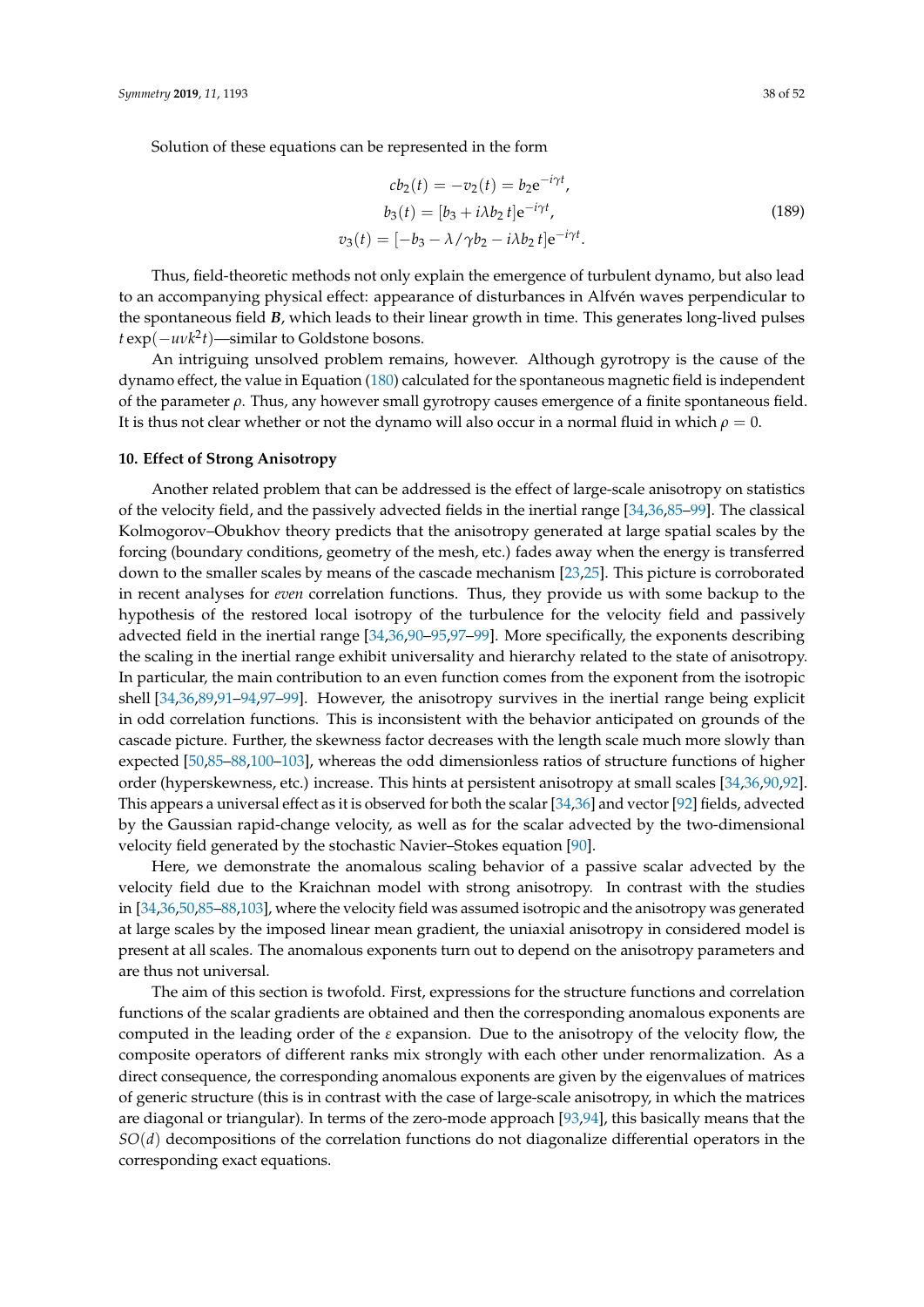As mentioned in Section [3,](#page-9-0) in the rapid-change model, the passive advection of a scalar field  $\theta(x) \equiv \theta(t, x)$  is described by the stochastic equation (Equation [\(33\)](#page-12-0)). The velocity  $v(x)$  correlator now instead of Equation  $(40)$  is assumed in the form

<span id="page-38-0"></span>
$$
\langle v_i(x)v_j(x')\rangle = D_0 \frac{\delta(t-t')}{(2\pi)^d} \int d^d k \, T_{ij}(k) \left(k^2 + m^2\right)^{-d/2-\epsilon/2} \exp[i k \cdot (x-x')],\tag{190}
$$

where

<span id="page-38-6"></span>
$$
\frac{D_0}{\nu_0} \equiv g_0 \equiv \Lambda^{\varepsilon} \tag{191}
$$

and the relation  $m = 1/L$  holds. In the isotropic case, the tensor quantity  $T_{ij}(k)$  in Equation [\(190\)](#page-38-0) is the usual transverse projector  $T_{ij}(k) = P_{ij}(k)$  (see Equation [\(18\)](#page-9-4)). The velocity statistics is now assumed to be anisotropic in entire region of scales. The ordinary transverse projector is then replaced by the general transverse structure

<span id="page-38-2"></span>
$$
T_{ij}(\mathbf{k}) = a(\psi)P_{ij}(\mathbf{k}) + b(\psi)\tilde{n}_i(\mathbf{k})\tilde{n}_j(\mathbf{k}),
$$
\n(192)

where the unit vector *n* denotes the singled out direction ( $n^2 = 1$ ),

$$
\tilde{n}_i(\mathbf{k}) \equiv P_{ij}(\mathbf{k}) n_j,\tag{193}
$$

and  $\psi$  is the angle between the vectors *k* and *n*. In other words,  $(n \cdot k) = k \cos \psi$  [note that  $(\tilde{n} \cdot k) = 0$ ]. The positivity of the correlator in Equation [\(190\)](#page-38-0) leads to the inequalities

<span id="page-38-1"></span>
$$
a(\psi) > 0, \quad a(\psi) + b(\psi)\sin^2\psi > 0.
$$
 (194)

In practical calculations, one works with the special case

<span id="page-38-3"></span>
$$
T_{ij}(\mathbf{k}) = \left[1 + \alpha_1 \frac{(\mathbf{n} \cdot \mathbf{k})^2}{k^2}\right] P_{ij}(\mathbf{k}) + \alpha_2 \tilde{n}_i(\mathbf{k}) \tilde{n}_j(\mathbf{k}). \tag{195}
$$

Then, the inequalities in Equation [\(194\)](#page-38-1) reduce to  $\alpha_{1,2} > -1$ .

Let us note that the quantities in Equations [\(192\)](#page-38-2) and [\(195\)](#page-38-3) are invariant with respect to transformation *n*  $\rightarrow -n$ . The anisotropy permits an introduction of the mixed correlator  $\langle vf \rangle \propto$  $n\delta(t-t') C'(r/L)$  with a function  $C'(r/L)$  similar to  $C(r/L)$  in Equation [\(34\)](#page-12-1). This violates the evenness in  $n$  and gives rise to non-vanishing odd functions  $S_{2n+1}$ . However, this does not alter RG analysis [\[104\]](#page-51-1).

The stochastic problem to be analyzed is tantamount to the field theoretic model of the set of fields  $\phi \equiv \{\theta', \theta, v\}$  with action

<span id="page-38-4"></span>
$$
S[\phi] = \frac{1}{2}\theta' D_{\theta}\theta' + \theta' \left[ -\partial_t - (v \cdot \nabla) + v_0 \nabla^2 + \frac{1}{2} D_{vij}(0) \partial_i \partial_j \right] \theta - \frac{1}{2} v D_v^{-1} v. \tag{196}
$$

Here,  $D_{\theta}$  and  $D_{\nu}$  are the correlators in Equations [\(34\)](#page-12-1) and [\(190\)](#page-38-0), respectively, and

$$
D_{vij}(0) = D_0 \int \frac{\mathrm{d}^d q}{(2\pi)^d} \frac{T_{ij}(q)}{(q^2 + m^2)^{d/2 + \varepsilon/2}} \tag{197}
$$

is the diagonal term (in spatial variables) of the coefficient of the temporal *δ* function in the velocity pair correlation function in Equation [\(190\)](#page-38-0)).

The model in Equatio [\(196\)](#page-38-4) corresponds to the usual Feynman diagrammatic technique with the triple vertex in Equation [\(51\)](#page-14-2), propagators in Equation [\(50\)](#page-14-3) and

<span id="page-38-5"></span>
$$
\langle \theta \theta \rangle_0 = C(k) \left( \omega^2 + v_0^2 k^4 \right)^{-1}, \quad \langle \theta' \theta' \rangle_0 = 0, \tag{198}
$$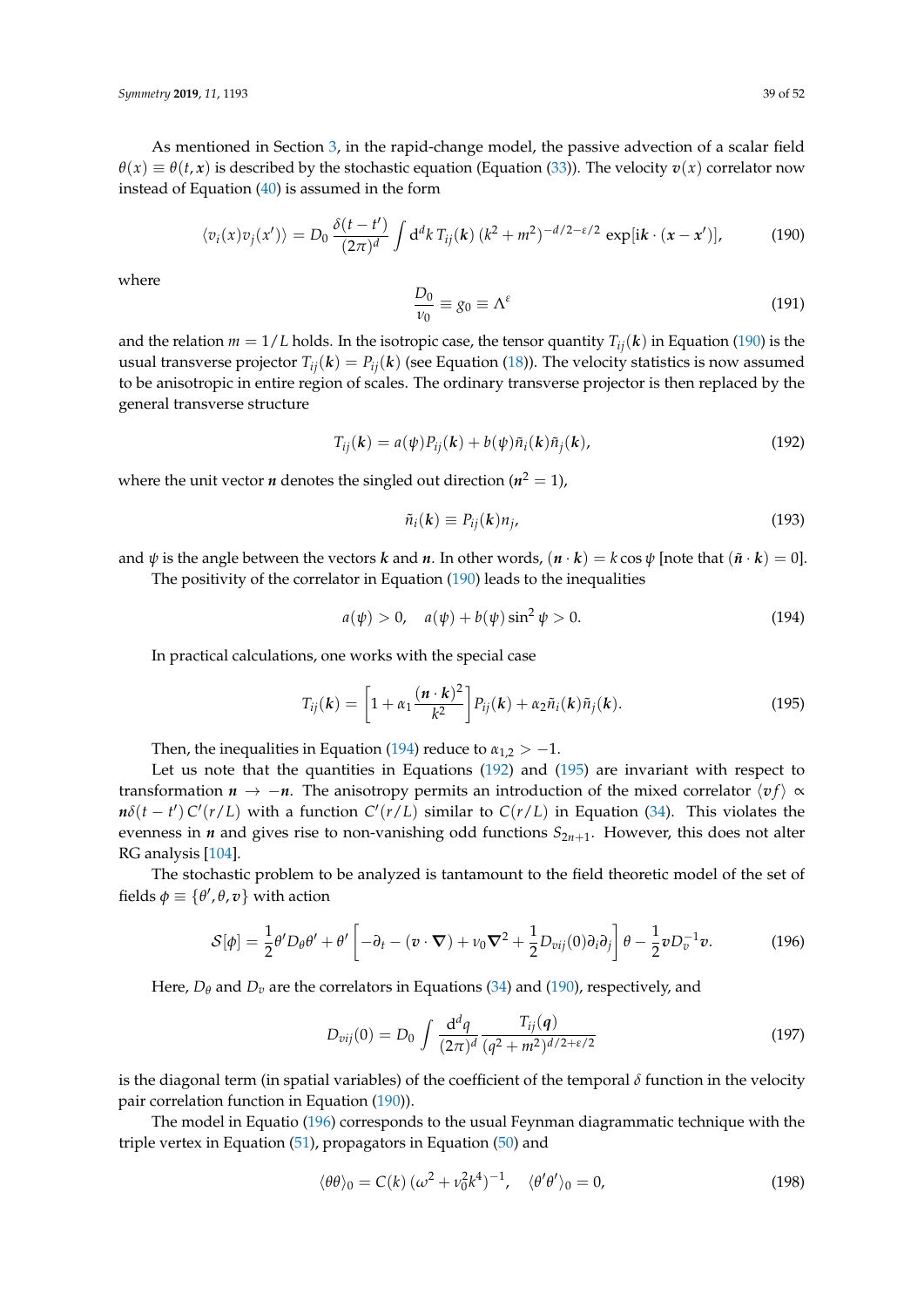where  $C(k)$  is the Fourier transform of the function  $C(r/L)$  in Equation [\(34\)](#page-12-1). The bare propagator  $\langle v\bar{v}\rangle_0 \equiv \langle v\bar{v}\rangle$  is defined by Equation [\(190\)](#page-38-0) with the transverse projection operator from Equation [\(192\)](#page-38-2) or Equation [\(195\)](#page-38-3).

The pair correlation functions  $\langle \phi \phi \rangle$  of the multicomponent field  $\phi \equiv \{\theta', \theta, v\}$  fulfill the Dyson equation. In terms of component fields, we arrive at the system of two equations (cf. [\[25\]](#page-48-5))

$$
G^{-1}(\omega, \mathbf{k}) = -\mathrm{i}\omega + \nu_0 k^2 - \Sigma_{\theta'\theta}(\omega, \mathbf{k}), \qquad (199)
$$

$$
D(\omega, k) = |G(\omega, k)|^2 [C(k) + \Sigma_{\theta'\theta'}(\omega, k)],
$$
\n(200)

where  $G(\omega, k) \equiv \langle \theta \theta' \rangle$  and  $D(\omega, k) \equiv \langle \theta \theta \rangle$  are the exact response function and pair correlation function, respectively, and Σ<sub>θ'θ</sub> and Σ<sub>θ'θ'</sub> are self-energy operators represented by 1PI graphs. The rest of the self-energy functions Σ*φφ* in the model in Equation [\(196\)](#page-38-4) vanish identically.

It is a characteristic feature of models such as that in Equation [\(196\)](#page-38-4) that all the skeleton multi-loop diagrams of self-energy functions  $\Sigma_{\theta'\theta}$ ,  $\Sigma_{\theta'\theta'}$  contain closed circuits of retarded propagators  $\langle\theta\theta'\rangle$  (it is important that the propagator  $\langle v v \rangle_0$  in Equation [\(190\)](#page-38-0) is  $\delta$  correlated in time) and hence vanish.

In the presence of anisotropy, a new counterterm of the form  $\theta'$  ( $n \cdot \nabla$ )<sup>2</sup> $\theta$  has to be introduced. There is no such term in the unrenormalized action functional in Equation [\(196\)](#page-38-4). Thus, the model in Equation [\(196\)](#page-38-4) in its original form is not multiplicatively renormalizable, and to employ RG techniques we have to extend the model by adding a contribution corresponding to the counterterm to the bare action

<span id="page-39-0"></span>
$$
S[\Phi] = \theta' D_{\theta} \theta'/2 + \theta' \left[ -\partial_t - (v \cdot \nabla) + \nu_0 \nabla^2 + \chi_0 \nu_0 (n \cdot \nabla)^2 \right] \theta - v D_{v}^{-1} v/2. \tag{201}
$$

Here,  $\chi_0$  is a new dimensionless parameter. For stability of the system, positivity of the viscous contribution  $v_0k^2 + \chi_0v_0(n \cdot k)^2$  is required, which leads to the inequality  $\chi_0 > -1$ . The real physical value of the new parameter  $\chi_0$  is zero. However, this does not hinder the application of the RG techniques. It is first assumed to be arbitrary, and the equality  $\chi_0 = 0$  is imposed as the initial condition in the solution of equations for invariant variables. The vanishing  $\chi_0$  corresponds to some nonzero value of its renormalized counterpart, which can be explicitly calculated.

For the action in Equation [\(201\)](#page-39-0), the nontrivial bare propagators in Equation [\(198\)](#page-38-5) are replaced by

$$
\langle \theta \theta' \rangle_0 = \langle \theta' \theta \rangle_0^* = \frac{1}{-i\omega + \nu_0 k^2 + \chi_0 \nu_0 (n \cdot k)^2},\tag{202}
$$

$$
\langle \theta \theta \rangle_0 = \frac{C(k)}{| - i\omega + \nu_0 k^2 + \chi_0 \nu_0 (n \cdot k)^2 |^2} \,. \tag{203}
$$

Once properly extended, the model becomes multiplicatively renormalizable: due to generation of counterterms, two independent renormalization constants *Z*1,2 are introduced as coefficients of the counterterms. This yields the renormalized action in the form

<span id="page-39-1"></span>
$$
S_R[\Phi] = \theta' D_\theta \theta'/2 + \theta' \left[ -\partial_t - (v \cdot \nabla) + v Z_1 \nabla^2 + \chi v Z_2 (n \cdot \nabla)^2 \right] \theta - v D_v^{-1} v/2, \tag{204}
$$

or to the multiplicative renormalization of all the parameters  $\nu_0$ ,  $g_0$  and  $\chi_0$  of the action in Equation [\(201\)](#page-39-0):

<span id="page-39-2"></span>
$$
\nu_0 = \nu Z_{\nu}, \quad g_0 = g\mu^{\varepsilon} Z_g, \quad \chi_0 = \chi Z_{\chi}.
$$
 (205)

The correlator (Equation [\(190\)](#page-38-0)) in Equation [\(204\)](#page-39-1) is expressed in terms of renormalized variables using Equations [\(205\)](#page-39-2). From direct comparison of Equations [\(201\)](#page-39-0), [\(204\)](#page-39-1) and [\(205\)](#page-39-2), we obtain the relations

<span id="page-39-3"></span>
$$
Z_1 = Z_\nu, \quad Z_2 = Z_\chi Z_\nu, \quad Z_g = Z_\nu^{-1}.
$$
\n(206)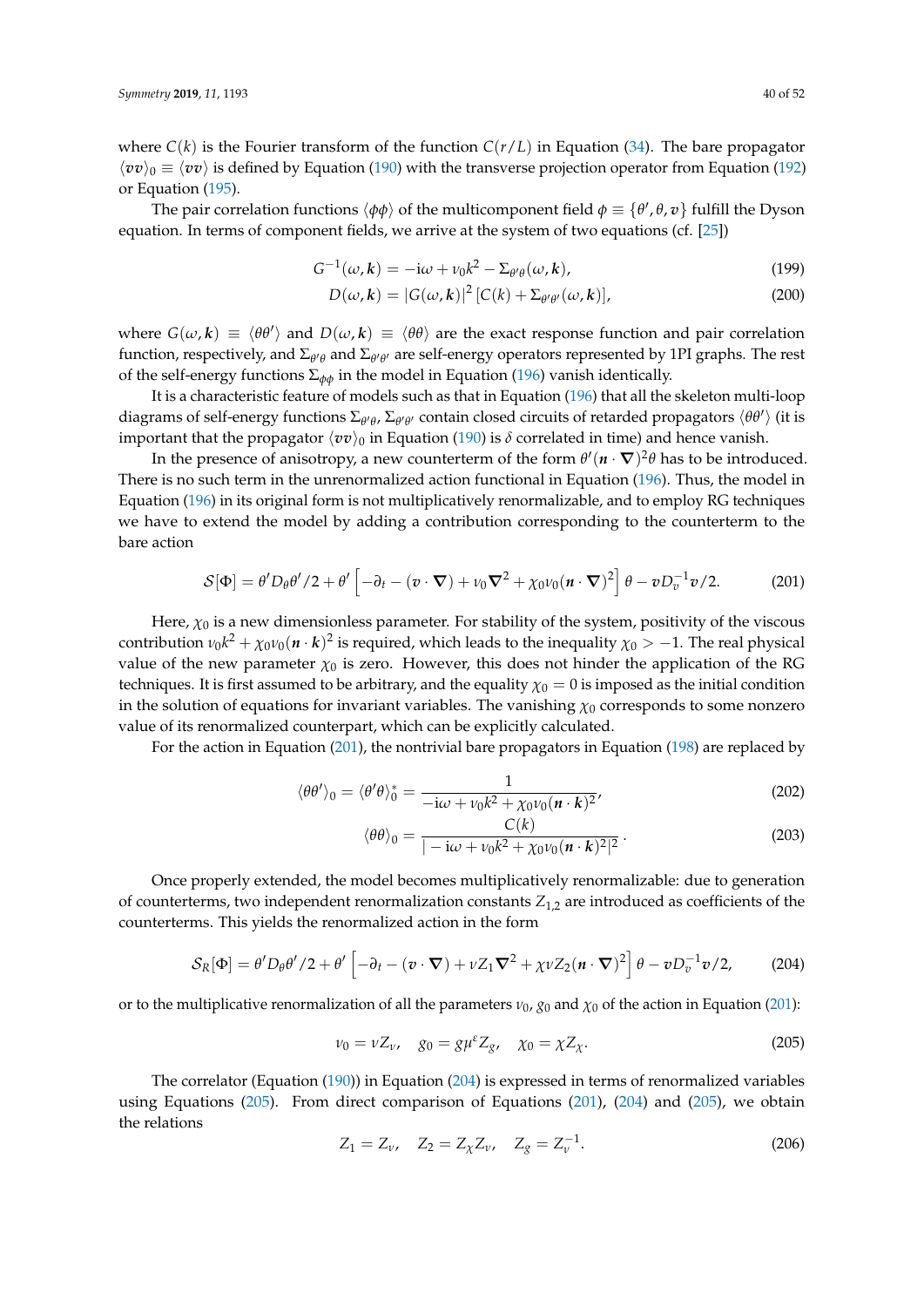The beta functions are given by

<span id="page-40-0"></span>
$$
\beta_g(g,\alpha) \equiv \tilde{\mathcal{D}}_{\mu}g = g\left(-\varepsilon - \gamma_g\right) = g\left(-\varepsilon + \gamma_{\nu}\right) = g\left(-\varepsilon + \gamma_1\right),\tag{207}
$$

<span id="page-40-3"></span>
$$
\beta_{\chi}(g,\chi) \equiv \widetilde{\mathcal{D}}_{\mu}\chi = -\chi\gamma_{\chi} = \chi(\gamma_1 - \gamma_2). \tag{208}
$$

The relation between  $\beta_g$  and  $\gamma_v$  in Equation [\(207\)](#page-40-0) is a consequence of the definitions and the last equality in Equation [\(206\)](#page-39-3).

One-loop calculation [\[104\]](#page-51-1) leads to the following expressions for the anomalous dimension  $\gamma_1(g)$ 

<span id="page-40-1"></span>
$$
\gamma_1(g) = \frac{g\bar{S}_d}{2d(d+2)} \Big[ (d-1)(d+2) + \alpha_1(d+1) + \alpha_2 \Big],\tag{209}
$$

and for  $\gamma_2(g, \alpha)$ 

<span id="page-40-2"></span>
$$
\gamma_2(g,\alpha) = \frac{g\bar{S}_d}{2d(d+2)\chi} \left[ -2\alpha_1 + \alpha_2(d^2 - 2) \right],\tag{210}
$$

respectively. Let us note that Equations [\(209\)](#page-40-1) and [\(210\)](#page-40-2) are exact [\[104\]](#page-51-1).

From explicit Equations [\(209\)](#page-40-1) and [\(210\)](#page-40-2), we see that the RG equations have just one IR stable fixed point

<span id="page-40-4"></span>
$$
g^*\bar{S}_d = \frac{2d(d+2)\varepsilon}{(d-1)(d+2) + \alpha_1(d+1) + \alpha_2}, \quad \chi^* = \frac{-2\alpha_1 + \alpha_2(d^2-2)}{(d-1)(d+2) + \alpha_1(d+1) + \alpha_2}.
$$
 (211)

At this point, both eigenvalues of the matrix  $\Omega$  are equal to *ε*; the values  $\gamma_1^* = \gamma_2^* = \gamma_\nu^* = \varepsilon$  are exact as a consequence of Equations [\(207\)](#page-40-0) and [\(208\)](#page-40-3) [here and below,  $\gamma_F^* \equiv \gamma_F(g^*, \chi^*)$ ]. The fixed point in Equation [\(211\)](#page-40-4) is degenerate. By this we mean that its coordinates depend explicitly on the anisotropy parameters *α*1,2.

Let us consider the solution of the RG equation in the example of the even two-time structure functions

<span id="page-40-7"></span>
$$
S_{2n}(r,\tau) \equiv \langle [\theta(t,x) - \theta(t',x')]^{2n} \rangle, \quad r \equiv x - x', \quad \tau \equiv t - t'.
$$
 (212)

They obey the RG equation  $\mathcal{D}_{RG}S_{2n} = 0$  with the differential operator  $\mathcal{D}_{RG} = \mathcal{D}_{\mu} + \beta_g \partial_g + \beta_g \partial_g$  $β<sub>X</sub>∂<sub>X</sub> - γ<sub>nu</sub>D<sub>v</sub>$ .

In renormalized variables, a dimensional argument leads to

$$
S_{2n}(r,\tau) = \nu^{-n} r^{2n} \tilde{R}_{2n}(\mu r, \tau \nu / r^2, r/L, g, \chi).
$$
 (213)

Here,  $\tilde{R}_{2n}$  is a scaling function of dimensionless variables (dependence on *d*, *ε*, *α*<sub>1,2</sub> and the angle between the vectors *r* and *n* is implied). From the RG equation, the representation

<span id="page-40-6"></span>
$$
S_{2n}(r,\tau) = (\bar{v})^{-n} r^{2n} \tilde{R}_{2n}(1,\tau \bar{v}/r^2,r/L,\bar{g},\bar{\chi}), \qquad (214)
$$

is easily derived in terms of the invariant variables  $\bar{e} = \bar{e}(\mu r, e)$ . The identity  $\bar{L} \equiv L$  is a consequence of the fact that *L* is not renormalized. The relation between the bare and invariant variables takes the form

<span id="page-40-5"></span>
$$
\nu_0 = \bar{\nu} Z_{\nu}(\bar{g}), \quad g_0 = \bar{g} r^{-\epsilon} Z_g(\bar{g}), \quad \chi_0 = \bar{\chi} Z_{\chi}(\bar{g}, \bar{\chi}). \tag{215}
$$

Equation [\(215\)](#page-40-5) defines the invariant variables as functions of the bare parameters in an implicit form. It is valid because expressions on both sides satisfy the same RG equation, and at *µr* = 1 Equation [\(215\)](#page-40-5) coincides with Equation [\(205\)](#page-39-2).

The asymptotic behavior at large *µr* of the invariant variables is governed by the IR stable fixed point:  $\bar{g} \to g^*$ ,  $\bar{\chi} \to \chi^*$  for  $\mu r \to \infty$ . However, in multi-charge problems, the possibility must be considered that, even when the stable IR point exists, not every phase trajectory approaches it in the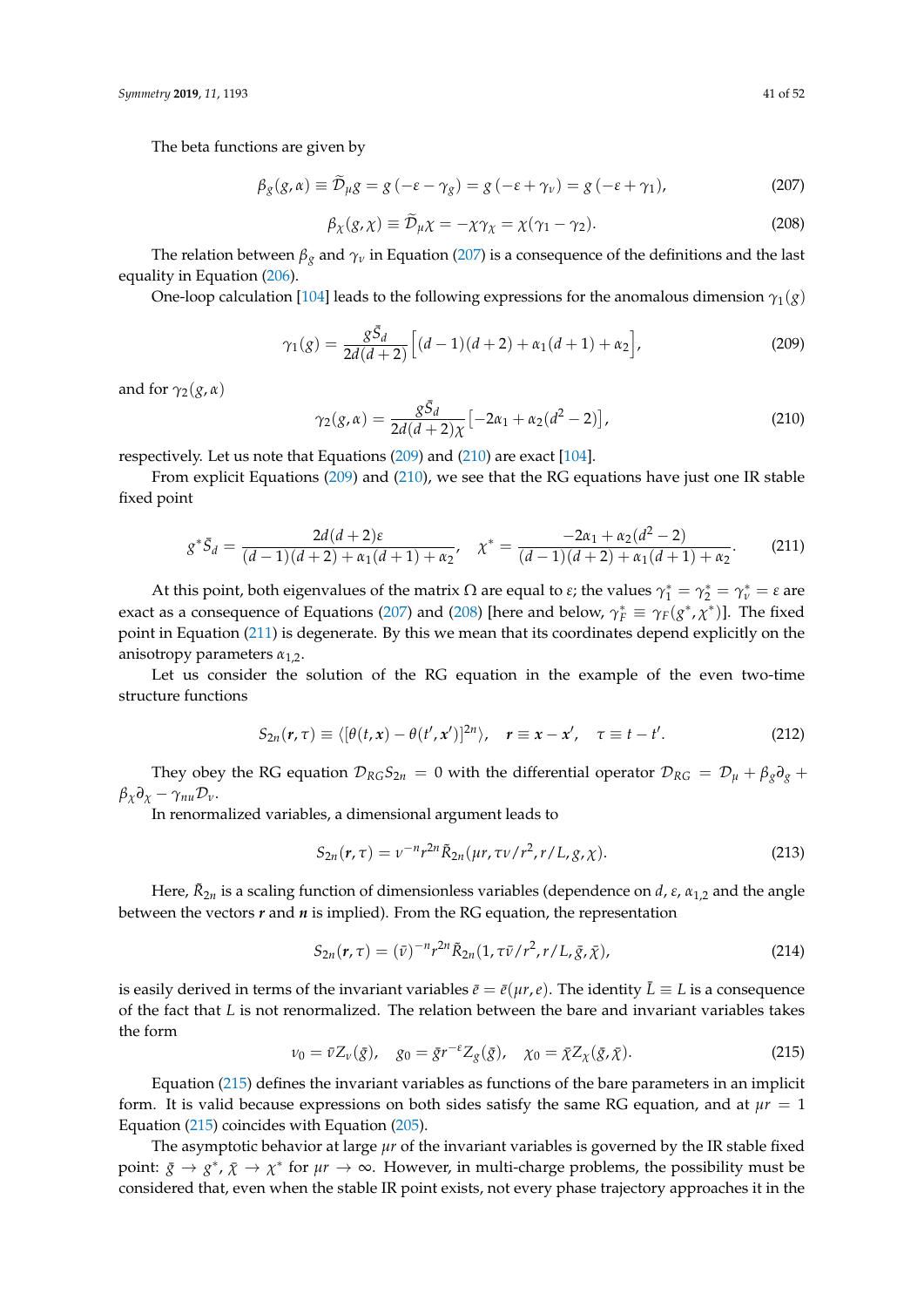limit  $\mu r \to \infty$ . The phase trajectory may first pass outside the natural region of stability (physical region is given by the inequalities  $g > 0$ ,  $\chi > -1$ ) or go to infinity within this region. It can be easily verified that the RG flow reaches the fixed point in Equation [\(211\)](#page-40-4) for arbitrary initial conditions  $g_0 > 0$ ,  $\chi_0$  > −1, including the physical case  $\chi_0$  = 0. Moreover, the large *µr* behavior of the invariant viscosity  $ν$  can be extracted explicitly from Equation [\(215\)](#page-40-5) together with the last relation in Equation [\(206\)](#page-39-3):  $\bar{\nu} = D_0 r^{\varepsilon}/\bar{g} \to D_0 r^{\varepsilon}/g^*$  (we remind the reader that  $D_0 = g_0 \nu_0$ ). Then, for  $\mu r \to \infty$  and any fixed *mr*, we get

<span id="page-41-1"></span>
$$
S_{2n}(r,\tau) = D_0^{-n} r^{n(2-\epsilon)} g^{*n} R_{2n}(\tau D_0 r^{\Delta_t}, r/L), \qquad (216)
$$

where the scaling function

<span id="page-41-0"></span>
$$
R_{2n}(D_0 \tau r^{\Delta_t}, r/L) \equiv \tilde{R}_{2n}(1, D_0 \tau r^{\Delta_t}, r/L, g_*, \alpha_*),
$$
\n(217)

has appeared and  $\Delta_t \equiv -2 + \gamma_v^* = -2 + \varepsilon$  is the critical dimension of time. For the equal-time structure function, we have

<span id="page-41-2"></span>
$$
S_{2n}(r) = D_0^{-n} r^{n(2-\varepsilon)} g^{*n} R_{2n}(r/L).
$$
 (218)

Here, the definition of  $R_{2n}$  is evident from Equation [\(217\)](#page-41-0). It should be noted that Equations [\(216\)](#page-41-1)–[\(218\)](#page-41-2) comprise a proof of the independence of the structure functions in the IR range (large  $\mu r$  and any  $r/L$ ) of the viscosity coefficient or, in other words, of the UV scale: the parameters  $g_0$ and  $\nu_0$  appear in Equation [\(216\)](#page-41-1) only in the combination  $D_0 = g_0 \nu_0$ . A similar property has been found for the stochastic Navier–Stokes equation [\[105\]](#page-51-2).

In contrast to the previously mentioned models, the scaling function  $\tilde{R}$  in Equation [\(214\)](#page-40-6) contains two different scales—corresponding to spatial and time differences, respectively. The information about its behavior can again be obtained using the OPE method from Section [5.](#page-18-0) Therefore, let *F*(*r*, *τ*) stands for some multiplicatively renormalized quantity. Dimensionality considerations imply

$$
F_R(r,\tau) = \nu^{d_F^{\omega}} r^{-d_F} \tilde{R}_F(\mu r, \tau \nu / r^2, r/L, g, \alpha), \qquad (219)
$$

where  $d_F^{\omega}$  and  $d_F$  are the canonical dimension in frequency and the total canonical dimension of *F*, respectively (see Section [4](#page-16-0) or [\[5\]](#page-47-4)), and  $R<sub>F</sub>$  is a function of completely dimensionless variables. The analog of Equation [\(214\)](#page-40-6) has the form

<span id="page-41-3"></span>
$$
F(r,\tau) = Z_F(g,\alpha)F_R = Z_F(\bar{g},\bar{\alpha}) \left(\bar{v}\right)^{d_F^{\omega}} r^{-d_F} \tilde{R}_F(1,\tau \bar{v}/r^2,r/L,\bar{g},\bar{\alpha}).
$$
\n(220)

In the large  $\mu r$  limit, one has  $Z_F(\bar{g},\bar{\alpha})\simeq$  const  $(\Lambda r)^{-\gamma_F^*}$  [\[106\]](#page-51-3). The UV scale comes into this relation from Equation [\(191\)](#page-38-6). In the IR range ( $\Lambda r \sim \mu r$  large,  $r/L$  arbitrary), Equation [\(220\)](#page-41-3) takes on the form

$$
F(r,\tau) \simeq \text{const} \,\Lambda^{-\gamma_F^*} \, D_0^{d_F^{\omega}} \, r^{-\Delta[F]} R_F(D_0 \tau r^{\Delta_t}, r/L). \tag{221}
$$

Here,

<span id="page-41-4"></span>
$$
\Delta[F] \equiv \Delta_F = d_F^k - \Delta_t d_F^\omega + \gamma_F^*, \quad \Delta_t = -2 + \varepsilon \tag{222}
$$

is the critical dimension of the function *F*. The scaling function  $R_F$  is related to  $\tilde{R}_F$  as in Equation [\(217\)](#page-41-0). For nonvanishing *γ* ∗ *F* , the function *F* in the IR range exhibits dependence on Λ or, equivalently, on *ν*0.

As a detailed analysis reveals [\[104\]](#page-51-1), the operator  $\theta^N$  requires no counterterms at all, i.e., it is in fact UV finite,  $\theta^N = Z\, [\theta^N]^R$  with  $Z=1$ . As a straightforward consequence, the critical dimension of  $\theta^N(x)$  is given by Equation [\(222\)](#page-41-4) with no correction from  $\gamma_F^*$  and reduces to the sum of the critical dimensions of the factors:

<span id="page-41-5"></span>
$$
\Delta[\theta^N] = N\Delta[\theta] = N(-1 + \varepsilon/2). \tag{223}
$$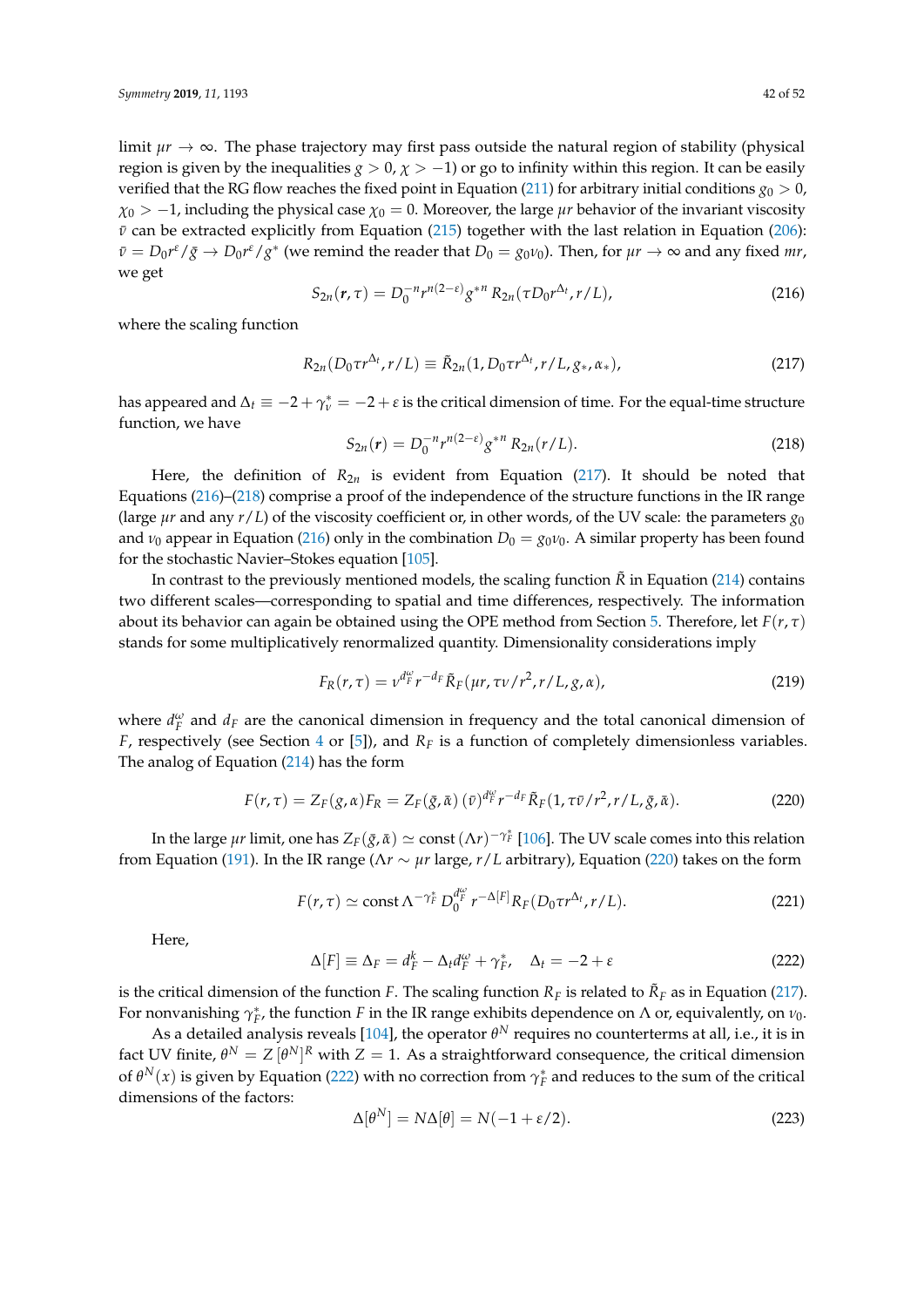The structure functions in Equation [\(212\)](#page-40-7) are linear combinations of pair correlators involving the operators *θ <sup>N</sup>*, therefore Equation [\(223\)](#page-41-5) shows that they indeed satisfy the RG equation of the form in Equation [\(65\)](#page-18-1), as discussed in Section [4.](#page-16-0)

Tensor composite operators  $\partial_{i_1}\theta\cdots\partial_{i_p}\theta\ (\partial_i\theta\partial_i\theta)^n$  consisting solely of scalar gradients play an an important role. It is technically convenient to work with the scalar operators obtained by contracting the tensors with the vectors *n* in the fashion

<span id="page-42-0"></span>
$$
F[N, p] \equiv [(n \cdot \nabla)\theta]^p (\partial_i \theta \partial_i \theta)^n, \quad N \equiv 2n + p. \tag{224}
$$

Canonical dimensions of these operators depend on the total number of the fields *θ* and have the following form  $d_F = 0$ ,  $d_F^{\omega} = -N$ . These operators (Equation [\(224\)](#page-42-0)) mix with each other only in the renormalization procedure. As a consequence, the corresponding infinite renormalization matrix

$$
F[N, p] = \sum_{N', p'} Z_{[N, p]} \left[N', p'\right] F^{R}[N', p'] \tag{225}
$$

is block-triangular, i.e.,  $Z_{[N,p]\, [N',p']} = 0$  for  $N' > N$ . It is then clear that the critical dimensions associated with the operators  $F[N, p]$  are fully determined by the eigenvalues of the finite subblocks with  $N' = N$ .

In the isotropic case, as well as in the presence of large-scale anisotropy, the elements  $Z_{[N,p]\, [N,p']}$ vanish for  $p < p'$ , and the block  $Z_{[N,p]\, [N,p']}$  is triangular together with the related blocks of the matrices *U<sub>F</sub>* and  $\Delta$ *F* in Equations [\(77\)](#page-20-1) and [\(222\)](#page-41-4). Moreover, it can be diagonalized in terms of to irreducible operators (scalars, vectors, and traceless tensors), but even for nonvanishing imposed gradient its eigenvalues coincide with those of the isotropic case. Hence, the introduction of large-scale anisotropy has no effect on critical dimensions of operators in Equation [\(224\)](#page-42-0) (see [\[34](#page-48-14)[,36\]](#page-48-16)). In the case of small-scale anisotropy, the operators with different values of *p* mix in renormalization resulting in the matrix  $Z_{[N,p]\,[N,p']}$  is of generic form (neither diagonal nor triangula).

The calculation of the renormalization constants  $Z_{[N,p]\,[N,p']}$  can be illustrated within the one-loop approximation. Let Γ(*x*; *θ*) be the generating functional of the 1PI Green functions with the insertion of just one composite operator *F*[*N*, *p*] of Equation [\(224\)](#page-42-0) containing any number of fields *θ*. Here, *x* is the argument of the composite operator and  $\theta$  is the functional argument, the "classical counterpart" of the random field *θ*. The general interest is in the *N*th term of the expansion of Γ(*x*; *θ*) in *θ*, which is denoted as  $\Gamma_N(x;\theta)$ ; it has the form

$$
\Gamma_N(x;\theta) = \frac{1}{N!} \int dx_1 \cdots \int dx_N \,\theta(x_1) \cdots \theta(x_N) \,\langle F[N,p](x) \theta(x_1) \cdots \theta(x_N) \rangle_{1-\text{ir}}.\tag{226}
$$

The matrix of critical dimensions in Equation [\(222\)](#page-41-4) is given in the one-loop approximation by the expression

<span id="page-42-1"></span>
$$
\Delta_{[N,p][N,p']} = N\varepsilon/2 + \gamma^*_{[N,p][N,p']'}
$$
\n(227)

where the asterisk implies the substitution in Equation [\(211\)](#page-40-4). Details of calculation of *γ*[*N*,*p*][*N*,*<sup>p</sup>* 0 ] can be found in [\[104\]](#page-51-1).

As already mentioned, the critical dimensions are determined by the eigenvalues of the matrix in Equation [\(227\)](#page-42-1). It is readily checked that, in the isotropic case ( $\alpha_{1,2} = 0$ ), elements of the matrix with  $p' > p$  vanish, it becomes triangular, and its eigenvalues are the diagonal elements  $\Delta[N, p] \equiv$  $\Delta_{[N,p][N,p]}\!\!:\!\!$ 

<span id="page-42-2"></span>
$$
\Delta[N, p] = N\varepsilon/2 + \frac{2p(p-1) - (d-1)(N-p)(d+N+p)}{2(d-1)(d+2)}\varepsilon + O(\varepsilon^2). \tag{228}
$$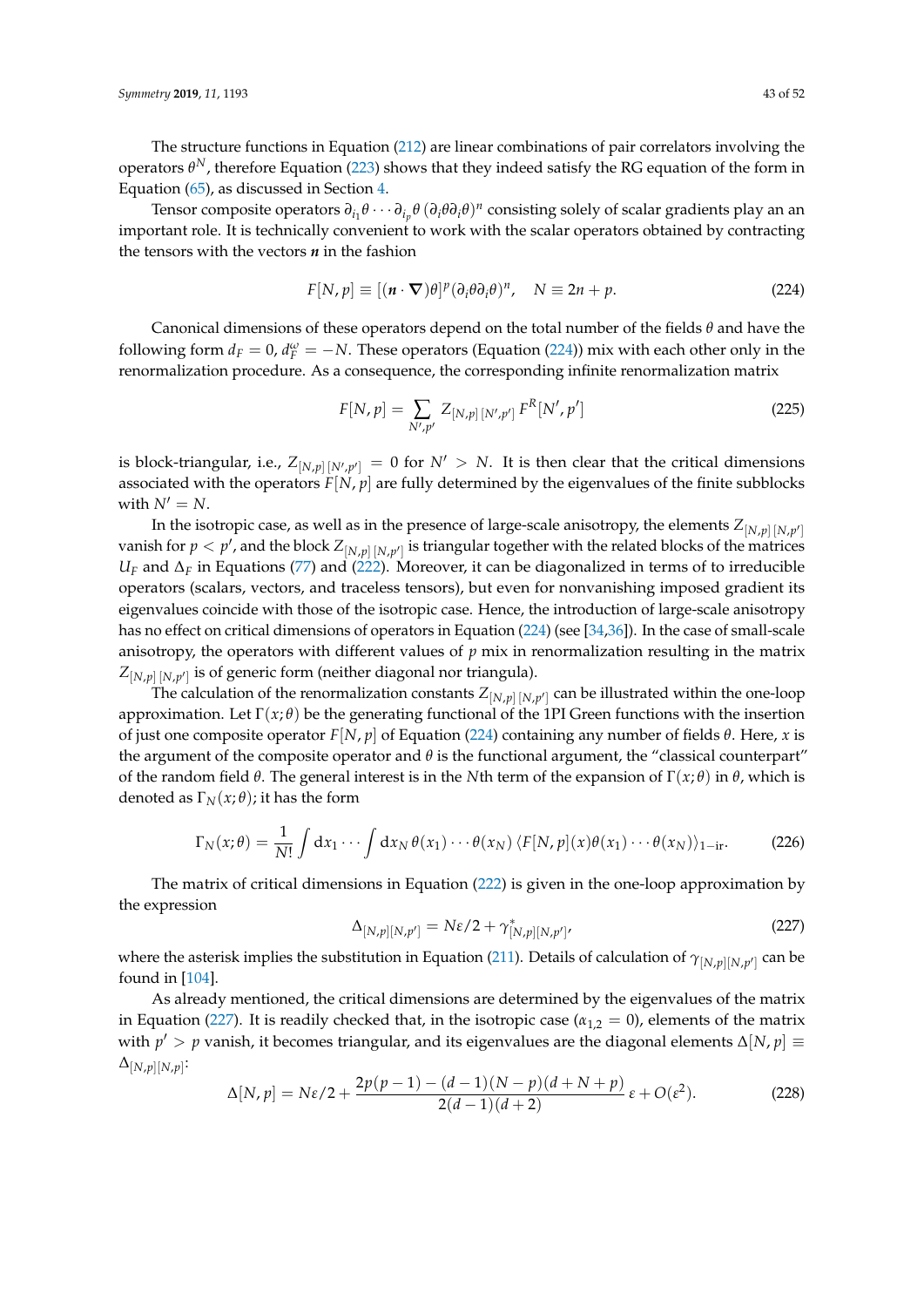From this equation, we observe that, for fixed *N* and arbitrary  $d \geq 2$ , the dimension  $\Delta[N, p]$ monotonically decreases with *p*. It reaches a minimum at the minimal allowed value of  $p = p<sub>N</sub>$ , i.e.,  $p<sub>N</sub> = 0$  if *N* is even and  $p<sub>N</sub> = 1$  if *N* is odd:

<span id="page-43-0"></span>
$$
\Delta[N, p] > \Delta[N, p'] \quad \text{if} \quad p > p' \,. \tag{229}
$$

This minimal value ∆[*N*, *pN*] decreases monotonically as *N* increases separately for even and odd values of *N*, viz.

<span id="page-43-1"></span>
$$
0 \ge \Delta[2n, 0] > \Delta[2n + 2, 0], \quad \Delta[2n + 1, 1] > \Delta[2n + 3, 1]. \tag{230}
$$

A similar hierarchy is demonstrated by the critical dimensions of certain tensor operators in the stirred Navier–Stokes turbulence (see Ref. [\[107\]](#page-51-4) and Section 2.3 of [\[31\]](#page-48-11)). However, no clear hierarchy is demonstrated by neighboring even and odd dimensions: relations

<span id="page-43-2"></span>
$$
\Delta[2n+1,1] - \Delta[2n,0] = \frac{\varepsilon(d+2-4n)}{2(d+2)}, \quad \Delta[2n+2,0] - \Delta[2n+1,1] = \frac{\varepsilon(2-d)}{2(d+2)}\tag{231}
$$

lead to inequality  $\Delta[2n+1,1] > \Delta[2n+2,0]$  for any  $d > 2$ . On the other hand, the relation  $\Delta[2n,0] >$  $\Delta[2n + 1, 1]$  is satisfied only if *n* is large enough,  $n > (d + 2)/4$ .

Let us denote  $\Delta[N, p]$  the eigenvalue of the matrix in Equation [\(227\)](#page-42-1), which coincides with Equation [\(228\)](#page-42-2) for  $\alpha_{1,2} = 0$ . Because the eigenvalues depend continuously on parameters  $\alpha_{1,2}$ , at least for small enough values of  $\alpha_{1,2}$ , this notation is unambiguous.

The dimension  $Δ[2, 0]$  vanishes identically for any  $α_{1,2}$  in all orders in *ε*. As in the isotropic model, this is proved employing the Schwinger equation

<span id="page-43-5"></span>
$$
\int \mathcal{D}\Phi \frac{\delta}{\delta\theta'(x)} \left[ \theta(x) e^{\mathcal{S}_R[\Phi] + A\Phi} \right] = 0.
$$
 (232)

It can be easily checked [\[104\]](#page-51-1) that  $Δ[2, 0] ≡ 0$ , while the to the leading order in  $ε$  one obtains

$$
\Delta[2,2]/\varepsilon = 2 + \left\{ -(d-2)d(d+2)(d+4)F_0^* - (d+2)(d+4)(2+(d-2)\alpha_1 + d\alpha_2)F_1^* + 3(d+4)(d-2\alpha_1 + 2d\alpha_2)F_2^* + 15d(\alpha_1 - \alpha_2)F_3^* \right\} / \left\{ (d-1) \times (d+4)[(d-1)(d+2) + (d+1)\alpha_1 + \alpha_2] \right\},
$$
\n(233)

where  $F_n^* \equiv F(1, 1/2 + n; d/2 + n; -\alpha_*)$  with  $\alpha_*$  from Equation [\(211\)](#page-40-4).

For  $N > 2$ , the eigenvalues may be found in closed form only within an expansion in  $\alpha_{1,2}$ . The explicit expressions can be found in [\[104\]](#page-51-1). They illustrate two features which appear to hold for all *N*:

- The most relevant anisotropy correction is of order  $(\alpha_{1,2})$  for  $p \neq 0$  and  $(\alpha_{1,2}^2)$  for  $p = 0$ . This means that *γ* ∗ [*N*, 0] are anisotropy independent in the *linear* approximation.
- This leading contribution depends on  $\alpha_{1,2}$  only through the combination  $\alpha_3 \equiv 2\alpha_1 + d\alpha_2$ .

This conjecture is supported by the following expressions for  $N = 6, 8$  and  $p = 0$ :

<span id="page-43-3"></span>
$$
\gamma^*[6,0]/\varepsilon = \frac{-2(d+6)}{(d+2)} - \frac{12(d-2)^2(d+1)(d^2+14d+48)\alpha_3^2}{(d-1)^2d(d+2)^4(d+4)^2},\tag{234}
$$

<span id="page-43-4"></span>
$$
\gamma^*[8,0]/\varepsilon = \frac{-4(d+8)}{(d+2)} - \frac{24(d-2)^2(d+1)(d^2+18d+80)\alpha_3^2}{(d-1)^2d(d+2)^4(d+4)^2}.
$$
\n(235)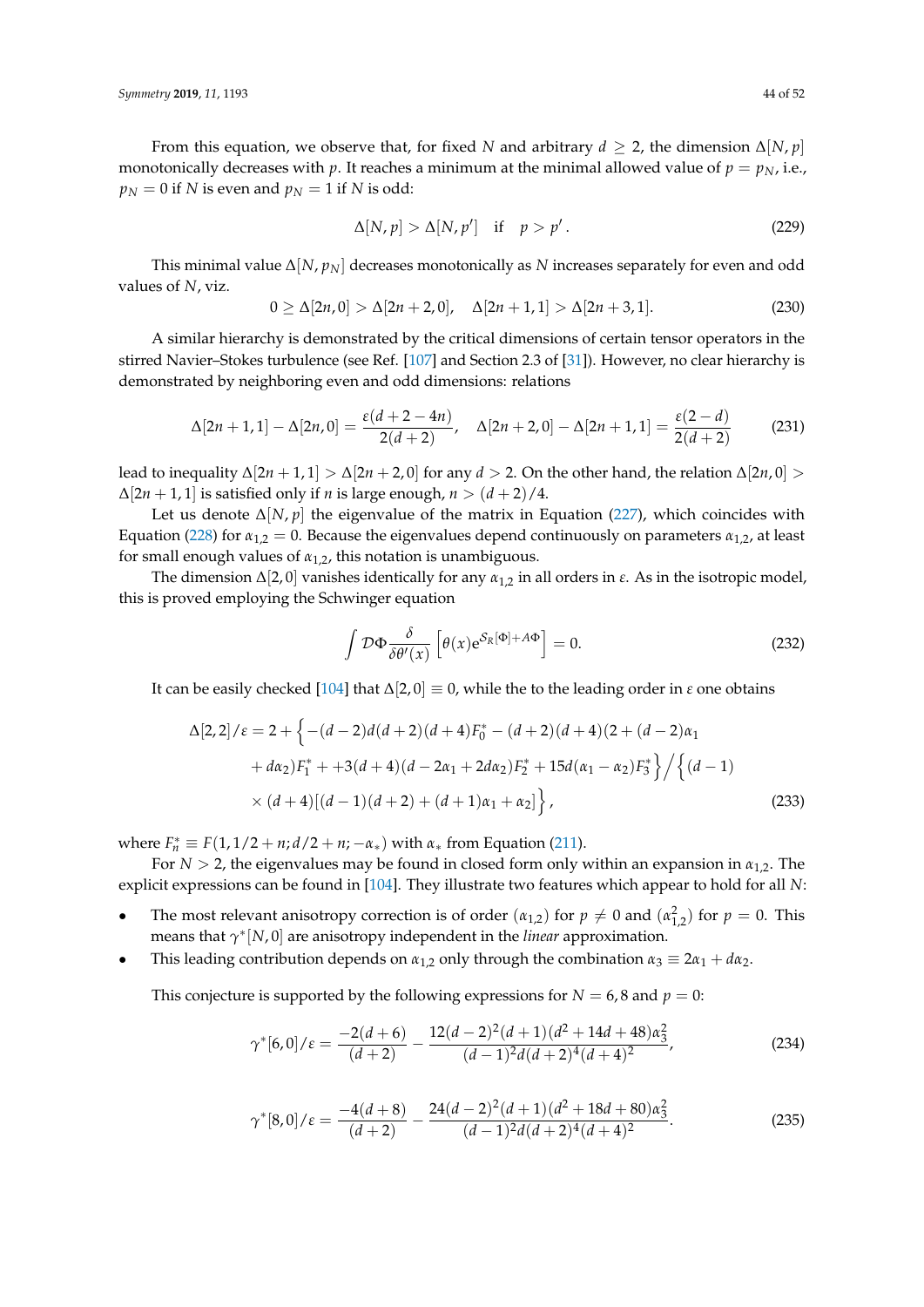Using the operator product expansion (Section [5\)](#page-18-0), we infer for the scaling function  $R(r/L)$  in the representation in Equation [\(218\)](#page-41-2) for the correlator  $\langle F_1(x)F_2(x')\rangle$ : the expression

<span id="page-44-0"></span>
$$
R(r/L) = \sum_{F} A_{F} \left(\frac{r}{L}\right)^{\Delta_{F}}, \quad r \ll L,
$$
\n(236)

where the coefficients  $A_F$  are regular in  $(r/L)^2$ .

Now, let us discuss the equal-time structure functions  $S_N$  in Equation [\(52\)](#page-15-1). From this, it is assumed that the mixed correlator  $\langle v f \rangle$  differs from zero; this does not influence the critical dimensions. However, it gives rise to non-vanishing odd structure functions. As a rule, the operators entering into the OPE are those generated by Taylor expansions together with all admissible operators which admix to them in the renormalization procedure [\[5,](#page-47-4)[6\]](#page-47-5). The leading term of the Taylor expansion of *S<sup>N</sup>* is the operator  $F[N,N]$  from Equation [\(224\)](#page-42-0). Renormalization brings about all the operators  $F[N',p]$  with  $N' \leq N$  and all allowed values of p. The operators with  $N' > N$  (whose contributions would be more relevant) are absent in Equation [\(236\)](#page-44-0), because they do not appear in the Taylor expansion of  $S_N$  and do not admix to the terms therein. Hence, the RG representation in Equation [\(216\)](#page-41-1) together with the OPE representation in Equation [\(236\)](#page-44-0) leads in the inertial range to the asymptotic expression for the structure function:

<span id="page-44-1"></span>
$$
S_N(r) = D_0^{-N/2} r^{N(1-\epsilon/2)} \sum_{N' \le N} \sum_{p} \left\{ C_{N',p} (r/L)^{\Delta[N',p]} + \cdots \right\}.
$$
 (237)

The second sum is taken over all values of  $p$ , allowed for a given  $N'$ , numerical coefficients  $C_{N',p}$ depend on *ε*, *d*, *α*1,2 and the angle *ϑ* between *r* and *n*. The ellipsis denotes the contributions of the operators other than *F*[*N*, *p*], e.g., *∂* 2 *θ∂*<sup>2</sup> *θ*. They generate terms of order (*r*/*L*) <sup>2</sup>+(*ε*) and higher and are discarded in the following.

A few general remarks are in order:

- If the mixed correlator  $\langle v f \rangle$  is missing, the odd structure functions vanish. At the same time, the contributions to even functions are given only by the operators with even values of  $N'$ . Only contributions with  $p = 0$  remain in the isotropic case ( $\alpha_{1,2} = 0$ ) [\[104,](#page-51-1)[108\]](#page-51-5). When anisotropy is present,  $\alpha_{1,2} \neq 0$ , the operators with  $p \neq 0$  assume nonvanishing means, and their dimensions ∆[*N*0 , *p*] enter the right hand side of Equation [\(237\)](#page-44-1).
- The most relevant term of the small  $r/L$  behavior is obviously related to the contribution with the smallest value of the exponent  $\Delta[N',p]$ . Now, we employ the hierarchy relations in Equations [\(229\)](#page-43-0) and [\(230\)](#page-43-1), which hold for  $\alpha_{1,2} = 0$  and consequently remain valid at least for  $\alpha_{1,2} \ll 1$ . We conclude that, for sufficiently weak anisotropy, the leading term in [\(237\)](#page-44-1) is given by the dimension ∆[*N*, 0] for any *SN*. In all particular cases considered, this hierarchy remains for finite values of the anisotropy parameters as well. The contribution with ∆[*N*, 0] stays leading for such *N* and *α*1,2.
- It is possible that the inequalities in Equations [\(229\)](#page-43-0) and [\(230\)](#page-43-1) may be violated for some values of *n*, *d* and  $\alpha_{12}$ , so that the leading contribution to Equation [\(237\)](#page-44-1) is given by a dimension with  $N' \neq N$  and/or  $p > 0$ .
- The introduction of the mixed correlator  $\langle vf \rangle \propto n\delta(t-t') C'(r/L)$  explicitly violates the evenness in *n* and generates non-vanishing odd functions  $S_{2n+1}$  and leads to to the contributions with odd *N'* to the expansion in Equation [\(237\)](#page-44-1) for even functions. If the relations in Equations [\(229\)](#page-43-0) and [\(230\)](#page-43-1) are satisfied, in even functions, the leading term is still given by the contribution with ∆[*N*, 0]. If the relations in Equation [\(231\)](#page-43-2) are fulfilled, in the odd function  $S_{2n+1}$ , the leading term is given by the dimension  $\Delta[2n, 0]$  for  $n < (d+2)/4$  and by  $\Delta[2n+1, 1]$  for  $n > (d+2)/4$ . Let us note that, for the model with an imposed gradient, for all *n*, the leading terms of  $S_{2n+1}$  are given by the dimensions  $\Delta$ [2*n* + 1, 1] [\[34](#page-48-14)[,36\]](#page-48-16).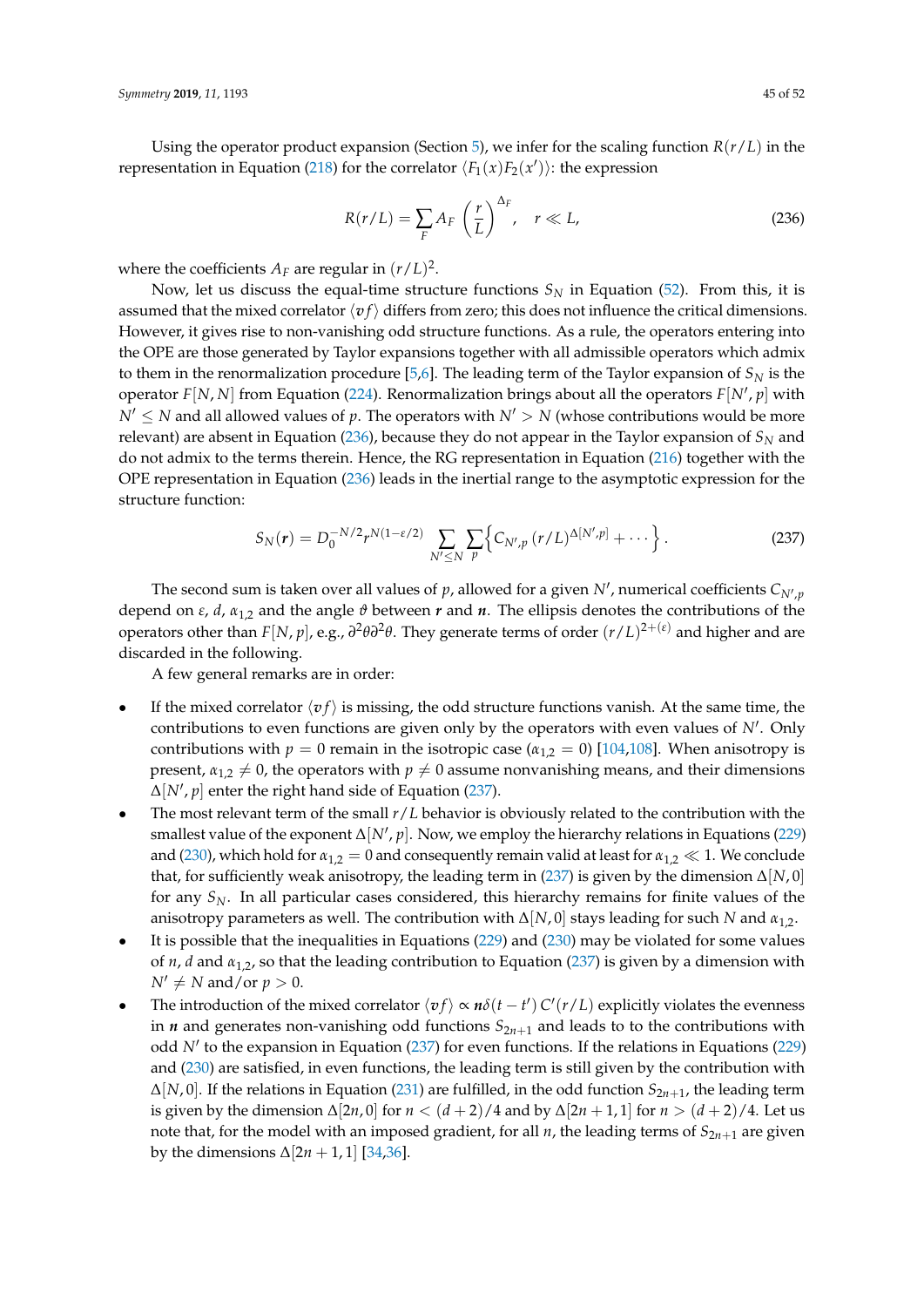Furthermore, it is permissible that the matrix in Equation [\(227\)](#page-42-1) for some *α*1,2 has a pair of complex conjugate eigenvalues, ∆ and ∆ ∗ . In this case, the small *r*/*L* behavior of the scaling function *ξ*(*r*/*L*) in Equation [\(237\)](#page-44-1) would contain oscillating terms of the form

$$
(r/L)^{\operatorname{Re}\Delta}\Big\{C_1\cos\big[\operatorname{Im}\Delta\left(r/L\right)\big]+C_2\sin\big[\operatorname{Im}\Delta\left(r/L\right)\big]\Big\},\,
$$

with constant factors *C<sup>i</sup>* .

Representations similar to Equations [\(218\)](#page-41-2) and [\(237\)](#page-44-1) can be readily written for arbitrary equal-time pair correlation functions, provided their canonical and critical dimensions are known. In particular, for the operators *F*[*N*, *p*] in the IR region ( $\Lambda r \to \infty$ , *r*/*L* fixed), we arrive at

$$
\langle F[N_1, p_1] F[N_2, p_2] \rangle = v_0^{-\left(N_1 + N_2\right)/2} \sum_{N, p} \sum_{N', p'} (\Lambda r)^{-\Delta_{[N, p]} - \Delta_{[N', p']}} R_{N, p; N', p'}(r/L). \tag{238}
$$

Here, the indices *N* and *N'* satisfy the inequalities  $N \leq N_1$  and  $N' \leq N_2$ . The indices  $p$  and  $p'$ assume all allowed values for given *N* and *N'*. The small  $r/L$  behavior of the functions  $R_{N,p;N',p'}(r/L)$ is of the form

$$
\xi_{N,p;N',p'}(mr) = \sum_{N'',p''} C_{N'',p''}(r/L)^{\Delta[N'',p'']},\tag{239}
$$

with the constraint  $N'' \le N + N'$  and corresponding values of  $p''$ ;  $C_{N'',p''}$  are numerical coefficients.

Thus far, we have considered the particular case of the velocity correlator given by Equations [\(190\)](#page-38-0) and [\(195\)](#page-38-3). Explicit calculations [\[104\]](#page-51-1) show that contributions to the renormalization constants (as a direct consequence, to the coordinates of the fixed point and the anomalous dimensions as well) come solely from the even polynomials in the expansion in Equation [\(192\)](#page-38-2). This is why odd polynomials were absent in Equation [\(192\)](#page-38-2) from the very beginning. Further, from the explicit form [\[104\]](#page-51-1) of self-energy  $\sum_{\theta'\theta}$ , it can be shown that only the coefficients  $a_l$  with  $l = 0, 1$  and  $b_l$  with  $l = 0, 1, 2$  contribute to the constants  $Z_{1,2}$  in Equation [\(204\)](#page-39-1) and, consequently, to the basic RG functions in Equations [\(207\)](#page-40-0) as well as Equation [\(208\)](#page-40-3) to the coordinates of the fixed point in Equation [\(211\)](#page-40-4). Hence, the fixed point in the generic model in Equation [\(192\)](#page-38-2) is fully parameterized by these five coefficients. The higher coefficients appear only through the positivity conditions in Equation [\(194\)](#page-38-1).

Further, for  $\chi = 0$ , only coefficients  $a_l$  with  $l \leq 2$  and  $b_l$  with  $l \leq 3$  might contribute to the integrals  $H<sub>n</sub>$  and, therefore, to the one-loop critical dimensions in Equation [\(227\)](#page-42-1). As a consequence, calculation of the latter is significantly simplified in the special case  $a_0 = 1$ ,  $a_1 = 0$  and  $b_l = 0$  for  $l \leq 2$  in Equation [\(192\)](#page-38-2). The coordinates of the fixed point in Equation [\(211\)](#page-40-4) coincide with those in the isotropic model. In particular,  $\alpha_* = 0$ , and the anomalous exponents will depend on the two parameters *a*<sup>2</sup> and *b*<sup>3</sup> solely. In all analyzed cases, the general picture is akin to that outlined above for the case in Equation [\(195\)](#page-38-3). For instance, the hierarchy of the critical dimensions, stated in the inequalities in Equations [\(229\)](#page-43-0)–[\(231\)](#page-43-2), persists also to this case. We conclude that the special case in Equation [\(195\)](#page-38-3) represents adequately the main features of the generic model in Equation [\(192\)](#page-38-2).

The exponents are related to the critical dimensions of composite operators in Equation [\(224\)](#page-42-0) constructed from the scalar gradients. In contrast to the isotropic flow, these operators in the model under consideration mix in renormalization in such a way that the matrices of their critical dimensions are neither of diagonal nor triangular form. These matrices are calculated explicitly to the order (*ε*) However, their eigenvalues (anomalous exponents) can be calculated only as perturbative series in  $\alpha_{1,2}$  (Equations [\(234\)](#page-43-3) and [\(235\)](#page-43-4)) or in a numerical fashion.

In the limit of zero anisotropy, the exponents can be related to definite tensor composite operators constructed from the scalar gradients, and exhibit certain hierarchy connected to the degree of anisotropy. It can be summarized as follows: the lower is the rank, the lower is the dimension and, therefore, the contribution to the inertial-range behavior is more important.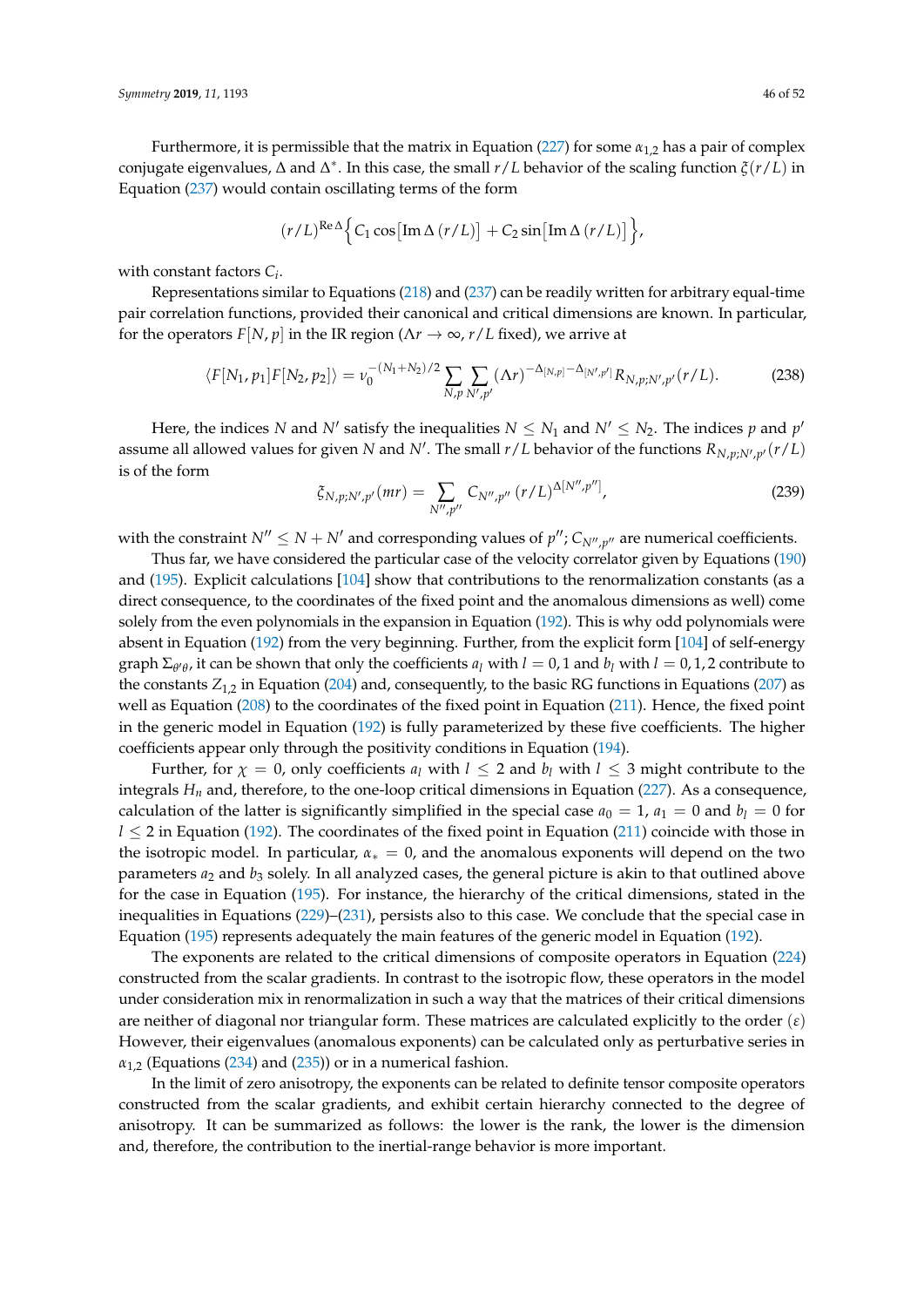Leading terms of the even (odd) structure functions are caused by the scalar (vector) operators. For the case of finite anisotropy, the exponents cannot be related to individual operators (which are mixed in renormalization procedure), but the aforementioned hierarchy is present for all the studied cases.

A short comment about the second-order structure function  $S_2(r)$  is appropriate here. It can be studied employing the RG and zero-mode techniques [\[104\]](#page-51-1); as in the isotropic case [\[39,](#page-48-19)[109–](#page-51-6)[111\]](#page-51-7). Its leading term is  $S_2 \propto r^{2-\epsilon}$ , but the amplitude now depends on  $\alpha_{1,2}$  and the angle between the vectors *r* and *n* from Equation [\(195\)](#page-38-3). The first correction due to anisotropy is (*r*/*L*) <sup>∆</sup>[2,2] with the exponent  $\Delta$ [2, 2] =  $O(\varepsilon)$  from Equation [\(233\)](#page-43-5).

In isotropic velocity field, the anisotropy inserted at large scales by external forcing or imposed mean gradient, persists in the inertial range and shows in *odd* correlation functions: the skewness factor  $S_3/S_3^{3/2}$  decreases at  $r/L \to 0$  but slowly (see [\[50](#page-49-2)[,85–](#page-50-7)[88,](#page-50-15)[100](#page-50-16)[–103\]](#page-51-0)), while the higher-order ratios  $S_{2n+1}/S_2^{n+1/2}$  increase (see, e.g., [\[34](#page-48-14)[,36](#page-48-16)[,90](#page-50-9)[,92\]](#page-50-17)).

In the studied model, the inertial-range behavior of the skewness factor is described by the expression  $S_3/S_2^{3/2} \propto (r/L)^{\Delta[3,1]}$ . For  $\alpha_{1,2} \to 0$ , the exponent  $\Delta[3,1]$  is given by Equation [\(228\)](#page-42-2) with  $n = 3$  and  $p = 1$ . It is positive and coincides with the previous result [\[85,](#page-50-7)[86\]](#page-50-19). By numerical means, it can be shown that, if the anisotropy becomes strong enough, the exponent  $\Delta[3,1]$  becomes negative and the skewness factor increases towards the depth of the inertial interval. Let us note that the higher-order odd ratios increase already when the anisotropy is weak.

### <span id="page-46-0"></span>**11. Conclusions**

The crucial problem in many phenomena encountered in physics is the proper identification of underlying symmetry and the mechanism that leads to its violation. The solution to such a task is by no means obvious and requires deep understanding of the physical problem. In non-equilibrium statistical physics, which deals with systems containing many interacting degrees of freedom, symmetries are present at different levels of theoretical description.

In this article, our main aim is to summarize and elucidate approaches suitable for theoretical analysis of symmetries and their violations in problems related to various aspects of fluid dynamics. In particular, we concentrate on an overall analysis of symmetries emerging in fully developed turbulence and related problems. All studied problems are of classical nature and share the common property that they cannot be described within the standard equilibrium statistical physics and thus constitute systems far from the thermal equilibrium. Nevertheless, it is possible to study them with the use of powerful and versatile methods borrowed from high energy physics. We demonstrate how to construct a functional-integral representation of classical stochastic problems based on the introduction of an action functional analogous to that of particle physics. Use of the action functional is especially illuminating in revealing symmetries of models and their consequences. The functional representation is analyzed using Feynman diagrammatic technique and renormalization group approach. The latter is especially convenient for an analysis of large-scale behavior. To this end, it is necessary to find R stable fixed point(s) of the RG *β* functions of the model at hand. The fundamental difference between the RG in high-energy physics and statistical systems is that only the opposite spatial scales are of interest. In high-energy physics, small spatial scales are studied and the asymptotic behavior of models at large momenta is vital. In classical statistical systems, there is a maximal spatial scale *L*. The goal of the theory is then to determine how much *L* affects relevant physical quantities. We apply field-theoretic methods to classical non-equilibrium systems and as a paradigmatic example present the stochastic approach to fully developed turbulence. We review the basic setup, and briefly describe the RG method and the related topic of operator product expansion. Examples are given of the use of the latter as an important tool in the analysis of experimentally measurable quantities. The important Galilei symmetry is described in the functional representation and its consequences derived. Consequences of breaking of Galilei symmetry in the stochastic Navier–Stokes model with colored noise are discussed with the use of the RG. Important effects of parity violation and strong anisotropy in turbulent flows are analyzed in detail.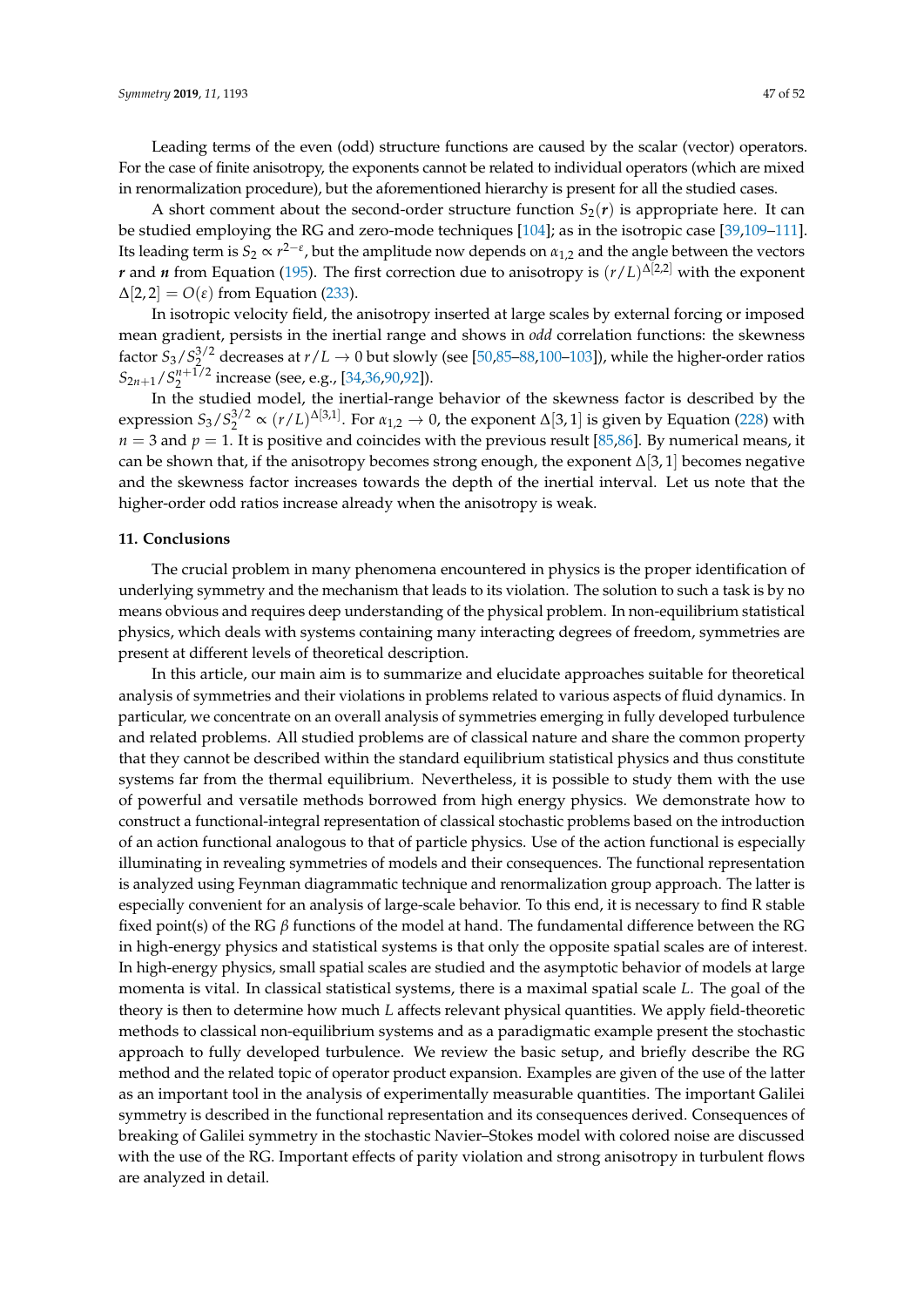**Author Contributions:** All the authors contributed equally to all the parts of this work. Funding acquisition M.H.

**Funding:** The work was supported by VEGA grant No. 1/0345/17 of the Ministry of Education, Science, Research and Sport of the Slovak Republic, and the grant of the Slovak Research and Development Agency under the contract No. APVV-16-0186.

**Acknowledgments:** The authors thank Loran Ts. Adzhemyan, Nikolay V. Antonov, Michail M. Kompaniets, Mikhail Yu. Nalimov and Nikolay M. Gulitskiy for many illuminating and fruitful discussions.

**Conflicts of Interest:** The authors declare no conflict of interest.

### **Abbreviations**

The following abbreviations are used in this manuscript:

- NS Navier–Stokes
- RG Renormalization Group
- SDE Stochastic Differential Equation
- UV Ultraviolet
- IR Infrared
- OPE Operator Product Expansion
- 1PI one-particle irreducible
- MHD Magnetohydrodynamics

## **References**

- <span id="page-47-0"></span>1. Bogoliubov, N.N.; Shirkov, D.V. *Introduction to the Theory of Quantized Fields*; Interscience: New York, NY, USA, 1980.
- <span id="page-47-2"></span><span id="page-47-1"></span>2. Peskin, M.; Schroeder, D.V. *An Introduction to Quantum Field Theory*; Addison-Wesley: Boston, MA, USA, 1995.
- <span id="page-47-3"></span>3. Landau, L.D.; Lifshitz, E.M. *Statistical Physics, Part 1*; Pergamon Press: Oxford, UK, 1980.
- 4. Nazmitdinov, R.G. From Chaos to Order in Mesoscopic Systems. *Phys. Part. Nucl. Lett.* **2019**, *16*, 159.
- <span id="page-47-4"></span>5. Vasil'ev, A.N. *The Field Theoretic Renormalization Group in Critical Behavior Theory and Stochastic Dynamics*; Chapman Hall/CRC: Boca Raton, FL, USA, 2004.
- <span id="page-47-5"></span>6. Zinn-Justin, J. *Quantum Field Theory and Critical Phenomena*, 4th ed.; Oxford University Press: Oxford, UK, 2002.
- <span id="page-47-6"></span>7. Stückelberg, E.; Petermann, A. La normalisation des constantes dans la théorie des quanta. *Helv. Phys. Acta* **1953**, *26*, 499.
- 8. Shirkov, D.V. Die Renormierungsgruppe für zwei Ladungen in der pseudoskalaren Mesontheorie. *DAN ZSSR* **1955**, *105*, 972.
- 9. Gell-Mann, M.; Low, F.E. Quantum Electrodynamics at Small Distances. *Phys. Rev.* **1954**, *95*, 1300. [\[CrossRef\]](http://dx.doi.org/10.1103/PhysRev.95.1300)
- 10. Bogoliubov, N.N.; Shirkov, D.V. On renormalization groups in quantum electrodynamics. *DAN ZSSR* **1955**, *103*, 203.
- <span id="page-47-7"></span>11. Bogoliubov, N.N.; Shirkov, D.V. Application of the renormalization group to improve the formulae of perturbation theory. *DAN ZSSR* **1955**, *103*, 391.
- <span id="page-47-8"></span>12. Wilson, K.G.; Kogut, J. The renormalization group and the *ε* expansion. *Phys. Rep.* **1974**, *12*, 75.
- 13. Wegner, F.J. The Critical State, General Aspects. In *Phase Transitions and Critical Phenomena*; Domb, C.; Green, M.S., Eds.; Academic Press Inc.: New York, NY, USA, 1976; pp. 7–124.
- <span id="page-47-9"></span>14. Kadanoff, L.P. *Statistical Physics: Statics, Dynamics and Renormalization*; World Scientific Publishing Co.: Singapore, 2000.
- <span id="page-47-10"></span>15. Täuber, U.C. *Critical Dynamics: A Field Theory Approach to Equilibrium and Non-Equilibrium Scaling Behavior*; Cambridge University Press: New York, NY, USA, 2014.
- <span id="page-47-11"></span>16. Hohenberg, P.C.; Halperin, B.I. Theory of dynamic critical phenomena. *Rev. Mod. Phys.* **1977**, *49*, 435.
- <span id="page-47-12"></span>17. Van Kampen, N.G. *Stochastic Processes in Physics and Chemistry*; North-Holland: Amsterdam, The Netherlands, 2007.
- <span id="page-47-13"></span>18. Blaizot, J.P.; Iancu, E.; Mehtar-Tani, Y. Medium-induced qcd cascade: Democratic branching and wave turbulence. *Phys. Rev. Lett.* **2013**, *111*, 052001. [\[CrossRef\]](http://dx.doi.org/10.1103/PhysRevLett.111.052001)
- <span id="page-47-14"></span>19. Sabbah, H.N.; Stein, P.D. Turbulent blood flow in humans: Its primary role in the production of ejection murmurs. *Circ. Res.* **1976**, *38*, 513–525. [\[CrossRef\]](http://dx.doi.org/10.1161/01.RES.38.6.513)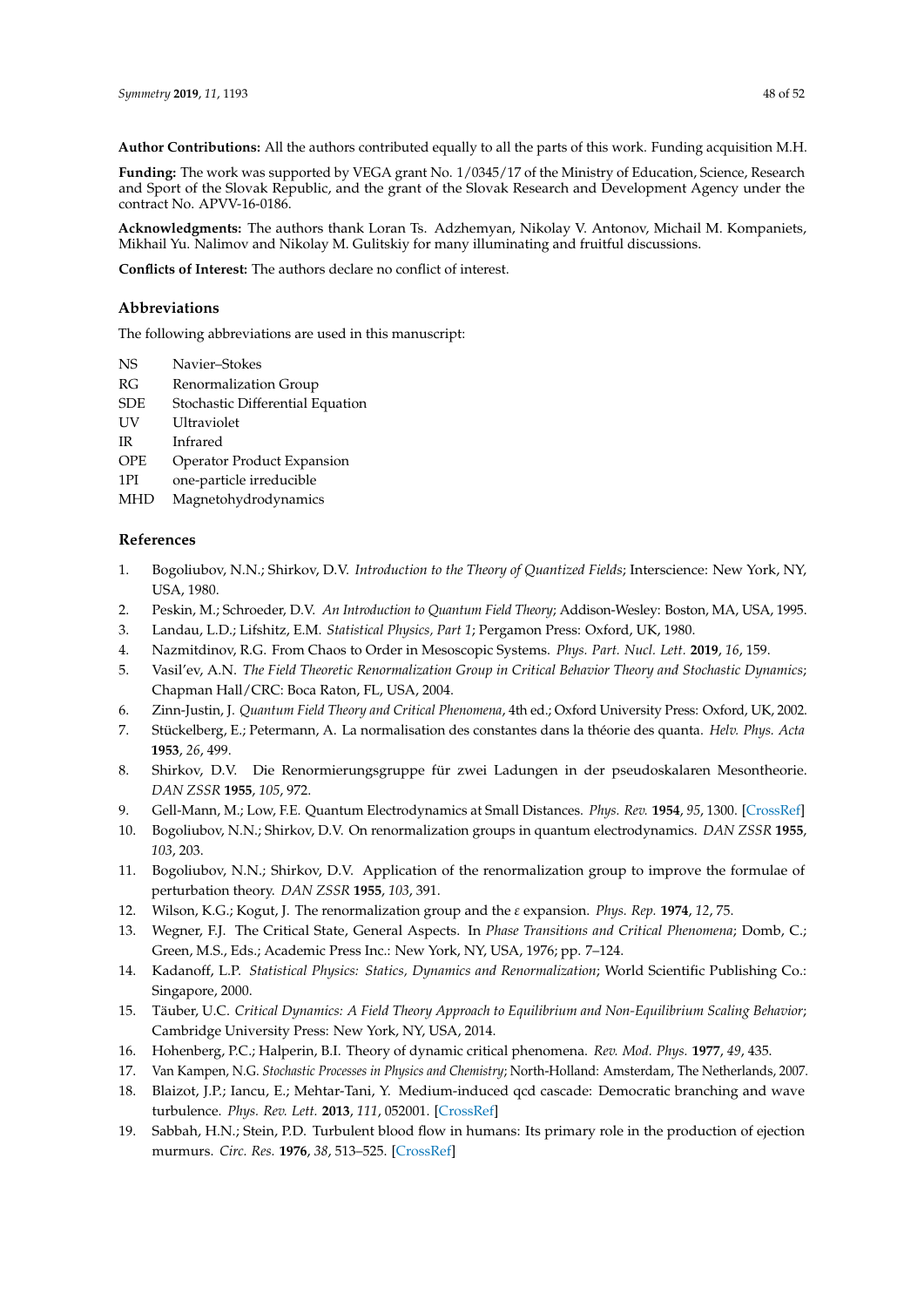- <span id="page-48-0"></span>20. Goldstein, M.L.; Wicks, R.T.; Perri, S.; Sahraoui, F. Kinetic scale turbulence and dissipation in the solar wind: Key observational results and future outlook. *Phil. Trans. R. Soc. A* **2015**, *373*, 20140147. [\[CrossRef\]](http://dx.doi.org/10.1098/rsta.2014.0147) [\[PubMed\]](http://www.ncbi.nlm.nih.gov/pubmed/25848084)
- <span id="page-48-1"></span>21. Zhuravleva, I.; Churazov, E.; Schekochihin, A.A.; Allen, S.W.; Arévalo, P.; Fabian, A.C.; Forman, W.R.; Sanders, J.S.; Simionescu, A.; Sunyaev, R.; et al. Turbulent heating in galaxy clusters brightest in X-rays. *Nature* **2014**, *515*, 85–87. [\[CrossRef\]](http://dx.doi.org/10.1038/nature13830) [\[PubMed\]](http://www.ncbi.nlm.nih.gov/pubmed/25363764)
- <span id="page-48-2"></span>22. Landau, L.D.; Lifshitz, E.M. *Fluid Mechanics*; Pergamon Press: Oxford, UK, 1959.
- <span id="page-48-3"></span>23. Frisch, U. *Turbulence: The Legacy of A. N. Kolmogorov*; Cambridge University Press: Cambridge, UK, 1995.
- <span id="page-48-5"></span><span id="page-48-4"></span>24. McComb, W.D. *The Physics of Fluid Turbulence*; Clarendon: Oxford, UK, 1990.
- 25. Monin, A.S.; Yaglom, A.M. *Statistical Fluid Mechanics: Vol 2*; MIT Press: Cambridge, MA, USA, 1975.
- <span id="page-48-6"></span>26. Davidson, P.A. *Turbulence: An Introduction for Scientists and Engineers*; Oxford University Press: Oxford, UK, 2015.
- <span id="page-48-7"></span>27. Forster, D.; Nelson, D.R.; Stephen, M.J. Large-distance and long-time properties of a randomly stirred fluid. *Phys. Rev. A* **1977**, *16*, 732. [\[CrossRef\]](http://dx.doi.org/10.1103/PhysRevA.16.732)
- <span id="page-48-8"></span>28. Dominicis, C.D.; Martin, P.C. energy spectra of certain randomly-stirred fluids. *Phys. Rev. A* **1979**, *19*, 419. [\[CrossRef\]](http://dx.doi.org/10.1103/PhysRevA.19.419)
- <span id="page-48-9"></span>29. Yakhot, V.; Orszag, S.A. Renormalization Group Analysis of Turbulence. I. Basic Theory. *J. Sci. Comput.* **1986**, *1*, 3. [\[CrossRef\]](http://dx.doi.org/10.1007/BF01061452)
- <span id="page-48-10"></span>30. Smith, L.M.; Woodruff, S.L. Renormalization-group analysis of turbulence. *Annu. Rev. Fluid Mech.* **1998**, *30*, 275. [\[CrossRef\]](http://dx.doi.org/10.1146/annurev.fluid.30.1.275)
- <span id="page-48-11"></span>31. Adzhemyan, L.T.; Antonov, N.V.; Vasil'ev, A.N. *The Field Theoretic Renormalization Group in Fully Developed Turbulence*; Gordon & Breach: London, UK, 1999.
- <span id="page-48-12"></span>32. Adzhemyan, L.T.; Vasil'ev, A.N.; Pis'mak, Y.M. Renormalization-group approach in the theory of turbulence: The dimensions of composite operators. *Theor. Math. Phys.* **1983**, *57*, 1131. [\[CrossRef\]](http://dx.doi.org/10.1007/BF01018658)
- <span id="page-48-13"></span>33. Falkovich, G.; Gawędzki, K.; Vergassola, M. Particles and fields in fluid turbulence. *Rev. Mod. Phys.* 2001, *73*, 913. [\[CrossRef\]](http://dx.doi.org/10.1103/RevModPhys.73.913)
- <span id="page-48-14"></span>34. Antonov, N.V. Anomalous scaling regimes of a passive scalar advected by the synthetic velocity field. *Phys. Rev. E* **1999**, *60*, 6691. [\[CrossRef\]](http://dx.doi.org/10.1103/PhysRevE.60.6691)
- <span id="page-48-15"></span>35. Antonov, N.V. Renormalization group, operator product expansion and anomalous scaling in models of turbulent advection. *J. Phys. A* **2006**, *39*, 7825. [\[CrossRef\]](http://dx.doi.org/10.1088/0305-4470/39/25/S04)
- <span id="page-48-16"></span>36. Antonov, N.V. Anomalous scaling of a passive scalar advected by the synthetic compressible flow. *J. Phys. D* **2000**, *144*, 370. [\[CrossRef\]](http://dx.doi.org/10.1016/S0167-2789(00)00089-0)
- <span id="page-48-17"></span>37. Gawędzki, K.; Vergassola, M. Phase Transition in the Passive Scalar Advection. *J. Phys. D* 2000, 138, 63. [\[CrossRef\]](http://dx.doi.org/10.1016/S0167-2789(99)00171-2)
- <span id="page-48-18"></span>38. Adzhemyan, L.T.; Antonov, N.V. Renormalization group and anomalous scaling in a simple model of passive scalar advection in compressible flow. *Phys. Rev. E* **1998**, *58*, 7381. [\[CrossRef\]](http://dx.doi.org/10.1103/PhysRevE.58.7381)
- <span id="page-48-19"></span>39. Kraichnan, R.H. Small-Scale Structure of a Scalar Field Convected by Turbulence. *Phys. Fluids* **1968**, *11*, 945. [\[CrossRef\]](http://dx.doi.org/10.1063/1.1692063)
- <span id="page-48-20"></span>40. Adzhemyan, L.T.; Antonov, N.V.; Honkonen, J. Anomalous scaling of a passive scalar advected by the turbulent velocity field with finite correlation time: Two-loop approximation. *Phys. Rev. E* **2002**, *66*, 036313. [\[CrossRef\]](http://dx.doi.org/10.1103/PhysRevE.66.036313)
- <span id="page-48-21"></span>41. Antonov, N.V.; Hnatich, M.; Honkonen, J.; Jurˇcišin, M. Turbulence with Pressure: Anomalous Scaling of a Passive Vector Field. *Phys. Rev. E* **2003**, *68*, 046306. [\[CrossRef\]](http://dx.doi.org/10.1103/PhysRevE.68.046306)
- <span id="page-48-22"></span>42. Folk, R.; Moser, G. Critical dynamics: A field-theoretical approach. *J. Phys. A Math. Gen.* **2006**, *39*, R207. [\[CrossRef\]](http://dx.doi.org/10.1088/0305-4470/39/24/R01)
- <span id="page-48-23"></span>43. Janssen, H.K. On a Lagrangean for Classical Field Dynamics and Renormalization Group Calculations of Dynamical Critical Properties. *Z. Phys. B* **1976**, *23*, 377. [\[CrossRef\]](http://dx.doi.org/10.1007/BF01316547)
- <span id="page-48-24"></span>44. Dominicis, C.D. Techniques de renormalisation de la théroe des champs et dynamique des phénoménes critiques. *J. Phys. Colloq. Fr.* **1976**, *37*, C1–247.
- <span id="page-48-25"></span>45. Martin, P.C.; Siggia, E.D.; Rose, H.A. Statistical Dynamics of Classical Systems. *Phys. Rev. A* **1973**, *8*, 423. [\[CrossRef\]](http://dx.doi.org/10.1103/PhysRevA.8.423)
- <span id="page-48-26"></span>46. Amit, D.J.; Martín-Mayor, V. *Field Theory, the Renormalization Group and Critical Phenomena*; World Scientific: Singapore, 2005.
- <span id="page-48-27"></span>47. Vasil'ev, A.N. *Functional Methods in Quantum Field Theory and Statistical Physics*; Gordon and Breach: Amsterdam, The Netherlands, 1998.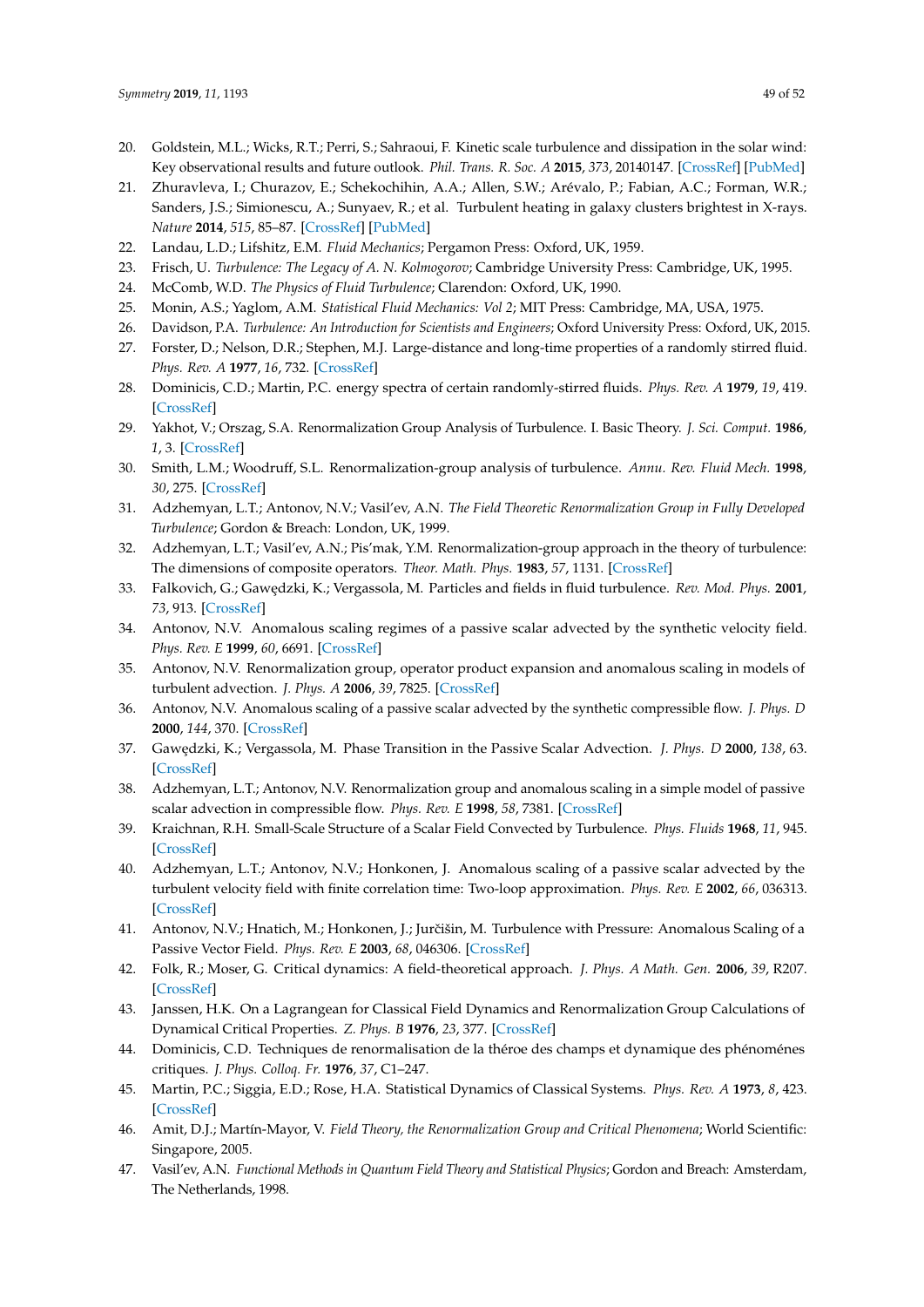- <span id="page-49-0"></span>48. Bec, J.; Frisch, U. Les Houches 2000: New Trends in Turbulence. In *Burgulence*; Lesieur, M., Yaglom, A., David, F., Eds.; Springer: Dodrecht, The Netherlands, 2001.
- <span id="page-49-1"></span>49. Bohr, T.; Jensen, M.; Paladin, G.; Vulpiani, A. *Dynamical Systems Approach to Turbulence*; Cambridge University: Cambridge, UK, 1998.
- <span id="page-49-2"></span>50. Holzer, M.; Siggia, E.D. Turbulent mixing of a passive scalar. *Phys. Fluids* **1994**, *6*, 1820. [\[CrossRef\]](http://dx.doi.org/10.1063/1.868243)
- <span id="page-49-3"></span>51. Avellaneda, M.; Majda, A. Mathematical models with exact renormalization for turbulent transport. *Commun. Math. Phys.* **1990**, *131*, 381. [\[CrossRef\]](http://dx.doi.org/10.1007/BF02161420)
- 52. Avellaneda, M.; Majda, A. Mathematical models with exact renormalization for turbulent transport, II: Fractal interfaces, non-Gaussian statistics and the sweeping effect. *Commun. Math. Phys.* **1992**, *146*, 139. [\[CrossRef\]](http://dx.doi.org/10.1007/BF02099212)
- 53. Majda, A. Explicit inertial range renormalization theory in a model for turbulent diffusion. *J. Stat. Phys.* **1993**, *73*, 515. [\[CrossRef\]](http://dx.doi.org/10.1007/BF01054338)
- 54. Horntrop, D.; Majda, A. Subtle statistical behavior in simple models for random advection-diffusion. *J. Math. Sci. Univ. Tokyo* **1994**, *1*, 23.
- <span id="page-49-4"></span>55. Zhang, Q.; Glimm, J. Inertial range scaling of laminar shear flow as a model of turbulent transport. *Commun. Math. Phys.* **1992**, *146*, 217. [\[CrossRef\]](http://dx.doi.org/10.1007/BF02102625)
- 56. Chertkov, M.; Falkovich, G.; Lebedev, V. Nonuniversality of the Scaling Exponents of a Passive Scalar Convected by a Random Flow. *Phys. Rev. Lett.* **1996**, *76*, 3707. [\[CrossRef\]](http://dx.doi.org/10.1103/PhysRevLett.76.3707)
- <span id="page-49-5"></span>57. Eyink, G. Intermittency and anomalous scaling of passive scalars in any space dimension. *Phys. Rev. E* **1996**, *54*, 1497. [\[CrossRef\]](http://dx.doi.org/10.1103/PhysRevE.54.1497)
- <span id="page-49-6"></span>58. Kraichnan, R.H. Relation between Lagrangian and Eulerian correlation times of a turbulent velocity field. *Phys. Fluids* **1964**, *7*, 142. [\[CrossRef\]](http://dx.doi.org/10.1063/1.1711033)
- 59. Chen, S.; Kraichnan, R.H. Sweeping decorrelation in isotropic turbulence. *Phys. Fluids A* **1989**, *1*, 2019. [\[CrossRef\]](http://dx.doi.org/10.1063/1.857475)
- <span id="page-49-7"></span>60. L'vov, V.S. Scale invariant theory of fully developed hydrodynamic turbulence-Hamiltonian approach. *Phys. Rep.* **1991**, *207*, 1. [\[CrossRef\]](http://dx.doi.org/10.1016/0370-1573(91)90081-V)
- <span id="page-49-8"></span>61. Honkonen, J.; Karjalainen, E. Diffusion in a random medium with long-range correlations. *J. Phys. A Math. Gen.* **1988**, *21*, 4217. [\[CrossRef\]](http://dx.doi.org/10.1088/0305-4470/21/22/023)
- <span id="page-49-9"></span>62. Bouchaud, J.P.; Georges, A. Anomalous diffusion in disordered media: Statistical mechanisms, models and physical applications. *Phys. Rep.* **1990**, *195*, 127. [\[CrossRef\]](http://dx.doi.org/10.1016/0370-1573(90)90099-N)
- <span id="page-49-10"></span>63. 't Hooft, G. Dimensional regularization and the renormalization group. *Nucl. Phys. B* **1973**, *61*, 455. [\[CrossRef\]](http://dx.doi.org/10.1016/0550-3213(73)90376-3)
- <span id="page-49-11"></span>64. Antonia, R.A.; Satyaprakash, B.R.; Hussian, A.K. Statistics of fine-scale velocity in turbulent plane and circular jets. *J. Fluid. Mech.* **1982**, *119*, 55. [\[CrossRef\]](http://dx.doi.org/10.1017/S0022112082001268)
- <span id="page-49-12"></span>65. Anselmet, F.; Gagne, Y.; Hopfinger, E.; Antonia, R.A. High-order velocity structure functions in turbulent shear flows. *J. Fluid. Mech.* **1984**, *140*, 63. [\[CrossRef\]](http://dx.doi.org/10.1017/S0022112084000513)
- <span id="page-49-13"></span>66. Collins, J. *Renormalization*; Cambridge University Press: Cambridge, UK, 1985.
- <span id="page-49-14"></span>67. Adzhemyan, L.T.; Antonov, N.V.; Vasil'ev, A.N. Quantum field renormalization group in the theory of fully developed turbulence. *Phys. Usp.* **1996**, *39*, 1193. [\[CrossRef\]](http://dx.doi.org/10.1070/PU1996v039n12ABEH000183)
- <span id="page-49-15"></span>68. Adzhemyan, L.T.; Antonov, N.V.; Vasil'ev, A.N. Infrared divergences and the renormalization group in the theory of fully developed turbulence. *Zh. Eksp. Teor. Fiz.* **1989**, *95*, 1272.
- <span id="page-49-16"></span>69. Adzhemyan, L.T.; Vasil'ev, A.N.; Hnatich, M. Renormalization-group approach in the theory of turbulence: renormalization and critical dimensions of the composite operators of the energy-momentum tensor. *Theor. Math. Phys.* **1988**, *74*, 115. [\[CrossRef\]](http://dx.doi.org/10.1007/BF01886480)
- <span id="page-49-17"></span>70. Landau, L.D.; Lifshitz, E.M. *Mechanics*; Pergamon Press: Oxford, UK, 1960.
- <span id="page-49-18"></span>71. Antonov, N.V.; Gulitskiy, N.M.; Kostenko, M.M.; Malyshev, A.V. Statistical symmetry restoration in fully developed turbulence: Renormalization group analysis of two models. *Phys. Rev. E* **2018**, *97*, 033101. [\[CrossRef\]](http://dx.doi.org/10.1103/PhysRevE.97.033101)
- <span id="page-49-19"></span>72. Gardiner, C.W. *Handbook of Stochastic Methods: For Physics, Chemistry, and the Natural Sciences*; Springer: Berlin/Heidelberg, Germany, 2009.
- <span id="page-49-20"></span>73. Moffatt, H.K. *Magnetic Field Generation in Electrically Conducting Fluids*; Cambridge University Press: Cambridge, UK, 1978.
- <span id="page-49-21"></span>74. Biskamp, D. *Magnetohydrodynamic Turbulence*; Cambridge University Press: Cambridge, UK, 2003.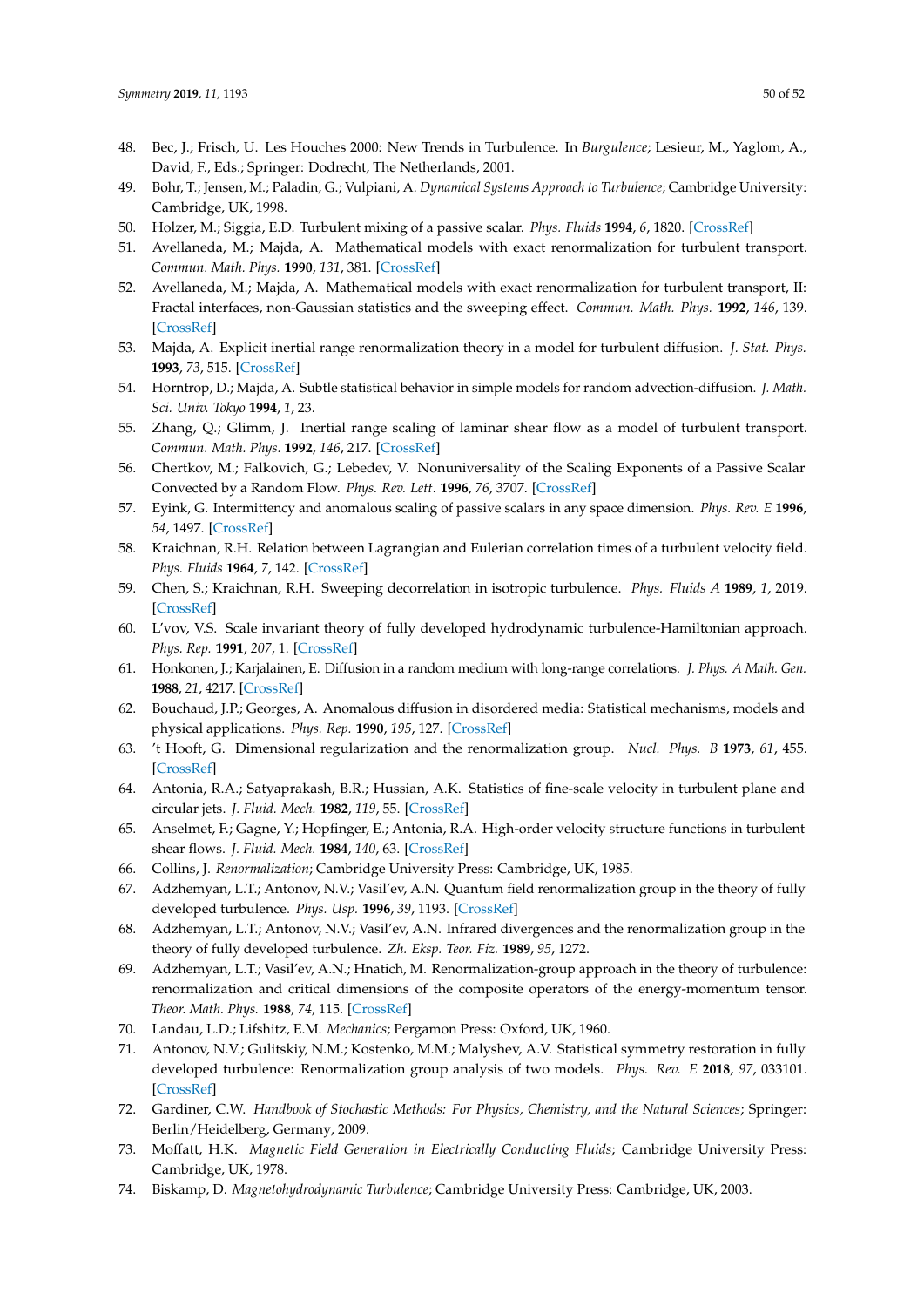- <span id="page-50-3"></span>75. Shore, S.N. *Astrophysical Hydrodynamics: An Introduction*; Wiley Vch: Weinheim, Germany, 2007.
- <span id="page-50-0"></span>76. Priest, E. *Magnetohydrodynamics of the sun*; Cambridge University Press: Cambridge, UK, 2014.
- <span id="page-50-1"></span>77. Tu, C.Y.; Marsch, E. MHD structures, waves and turbulence in the solar wind: Observations and theories. *Space Sci. Rev.* **1995**, *73*, 1. [\[CrossRef\]](http://dx.doi.org/10.1007/BF00748891)
- 78. Balbus, A.S.; Hawley, J.F. Instability, turbulence, and enhanced transport in accretion disks. *Rev. Mod. Phys.* **1998**, *70*, 1. [\[CrossRef\]](http://dx.doi.org/10.1103/RevModPhys.70.1)
- 79. Chabrier, G. Galactic Stellar and Substellar Initial Mass Function. *Publ. Astron. Soc. Pac.* **2003**, *115*, 763. [\[CrossRef\]](http://dx.doi.org/10.1086/376392)
- 80. Elmegreen, B.G.; Scalo, J. Interstellar Turbulence I: Observations and Processes. *Annu. Rev. Astron. Astrophys.* **2004**, *42*, 211. [\[CrossRef\]](http://dx.doi.org/10.1146/annurev.astro.41.011802.094859)
- <span id="page-50-2"></span>81. Federrath, C. The origin of physical variations in the star formation law. *Mon. Not. R. Astron. Soc.* **2013**, *436*, 1245. [\[CrossRef\]](http://dx.doi.org/10.1093/mnras/stt1644)
- <span id="page-50-4"></span>82. Hnatič, M.; Zalom, P. Helical turbulent Prandtl number in the A model of passive vector advection. *Phys. Rev. E* **2016**, *94*, 053113. [\[CrossRef\]](http://dx.doi.org/10.1103/PhysRevE.94.053113) [\[PubMed\]](http://www.ncbi.nlm.nih.gov/pubmed/27967141)
- <span id="page-50-5"></span>83. Hnatič, M.; Zalom, P. Field-theoretical Model of Helical Turbulence. *Nonlin. Phenom. Complex Syst.* 2017, *20*, 238.
- <span id="page-50-6"></span>84. Adzhemyan, L.T.; Vasil'ev, A.N.; Hnatic, M. Turbulent dynamo as spontaneous symmetry breaking. *Theor. Math. Phys.* **1987**, *72*, 940. [\[CrossRef\]](http://dx.doi.org/10.1007/BF01018300)
- <span id="page-50-7"></span>85. Pumir, A. Anomalous scaling behaviour of a passive scalar in the presence of a mean gradient. *Europhys. Lett.* **1996**, *34*, 25. [\[CrossRef\]](http://dx.doi.org/10.1209/epl/i1996-00410-4)
- <span id="page-50-19"></span>86. Pumir, A. Structure of the three-point correlation function of a passive scalar in the presence of a mean gradient. *Phys. Rev. E.* **1998**, *57*, 2914. [\[CrossRef\]](http://dx.doi.org/10.1103/PhysRevE.57.2914)
- 87. Schraiman, B.I.; Siggia, E.D. Symmetry and Scaling of Turbulent Mixing. *Phys. Rev. Lett.* **1996**, *77*, 2463. [\[CrossRef\]](http://dx.doi.org/10.1103/PhysRevLett.77.2463)
- <span id="page-50-15"></span>88. Pumir, A.; Schraiman, B.I.; Siggia, E.D. Perturbation theory for the *δ*-correlated model of passive scalar advection near the Batchelor limit. *Phys. Rev. E* **1996**, *55*, R1263. [\[CrossRef\]](http://dx.doi.org/10.1103/PhysRevE.55.R1263)
- <span id="page-50-12"></span>89. Wiese, K.J. The passive polymer problem. *J. Stat. Phys.* **2000**, *101*, 843. [\[CrossRef\]](http://dx.doi.org/10.1023/A:1026473504422)
- <span id="page-50-9"></span>90. Celani, A.; Lanotte, A.; Mazzino, A.; Vergassola, M. Universality and Saturation of Intermittency in Passive Scalar Turbulence. *Phys. Rev. Lett.* **2000**, *84*, 2385. [\[CrossRef\]](http://dx.doi.org/10.1103/PhysRevLett.84.2385) [\[PubMed\]](http://www.ncbi.nlm.nih.gov/pubmed/11018891)
- <span id="page-50-13"></span>91. Lanotte, A.; Mazzino, A. Anisotropic nonperturbative zero modes for passively advected magnetic fields. *Phys. Rev. E* **1999**, *60*, R3483. [\[CrossRef\]](http://dx.doi.org/10.1103/PhysRevE.60.R3483) [\[PubMed\]](http://www.ncbi.nlm.nih.gov/pubmed/11970263)
- <span id="page-50-17"></span>92. Antonov, N.V.; Lanotte, A.; Mazzino, A. Persistence of small-scale anisotropies and anomalous scaling in a model of magnetohydrodynamics turbulence. *Phys. Rev. E* **2000**, *61*, 6586. [\[CrossRef\]](http://dx.doi.org/10.1103/PhysRevE.61.6586)
- <span id="page-50-18"></span>93. Arad, I.; Biferale, L.; Procaccia, I. Nonperturbative spectrum of anomalous scaling exponents in the anisotropic sectors of passively advected magnetic fields. *Phys. Rev. E* **2000**, *61*, 2654. [\[CrossRef\]](http://dx.doi.org/10.1103/PhysRevE.61.2654)
- <span id="page-50-14"></span>94. Arad, I.; L'vov, V.S.; Podivilov, E.; Procaccia, I. Anomalous scaling in the anisotropic sectors of the Kraichnan model of passive scalar advection. *Phys. Rev. E* **2000**, *62*, 4904. [\[CrossRef\]](http://dx.doi.org/10.1103/PhysRevE.62.4904)
- <span id="page-50-10"></span>95. Borue, V.; Orszag, S.A. Numerical study of three-dimensional Kolmogorov flow at high Reynolds numbers. *J. Fluid. Mech.* **1996**, *306*, 293. [\[CrossRef\]](http://dx.doi.org/10.1017/S0022112096001310)
- 96. Saddoughi, S.G.; Veeravalli, S.V. Local isotropy in turbulent boundary layers at high Reynolds number. *J. Fluid. Mech.* **1994**, *268*, 333. [\[CrossRef\]](http://dx.doi.org/10.1017/S0022112094001370)
- <span id="page-50-11"></span>97. Arad, I.; Dhruva, B.; Kurien, S.; L'vov, V.S.; Procaccia, I.; Sreenivasan, K.R. Extraction of Anisotropic Contributions in Turbulent Flows. *Phys. Rev. Lett* **1998**, *81*, 5330. [\[CrossRef\]](http://dx.doi.org/10.1103/PhysRevLett.81.5330)
- 98. Arad, I.; Biferale, L.; Mazzitelli, I.; Procaccia, I. Disentangling Scaling Properties in Anisotropic and Inhomogeneous Turbulence. *Phys. Rev. Lett,* **1999**, *82*, 5040. [\[CrossRef\]](http://dx.doi.org/10.1103/PhysRevLett.82.5040)
- <span id="page-50-8"></span>99. Kurien, S.; L'vov, V.S.; Procaccia, I.; Sreenivasan, K.R. Scaling structure of the velocity statistics in atmospheric boundary layers. *Phys. Rev. E* **2000**, *61*, 407. [\[CrossRef\]](http://dx.doi.org/10.1103/PhysRevE.61.407) [\[PubMed\]](http://www.ncbi.nlm.nih.gov/pubmed/11046280)
- <span id="page-50-16"></span>100. Antonia, R.A.; Hopfinger, E.J.; Gagne, Y.; Anselmet, F. Temperature structure functions in turbulent shear flows. *Phys. Rev. A* **1984**, *30*, 2704. [\[CrossRef\]](http://dx.doi.org/10.1103/PhysRevA.30.2704)
- 101. Sreenivasan, K.R. On local isotropy of passive scalars in turbulent shear flows. *Proc. R. Soc. Lond. Ser. A* **1991**, *434*, 165. [\[CrossRef\]](http://dx.doi.org/10.1098/rspa.1991.0087)
- 102. Sreenivasan, K.R.; Antonia, R.A. The phenomenology of small-scale turbulence. *Annu. Rev. Fluid. Mech.* **1997**, *29*, 435. [\[CrossRef\]](http://dx.doi.org/10.1146/annurev.fluid.29.1.435)